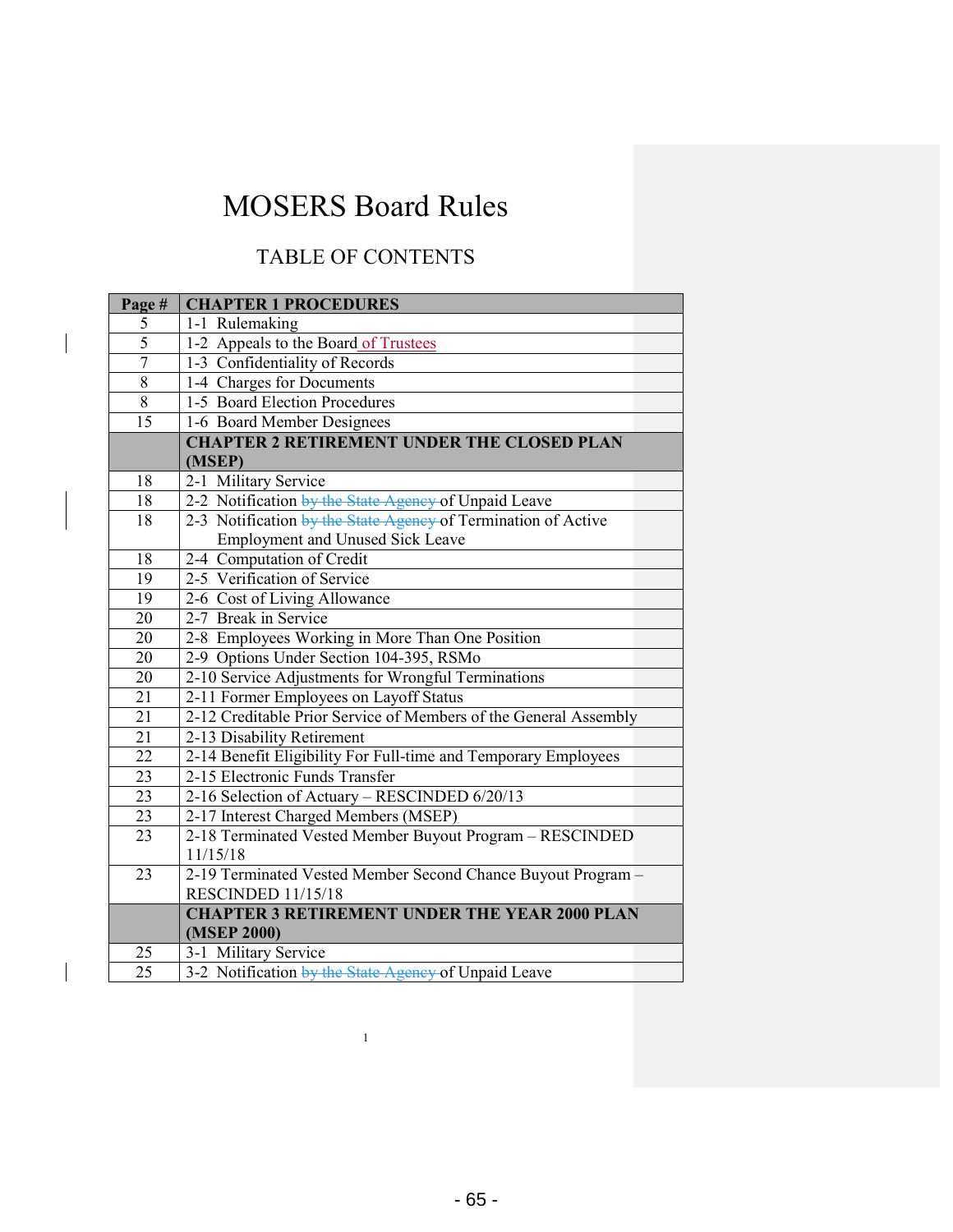$\overline{\phantom{a}}$ 

| 25              | 3-3 Notification by the State Agency of Termination of Active           |
|-----------------|-------------------------------------------------------------------------|
|                 | Employment and Unused Sick Leave                                        |
| 25              | 3-4 Computation of Credit                                               |
| $\overline{26}$ | 3-5 Verification of Service                                             |
| 26              | 3-6 Cost of Living Allowance                                            |
| 26              | 3-7 Break in Service                                                    |
| 27              | 3-8 Employees Working in More Than One Position                         |
| $\overline{27}$ | 3-9 Options Under Sections 104-1027, RSMo                               |
| 27              | 3-10 Service Adjustments for Wrongful Termination                       |
| 27              | 3-11 Former Employees on Layoff Status                                  |
| 28              | 3-12 Benefit Eligibility for Full-time and Temporary Employees          |
| 29              | 3-13 Electronic Funds Transfer                                          |
| $\overline{29}$ | 3-14 Selection of Actuary - RESCINDED 6/20/13                           |
| 29              | 3-15 Interest Charged Members (MSEP 2000)                               |
| 29              | 3-16 Administrative of MSEP 2011 (Section 104-1091, RSMo)               |
| 30              | 3-17 Terminated Vested Member Buyout Program - RESCINDED                |
|                 | 11/15/18                                                                |
| 30              | 3-18 Terminated Vested Member Second Chance Buyout Program -            |
|                 | RESCINDED 11/15/18                                                      |
|                 | <b>CHAPTER 4 RETIREMENT JUDICIAL AND</b>                                |
|                 |                                                                         |
|                 | <b>ADMINISTRATIVE LAW JUDGE PLAN</b>                                    |
| 32              | 4-1 Military Service                                                    |
| $\overline{32}$ | 4-2 Notification by the State Agency of Unpaid Leave                    |
| 32              | 4-3 Notification by the State Agency of Termination of Active           |
|                 | Employment                                                              |
| 32              | 4-4 Verification of Service                                             |
| 32              | 4-5 Cost of Living Allowance                                            |
| $\overline{33}$ | 4-6 Electronic Funds Transfer                                           |
|                 | <b>CHAPTER 5 LIFE INSURANCE</b>                                         |
| 35              | 5-1 Procurement by Contract                                             |
| 35              | 5-2 Procurement Procedures                                              |
|                 | <b>CHAPTER 6 LONG -TERM DISABILITY INSURANCE</b>                        |
| 37              | 6-1 Procurement by Contract                                             |
| 37              | 6-2 Procurement Procedures                                              |
|                 | <b>CHAPTER 7 COLLEGE AND UNIVERSITY RETIREMENT</b>                      |
|                 | <b>PLAN (CURP)</b>                                                      |
| 39              | 7-1 General Provisions                                                  |
| 40              | 7-2 Transfer of CURP Membership<br><b>CHAPTER 8 TAX CODE PROCEDURES</b> |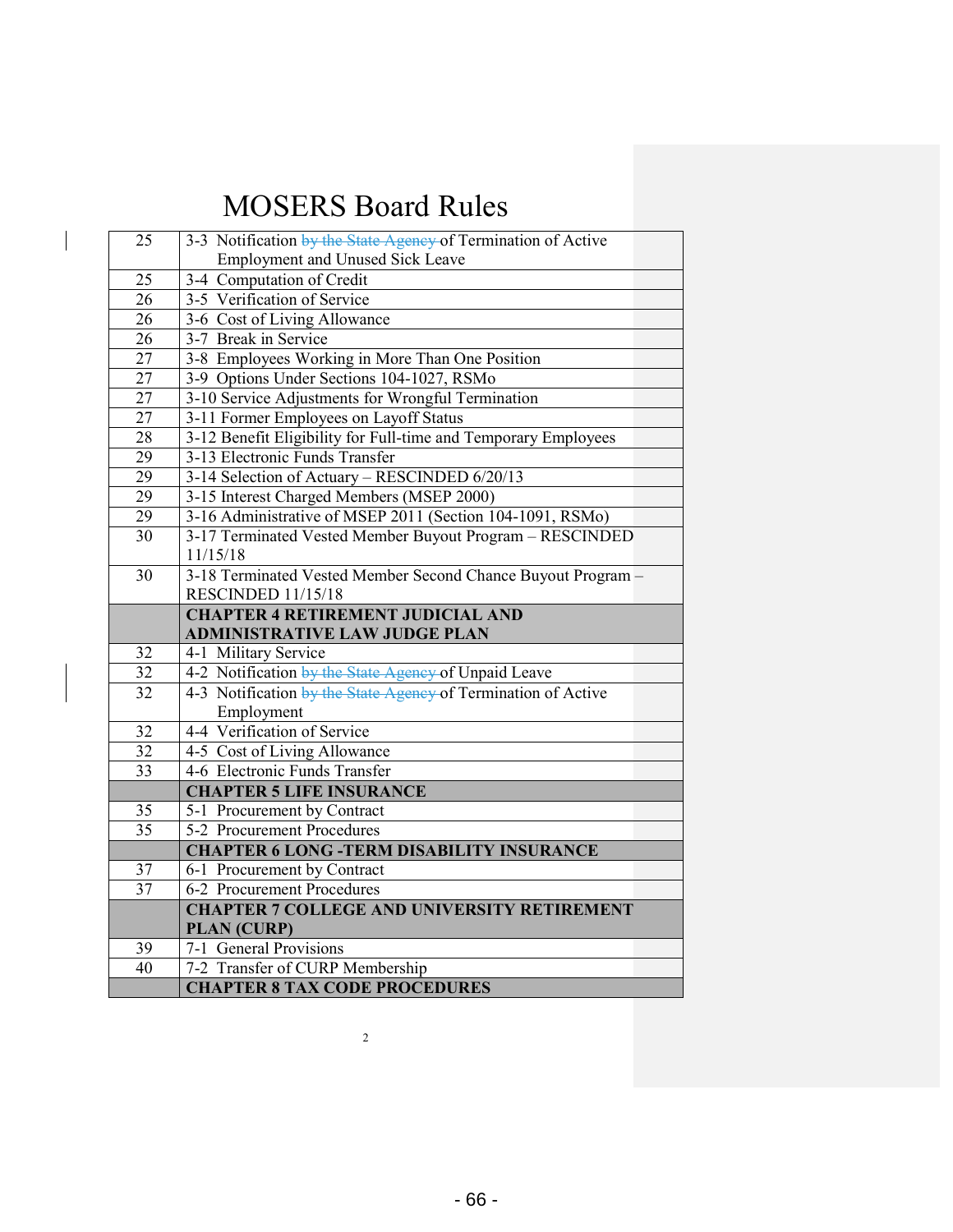| 42 | 8-1 Excess Benefit Arrangement                                |
|----|---------------------------------------------------------------|
| 45 | 8-2 Compliance with Internal Revenue Code and Regulations     |
| 50 | 8-3 Master Trust Declaration for the Missouri State Employees |
|    | Retirement System                                             |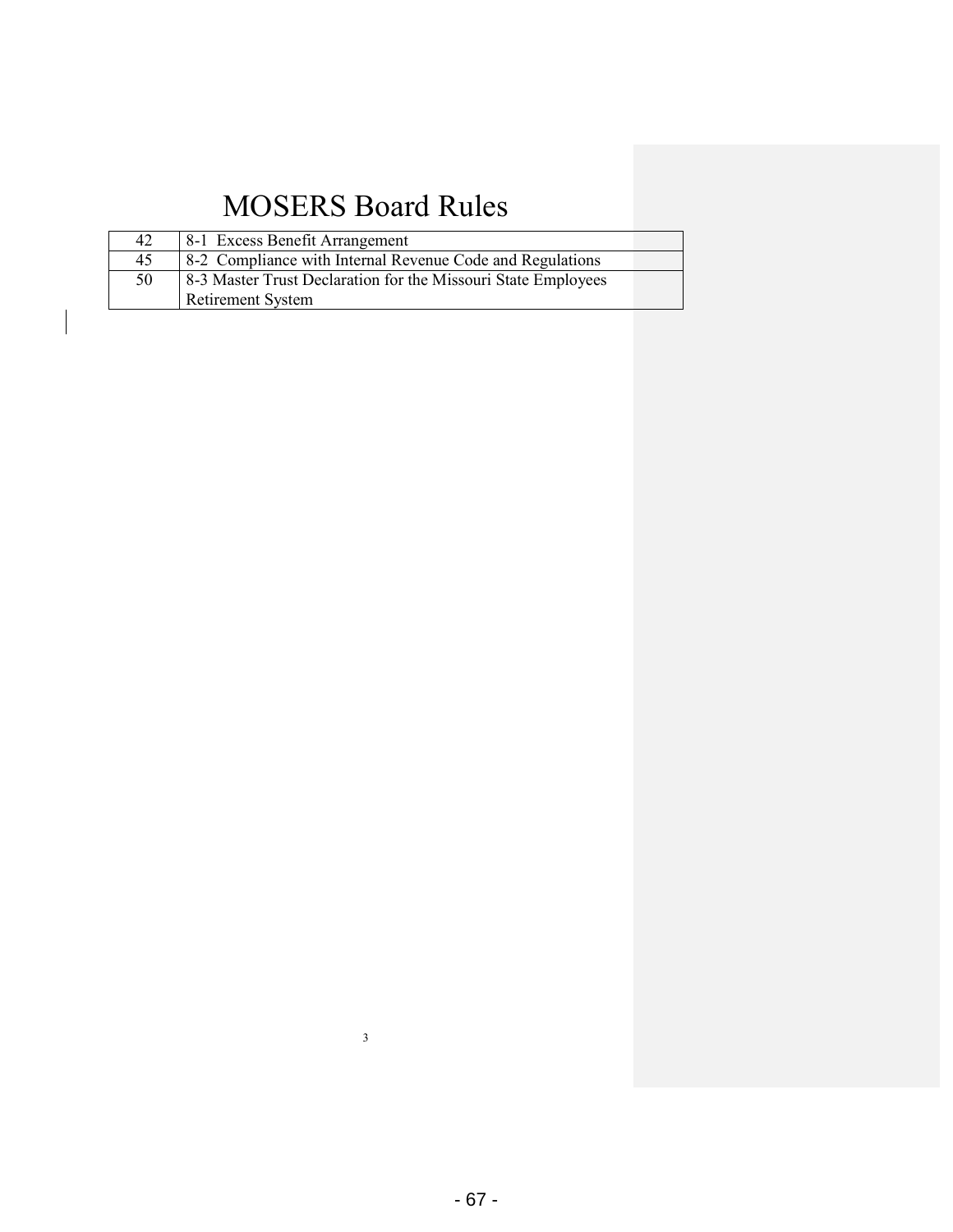# **CHAPTER 1** Procedures

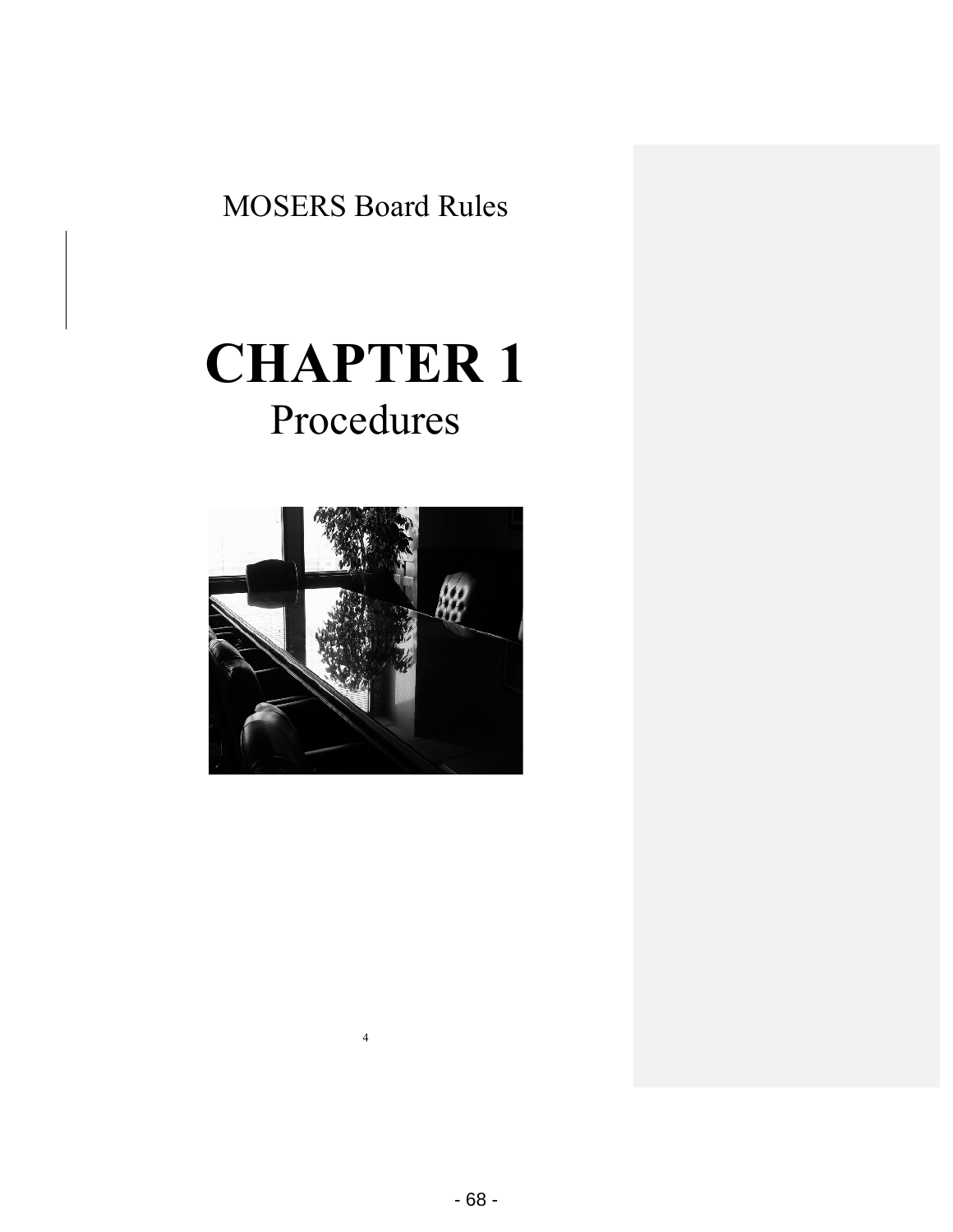#### **1-1 Rulemaking**

*PURPOSE: This rule sets forth the procedures for establishing administrative rules as provided in Section 104.1063, RSMo.* 

1) Pursuant to Section 104.1063, RSMo, the board of trustees of the Missouri State Employees' Retirement System (MOSERS) "is authorized to promulgate rules to properly administer the system and govern its own proceedings."

2) Rules may be promulgated by the board of trustees-of MOSERS, or may be amended or repealed, in whole or in part, at any meeting of the board of trustees. Proposed rulemaking (which includes making new rules and any amendment or repeal of an existing rule) shall be posted on **MOSERS** the system's public website Internet web site for a comment period of 30 days following adoption by the board of trustees. The adopted rule shall become effective at the end of the comment period. If comments are received during the comment period, staff shall report the comments to the board of trustees at the next regularly scheduled board meeting. The board of trustees may modify or rescind the adopted rule in response to the comments. Any modifications shall be effective immediately after the board considers the comments unless the board of trustees elects to provide a comment period. rescind the adopted rule or further extend the comment period for the proposed rule.

3) The executive director of MOSERS shall keep all rules and regulations promulgated by the board of trustees on file in his or her office and shall make a copy of those rules and regulations available to any interested party upon request. The executive director shall make all proposed and current rules and regulations All rules promulgated by the system that are currently in effect shall be made available on MOSERS the system's public website Internet web site.

4) The system shall review all of its rules at least every five years.

*AUTHORITY: Section 104.1063, RSMo Supp. 1999. Original rule effective Dec. 31, 1999.* 

#### **1-2 Appeals to the Board of Trustees**

*PURPOSE: This rule establishes the formal procedures for appeals to the board of trustees.* 

1) Members, beneficiaries, survivors, retirees, judges, administrative law judges, legal advisors, and employers departments may request review by the board of trustees of the MOSERS of an administrative decision(s) by the executive director of MOSERSthe system, or his/her designee, concerning eligibility for and/or the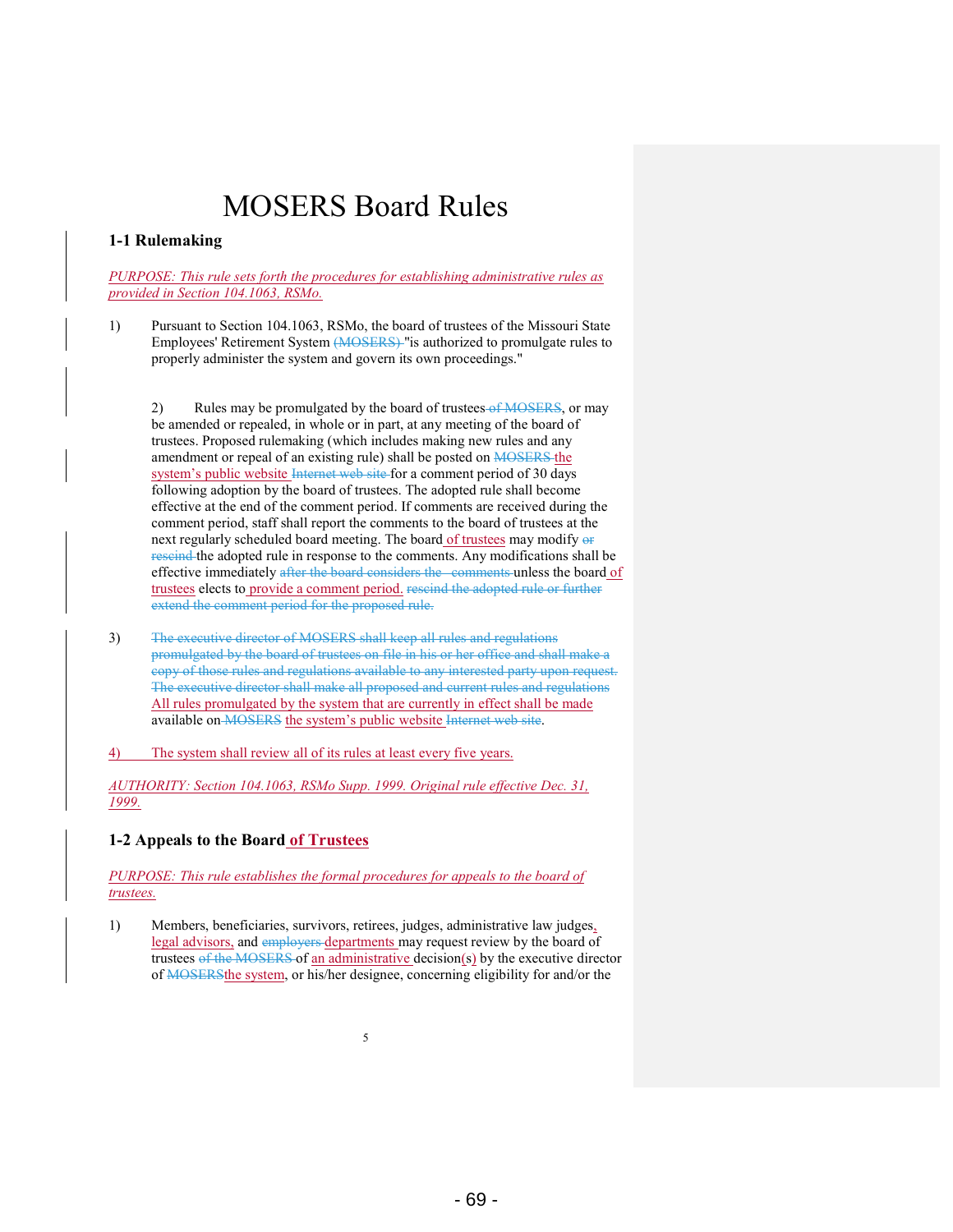amount of benefits, service, contributions, refunds, and membership.

#### 2) Requests.

- a) The request for review must be stated in writing and addressed to the executive director or the board of trustees. The request must state what decision the board of trustees is being asked to review and what action the board of trustees is being asked to take.
- b) The request must be made within 60 days after the administrative decision has been mailed or otherwise communicated to the party making the request for review.

#### 3) Reviews.

- a) The review will be held at the next regularly scheduled board meeting that is at least 30 days after the date on which the request for review is received unless another date is mutually agreed to by the parties. The party requesting review (the appellant) will be notified in writing of the date on which the board of trustees will conduct the review.
- b) Reviews will be held on an informal basis. No formal rules of evidence will be applied.
- c) Attendance by the appellant is not required.
- d) Reviews, including any presentations and review of any information provided in connection with the review, will be conducted in closed session and all records related to the request for review will be maintained as closed records to preserve confidentiality of member information.

#### 4) Documentation

- a) MOSERS The system's staff will prepare background material for the board of trustees, which will include documentation necessary for the board of trustees to review the decision, and at a minimum will include copies of correspondence, applicable statutes and regulations, and a summary of the issues and decision of the executive director of MOSERS the system or his/her designee. The background material will be supplied to the appellant at the same time it is provided to the board of trustees. Any requirements of law prohibiting reproduction or distribution of material will be observed.
- b) The appellant may submit additional information to the system to be provided to the board of trustees for consideration. The appellant must provide any documentation to be considered at least seven days before the board meeting.

5) Reviews.

Reviews will be held on an informal basis. No formal rules of evidence will be applied.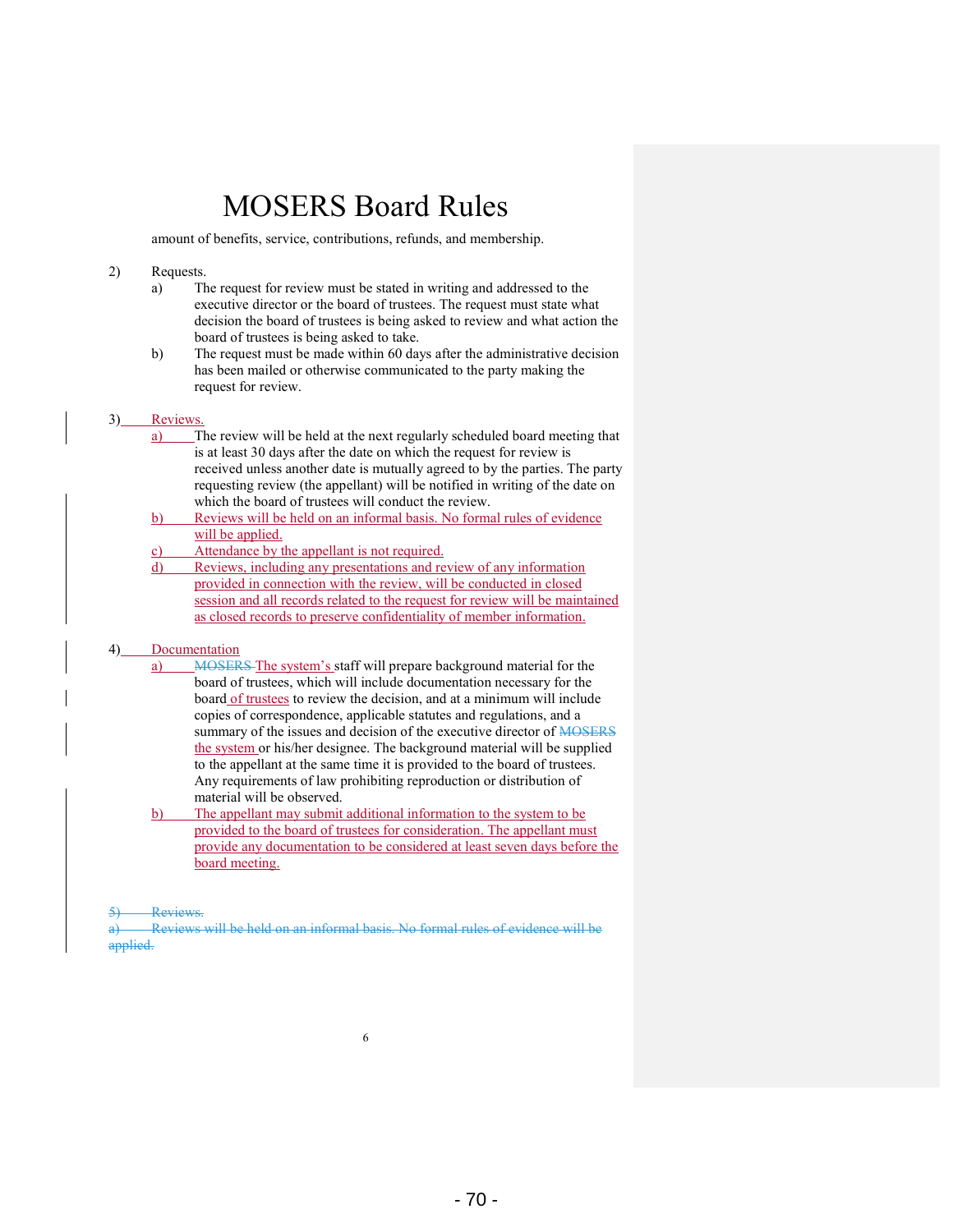b) The appellant may present additional documentation and testimony for the board of trustees to consider. Attendance by the appellant is not required, however, and the appellant may submit the additional information without being present at the meeting. The appellant must provide any documentation to be considered at least seven days before the meeting.

#### 56) Presentations.

- a) The system's staff will present the background material prepared by staff to the board of trustees.
- $b<sub>θ</sub>$ ) The appellant may present documentation and testimony for the board of trustees to consider. The board of trustees shall determine in its sole discretion the amount of time the appellant will have to make a presentation.
- $c<sub>b</sub>$ ) The appellant may have another individual make the presentation, or assist in making the presentation, of information to the board of trustees. The appellant also may have additional witnesses at the board meeting, who can provide information to the board of trustees.
- c) Presentation of requests for review and of the information provided in connection with those requests will be conducted in closed session and all records related to the request for review will be maintained as closed records to preserve confidentiality of member information.
- 7) After consideration of the background material and the appellant's information, the board of trustees will vote to confirm, reverse, or amend the administrative decision. Deliberations and voting will occur after the appellant and any representatives or witnesses have left the meeting and while the board of trustees is still in closed session. Normally the A vote will occur at the same meeting as the review unless, but the board of trustees may requests additional information or may requires additional time to review information presented at the meeting. In those instances, the board of trustees will make its decision at the next regularly scheduled board meeting.
- 8) The decision of the board of trustees will be communicated to the appellant in writing by the executive director of MOSERS. the system. The notice of the decision will contain a statement of the decision and a brief explanation of the reasons for the decision.

*AUTHORITY: Section 104.1063, RSMo Supp. 1999. Original rule effective Dec. 31, 1999.* 

#### **1-3 Confidentiality of Records**

*PURPOSE: This rule establishes that certain member records shall be kept confidential by the system.*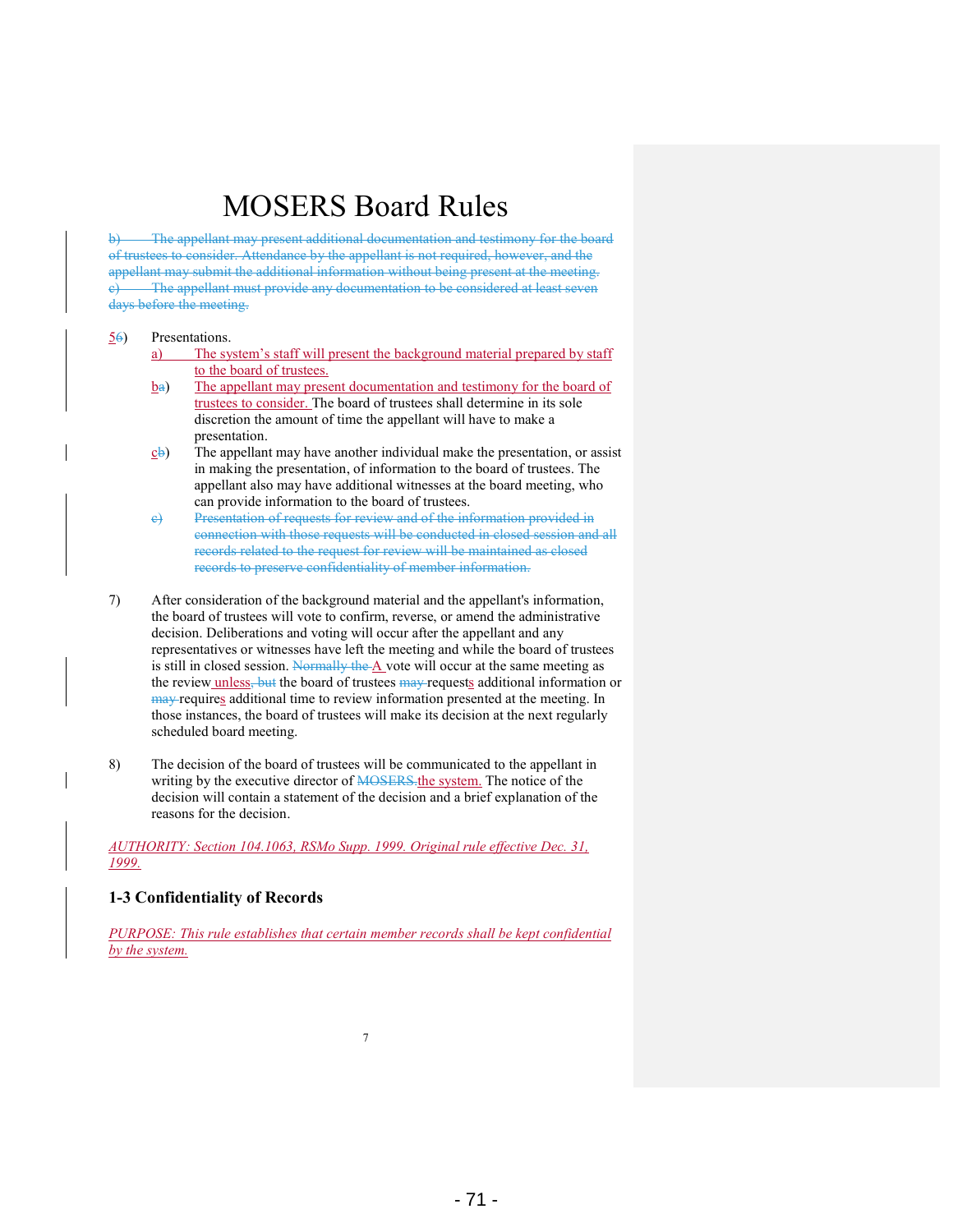- 1) Effective September 1, 2009, staff shall post on the system's website the name, length of service, position, and monthly benefit amount for all benefit recipients receiving retirement, survivor, or period certain annuity benefits as a result of service as a statewide elected official, member of the general assembly, judge, and any administrative law judge or a legal advisor whose service is covered by the system pursuant to Chapter 287, RSMo (collectively referred to as "public officials"). In the event a current or former public official is also receiving retirement benefits as the result of service as a general state employee, the same information described above shall also be posted regarding that benefit.
- 2) Upon request, MOSERS the system will provide the requestor with the following information with regard to any present or future benefit recipient who is receiving or may be eligible to receive a benefit in the future under any benefit program administered by **MOSERS** the system pursuant to Chapters 104, 287, or 476, RSMo: the benefit recipient's name, eligibility to receive a benefit, dates when a benefit was or will be payable, and current or estimated future benefit amount. The system shall keep all other individually identifiable records of a benefit recipient confidential unless:
	- a) The benefit recipient or the benefit recipient's legal representative consents to the release of the information.
	- b) MOSERS The system is required by law, subpoena, or other legal process to release the information.
	- c) A MOSERS covered department state agency requests the information in connection with personnel management or the administration of a state benefit programs and the director or other authorized personnel of the state agency department agrees in writing to use the information only for the requested purpose and to otherwise keep the information confidential.
- 3) Staff may mail non-commercial information to members on behalf of a state agencyMOSERS covered department if the agency department pays for the cost of the mailing.
- 4) MOSERS The system will send the benefit recipient a copy of the information provided in response to a request unless the request seeks general information about a large group of benefit recipients.

*AUTHORITY: Section 104.1063, RSMo Supp. 1999. Original rule effective Dec. 31, 1999. Amended: Oct. 27, 2002; Sept. 20, 2007; Aug. 5, 2009; Dec. 23, 2013.*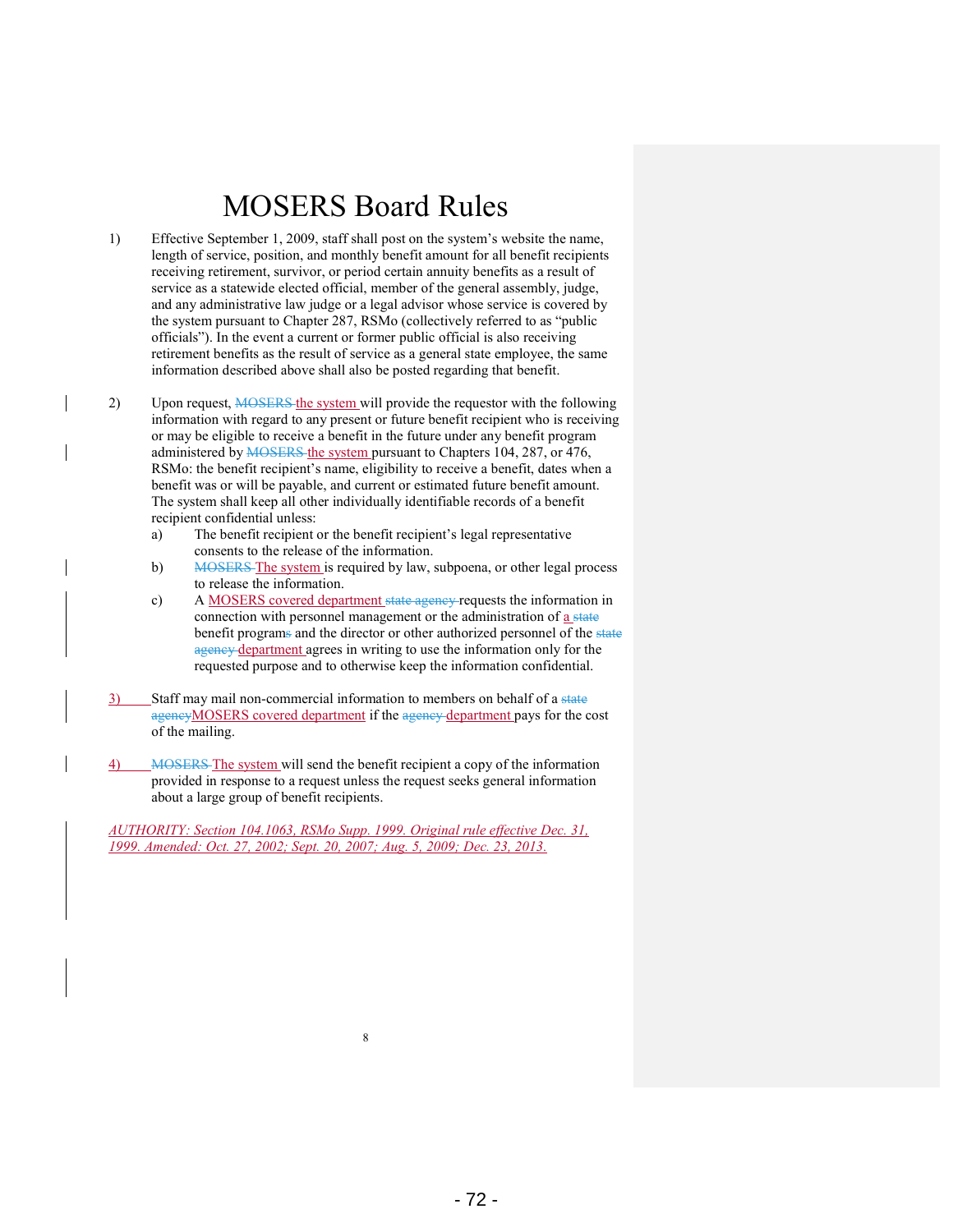### **1-4 Charges for Documents**

The board of trustees may impose a reasonable charge to cover the cost of furnishing copies of reports, records, and documents upon written request. The charge shall closely approximate the actual cost of locating documents and making copies, not to exceed one dollar per page.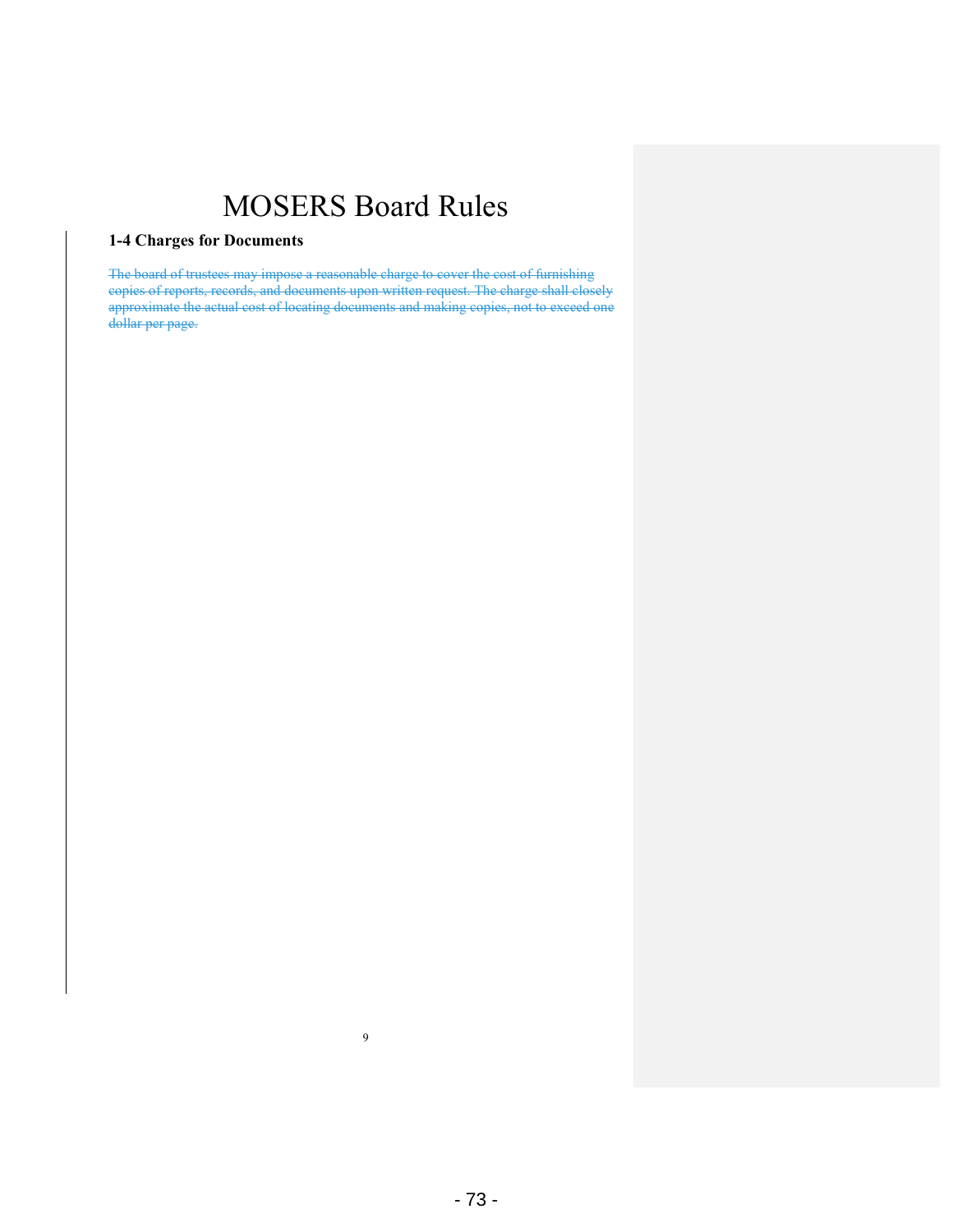### **1-5 Board Election Procedures**

*PURPOSE: This rule establishes the formal procedures for nomination and election of the elective positions of the board of trustees as authorized in Sections 104.450 and 104.460, RSMo.* 

The purpose of this board rule is to document the procedures to be used for conducting the election of certain board members in accordance with Sections 104.450 and 104.460, which are hereby incorporated into these rules by reference. Any statutory requirements take precedence over any provisions in this board rule. It is the Board's policy that the election process shall ensure, to the extent practical, maximum voter participation in a process that is fair and transparent to the candidates, easily understood by the members, and conducted in the most costeffective manner.

### **A. General Procedures**

- 1. The Board of Trustees ("Board") will select a third-party election administrator, in accordance with the system's procurement procedures (the "Election Administrator").
- 1.2. Any or all election procedures delegated by the Board to the Executive Director may be delegated to an individual or firm qualified to carry out such procedures, including MOSERS staff members. At the discretion of the Board of Trustees (Board), any or all election procedures delegated to the Executive Director may be contracted to an individual or firm qualified to carry out such procedure(s). The Executive Director may also delegate board election responsibilities to appropriate MOSERS staff members.
- 2. 1) Election procedures will begin 12 months prior to any board election to ensure a smooth election process. Board election procedures, including a timeline of events, will be discussed with the Board prior to the year of any board election.
- 3. The third-party election administrator will be selected, by the Bboard, in accordance with the system's procurement procedures after the completion of a bid process conducted by MOSERS staff members(the "Election Administrator").
- 4.3.The designated election administrator Election Administrator shall administer any ballotelection balloting procedures including but not limited to, creating ballotelection ballots, sending ballotelection ballots with instructions, counting votes, and certifying the results.
- 5.4.Staff is required to establish procedures to ensure candidate information is true and accurate prior to submitting the candidate information to the third-party-Eelection Aadministrator. These procedures will include, but may not be limited to, validation of the signatures on the candidate petition forms.
- 6.5.It will be automatic grounds for disqualification if it is determined that a candidate knowingly submitted false information in the election process.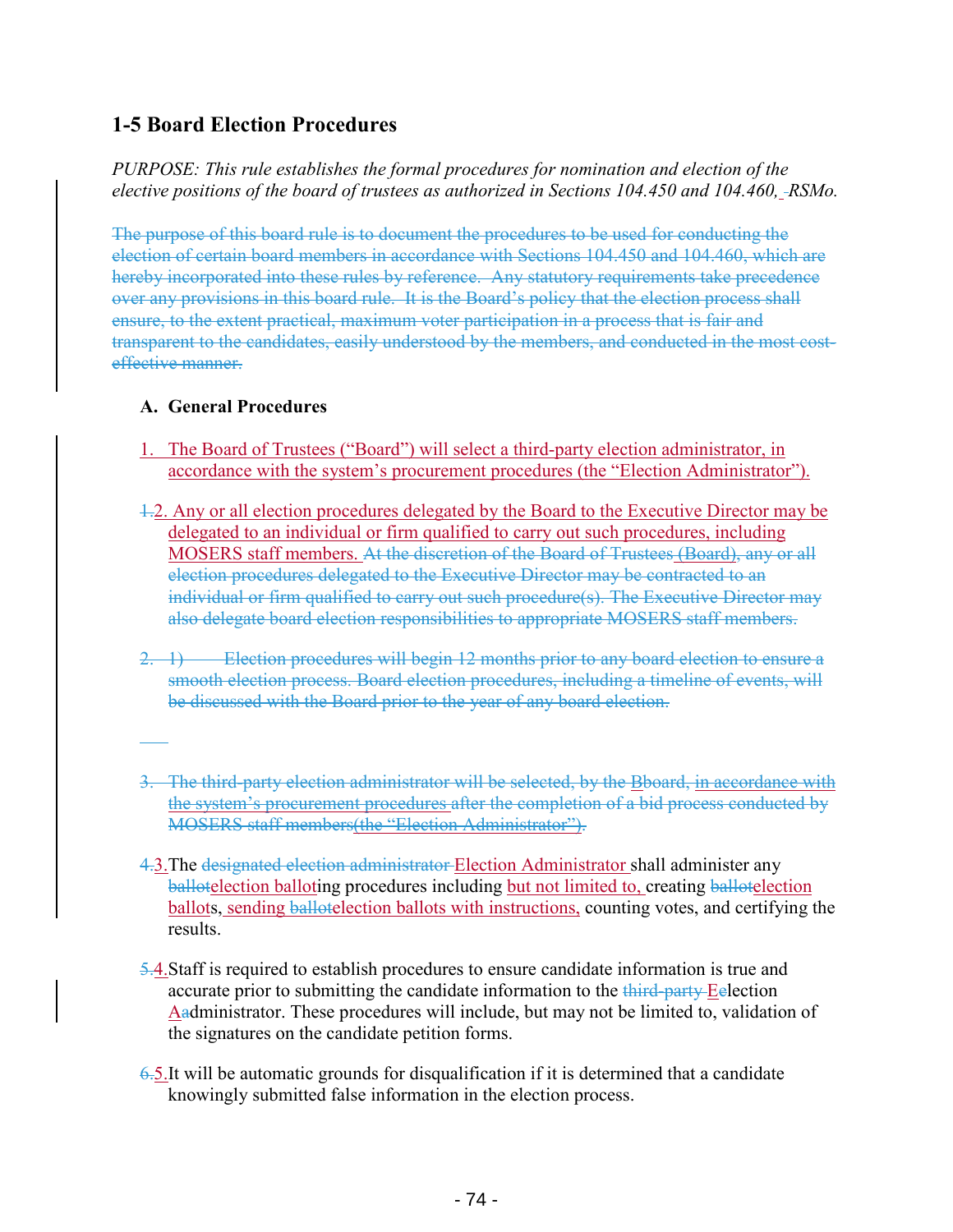- 7. State agencies, at their discretion, may allow the posting of campaign materials provided by the candidates on an equal time basis, and
- 8. Candidates may not use interagency mail or send email from a computer provided by the state to distribute campaign materials.
- 9.6.Candidates may not use state resources (interagency mail, equipment, personnel, and supplies) for campaign purposes.
- $10.7.$  Candidates may not use the system's resources for campaign purposes. This includes receiving contact demographic information of the system's members (i.e.: member names, telephone numbers, addresses, and email addresses).

### **B. Nominating Petitions**

 $\frac{1}{2}$  Candidates will be nominated by means of nominating petitions. 2) Based on the election being conducted, thereThere will be separate nominating petitions for each type of election: one for the employee memberactive employee member election and one for the retiree member election.

### 2.1.

- $3.2.8$  Each petition may have only one (1) candidate listed and an individual can only run for one position on the Bboard.
- $4.3.12$  MOSERS S staff shall set the time period when nomination petitions shall be filed and the manner in which petitions must be filed.
- $5. \quad 15$ ) If only one (1) valid nominating petition is filed for any vacancy, the person nominated will be declared elected by the  $\overline{B}$ board at the next regular board meeting.

### 4.

 $6. 16$  If at least one (1) valid nominating petition is not filed for each vacancy to be filled, this election process shall be repeated for that vacancy until a valid nominating petition is received.

### $7.5.$

### **C. Employee MemberActive Employee Member – Candidate Eligibility**

1.  $3$ ) — An eligible candidate for an employee memberactive employee member position shall be a member of the Missouri State Employees' Retirement System who is an employee on June 1 of the year of the election. is not receiving retirement benefits as of the last day of the month preceding the month in which the election is to be held. The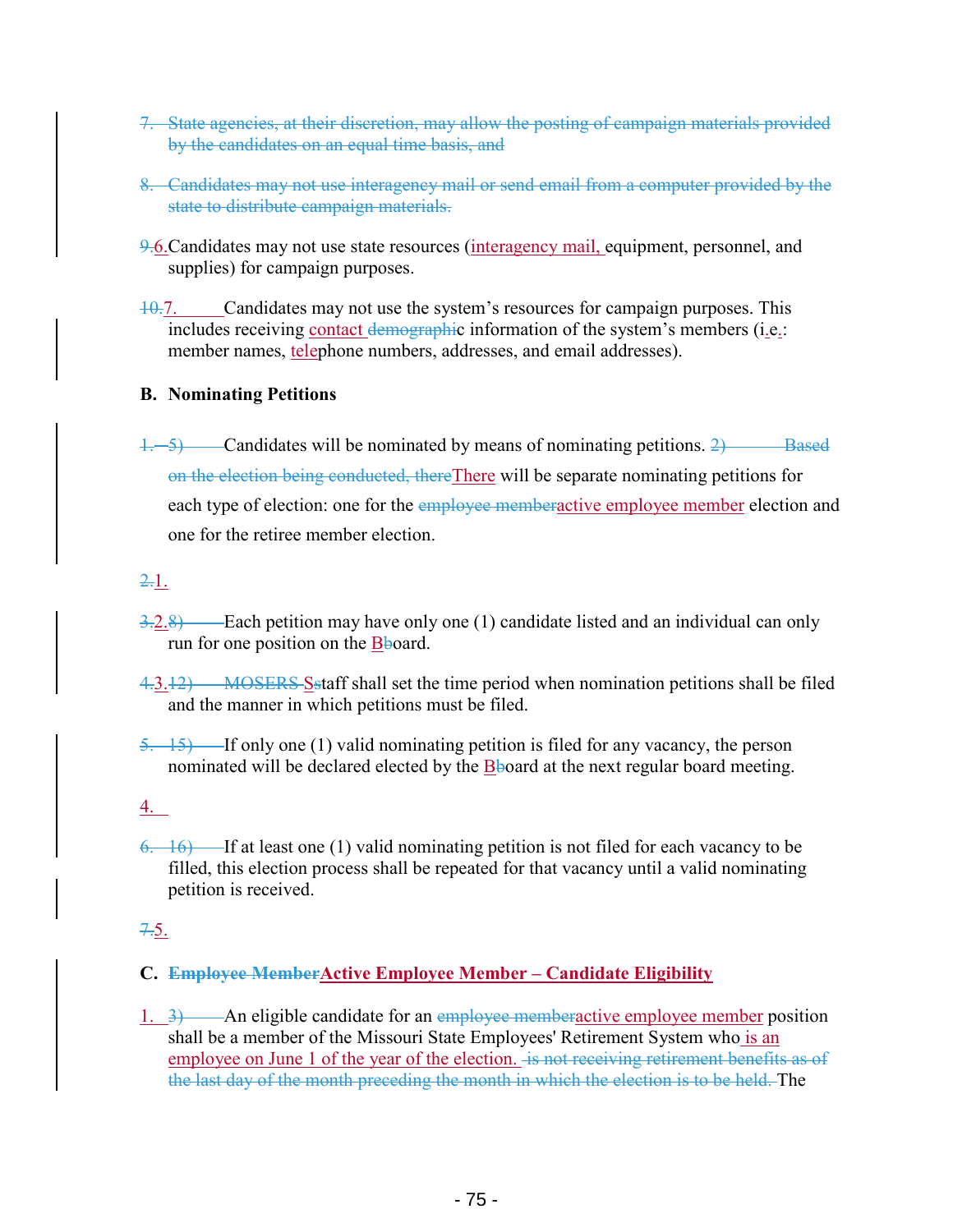following individuals will not be considered eligible candidates for the *employee* memberactive employee member board election:

- a)  $\rightarrow$  retired members of the system;
- b)  $\theta$  term-vested members of the system;
- c)  $\leftrightarrow$  active, term-vested, or retired members of the judicial and administrative law judges plan;
- $\frac{d}{dt}$  members on long-term disability<sub>is</sub> and
- $\alpha$ ) e) survivors of deceased members of the system including the judicial and administrative law judges plan.
- 1. 1) A candidate who is running for a position on the board as an employee member must be employed on January 1 of each year following the election. Failure to be employed at that time will result in an automatic disqualification.
- $\frac{2.6}{2.6}$  Valid nominating petitions for employee memberactive employee members must have in total at least one hundred (100) verified signatures of employee memberactive employee members (other than the board candidate) eligible to sign the petition (on paper or electronic). Submitted signatures on the petition Each line item on the employee member petition signature sheet must include indicate the members' name (printed clearly), signature, state agency where employed, and the last four digits of the member's social security number. The following individuals will not be considered eligible to sign employee memberactive employee member petitions:
	- a) a)-retired members of the system,
	- b) b) term-vested members of the system,  $e$ )-active, term-vested, or retired members of the judicial and administrative law judges plan;  $\frac{1}{2}$
	- c)  $\frac{d}{dx}$  members on long-term disability; and  $\frac{d}{dx}$
	- a)d) survivors of deceased members of the system including survivors of members of the judicial and administrative law judges plan.
- $2.3.13$  Each candidate must submit the following -items written statements:
	- a)  $\frac{a}{a}$  A summary of information <u>(i.e. candidate biography</u>) regarding his or her background (which may include years of service, department experience, reasons for wanting to serve, etc.) and qualifications, not to exceed three hundred (300) words. Formatting of this information for public disclosure the board election ballot materials will be under the direction of MOSERS staff members.
	- b)  $\left(-\text{Cb}\right)$  Copies of the Ccampaign finance disclosure forms sent to the Missouri State Ethics Commission which indicate the amounts and sources of all contributions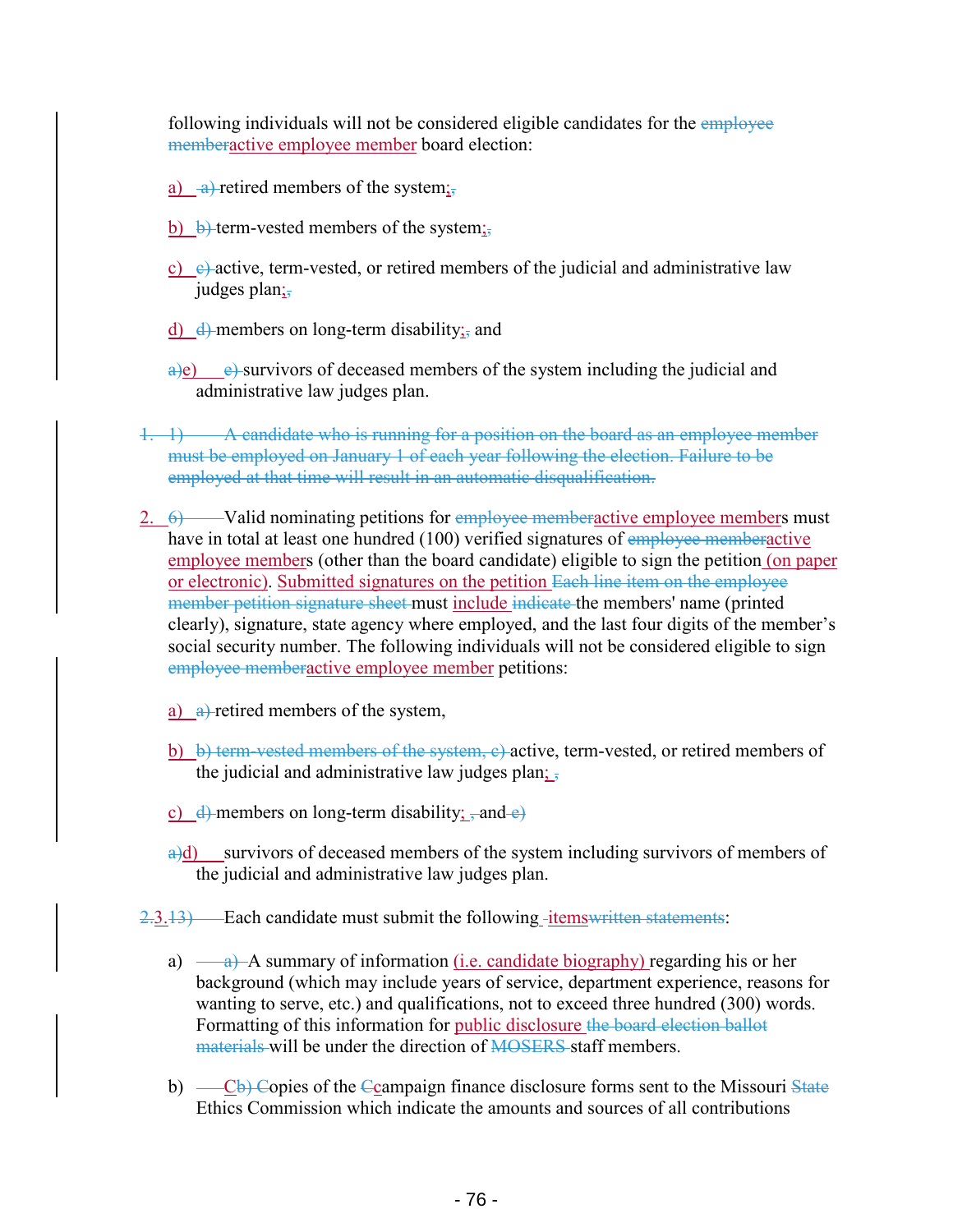received and amounts and receipts of all expenditures., pursuant to Section 104.460, RSMo. The candidates are required to file such campaign finance disclosure forms pursuant to Section 104.460 RSMo.

- 4. If a newly elected board member representing the employee memberactive employee members is no longer an employee after the election and before the start of their term, the candidate receiving the next highest number of votes will be declared elected.
- $3.5.3$   $\rightarrow$  A board member representing employee memberactive employee members who is no longer an employee terminates employment while serving on the **B**board will be considered to have resigned from the Bboard. The Bboard will appoint an employee memberactive employee member to serve the balance of the **bBoard member's term** in accordance with Section 104.450, RSMo.

### **D. Retiree Member – Candidate Eligibility**

- 1.  $\leftrightarrow$  An eligible candidate for the retiree member position shall be a member of the Missouri State Employees' Retirement System who is receiving retirement benefits as of of the last day of the month preceding the month in which the election is to be heldJune 1 of the election year. The following individuals will not be considered eligible candidates for the retiree member board election:
	- a) a) active memberactive employee members of the system;
	- b)  $\theta$  term-vested members of the system;
	- c)  $\leftrightarrow$  active, term-vested, or retired members of the judicial and administrative law judges plan;
	- $\frac{d}{dt}$  members on long-term disability<sub>is</sub> and
	- $\frac{a}{e}$  e) survivors of deceased members of the system including the judicial and administrative law judges plan.
- 2.  $\rightarrow$  Valid nominating petitions for the retiree member election must have in total at least twenty-five (25) verified signatures of retired members (other than the board candidate) eligible to sign the petition (on paper or electronic). Each line item on the retiree member petition signature sheet must indicate the members' name (printed clearly), signature, state agency where the retiree member was last employed, and the last four digits of the member's social security number. The following individuals will not be considered eligible to sign retiree member petitions:
	- a) active memberactive employee members of the system;
	- b) term-vested members of the system $\frac{1}{2}$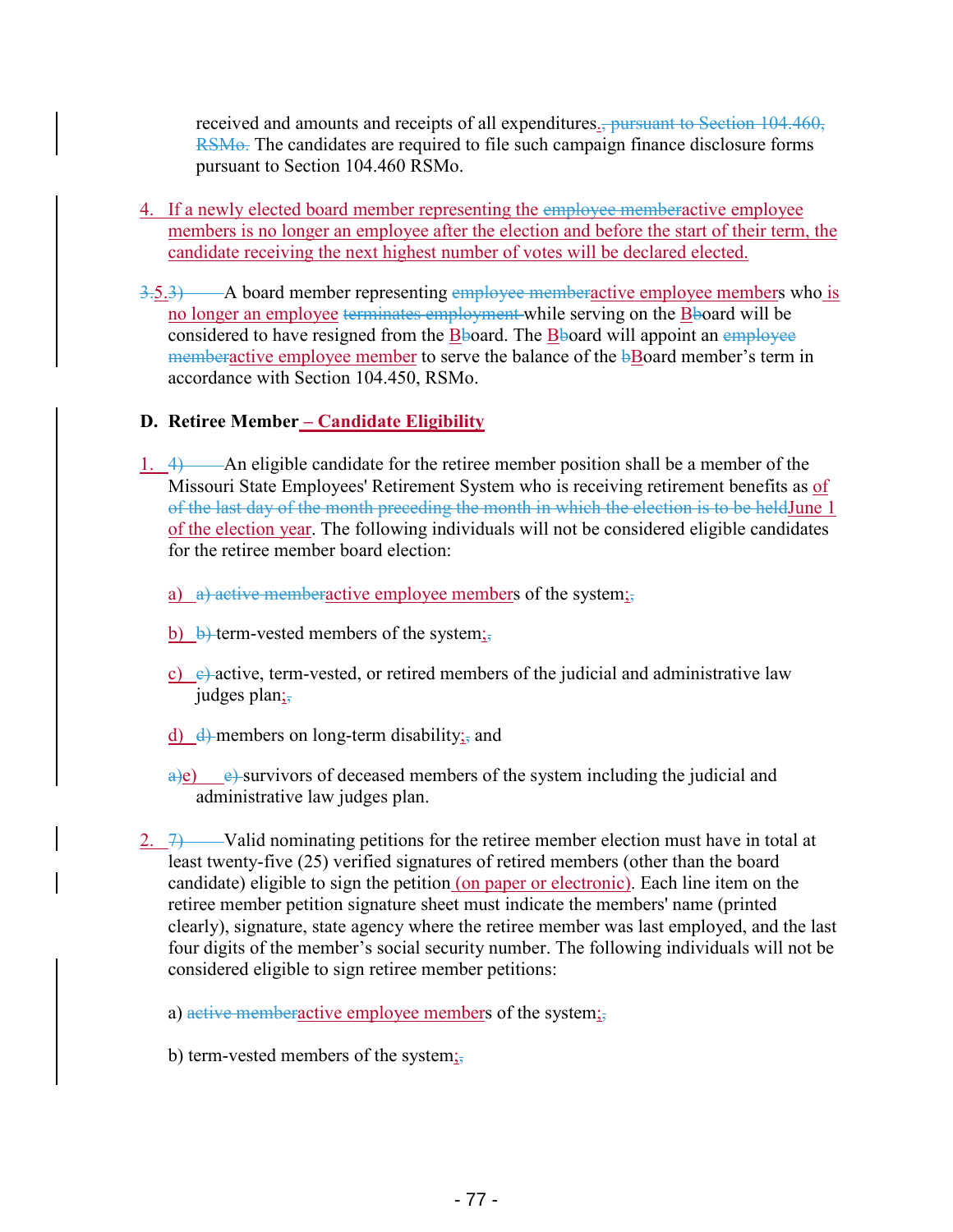c) active, term-vested, or retired members of the judicial and administrative law judges plan;,

d) members on long-term disability, and

e) survivors of deceased members of the system including survivors of members of the judicial and administrative law judges plan.

1. 2) A candidate who is running for a position on the board as a retiree member must be retired on January 1 of each year following the election. Failure to be retired at that time will result in an automatic disqualification.

 $2.3.13$  Each candidate must submit the following written statements:

- a)  $\rightarrow$  A summary of information (i.e. candidate biography) regarding his or her background (which may include years of service, department experience, reasons for wanting to serve, etc.) and qualifications, not to exceed three hundred (300) words. Formatting of this information for posting on the system's website board election ballot materials will be under the direction of MOSERS staff members.
- b)  $\rightarrow$  Copies of the Ccampaign finance disclosure forms sent to the Missouri State Ethics Commission which indicate the amounts and sources of all contributions received and amounts and receipts of all expenditures. <del>, pursuant to Section 104.460,</del> RSMo. The candidates are required to file such campaign finance disclosure forms pursuant to Section 104.460 RSMo.
- 4. If a newly elected board member representing the retired members becomes employed in a MOSERS' benefit eligible position or dies after the election and before the start of their term, the candidate receiving the next highest number of votes will be declared elected.
- $3.5.4$  A retiree board member who becomes employed in a MOSERS' benefit eligible position or dies while serving on the **bBoard** will be considered to have resigned from the **bBoard.** The **bBoard** will appoint a retiree member to serve the balance of the retiree member's term in accordance with Section 104.450 RSMo.
- **E. Election BallotElection Ballots, Voting, and Results**

### *BallotElection Ballots*

- 1. 3) MOSERS staffStaff members will provide the third-party election administrator Election Administrator with a list of approved candidates, the years of state service, and current employer or agency retired from, whichever is applicable, and retirement date for the ballotelection ballot., the candidate biographies, and all other materials that will appear in the election ballots.
- $2. 7$  Names of candidates will be listed on the election ballot or in a supplemental publication in random order at the discretion of the third-party Election Aadministrator. In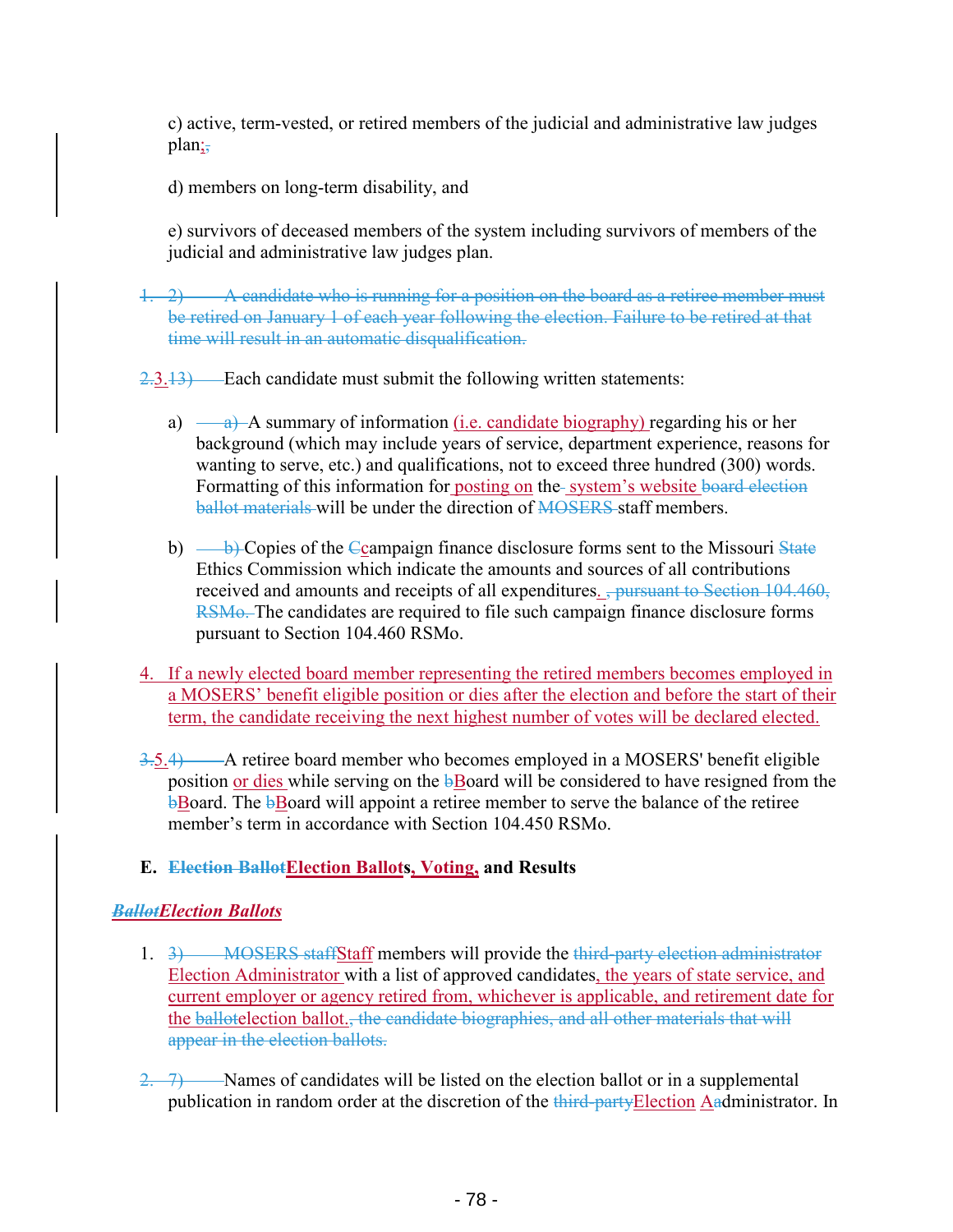no event will names of candidates be placed in alphabetical order on the election ballot or in a supplemental publication other than by happenstance.

- 3. Each ballotelection ballot will include instructions for voting using the Internet and telephone. Signatures will not be required on any completed ballot.
- 4.3.BallotElection ballots for an employee memberactive employee member election will allow selection of one  $(1)$  or two  $(2)$  employee memberactive employee member candidates to become board members depending on the number of positions up for election, which is determined by state law. If the election is for two board positions, the two candidates receiving the highest number of votes will be declared elected. If the election is for one (1) board position, the candidate receiving the highest number of votes will be declared elected. If a tie shall occur between two (2) or more candidates receiving an identical number of votes, the winner shall be determined by a toss of a coin.
- 5.4.12) BallotElection ballots for retiree members will allow selection for one (1) retiree member candidate to become a board member. The one (1) candidate receiving the highest number of votes will be declared elected. If a tie shall occur between two (2) or more candidates receiving an identical number of votes, the winner shall be determined by a toss of a coin.
- 6. 6) Any election ballot returned by the post office (due to bad address) to the thirdparty election administrator shall be forwarded to the correct address and any related postage expense will be borne by MOSERS. The correct address will also be submitted to MOSERS for address updating purposes.

### *Voting*

- 5. BallotElection ballots may be cast either online or via telephone. MOSERS will provide the necessary contact information of eligible voters to the Election Administrator. Internet and telephone balloting will cease at 5:00 pm Central Time on the last day of the board election.
- 6. The voting period will be at least  $30 + 2$  business calendar days in length. The beginning date of the voting period will be set by staff but shall not be set prior to August 1st nor later than November 15th of the year of election. Balloting will cease at 5:00 pm Central Time on the last day of the board election.
- 7. An eligible voter for the employee memberactive employee member position shall be a member of the Missouri State Employees' Retirement System who is not receiving retirement benefits as of the last day of the month proceeding the month in which the election is to be held. Employee memberActive employee member ballotelection ballots will not be sent to the following individuals:

a) members of the judicial plan;

b) members of the administrative law judges' plan;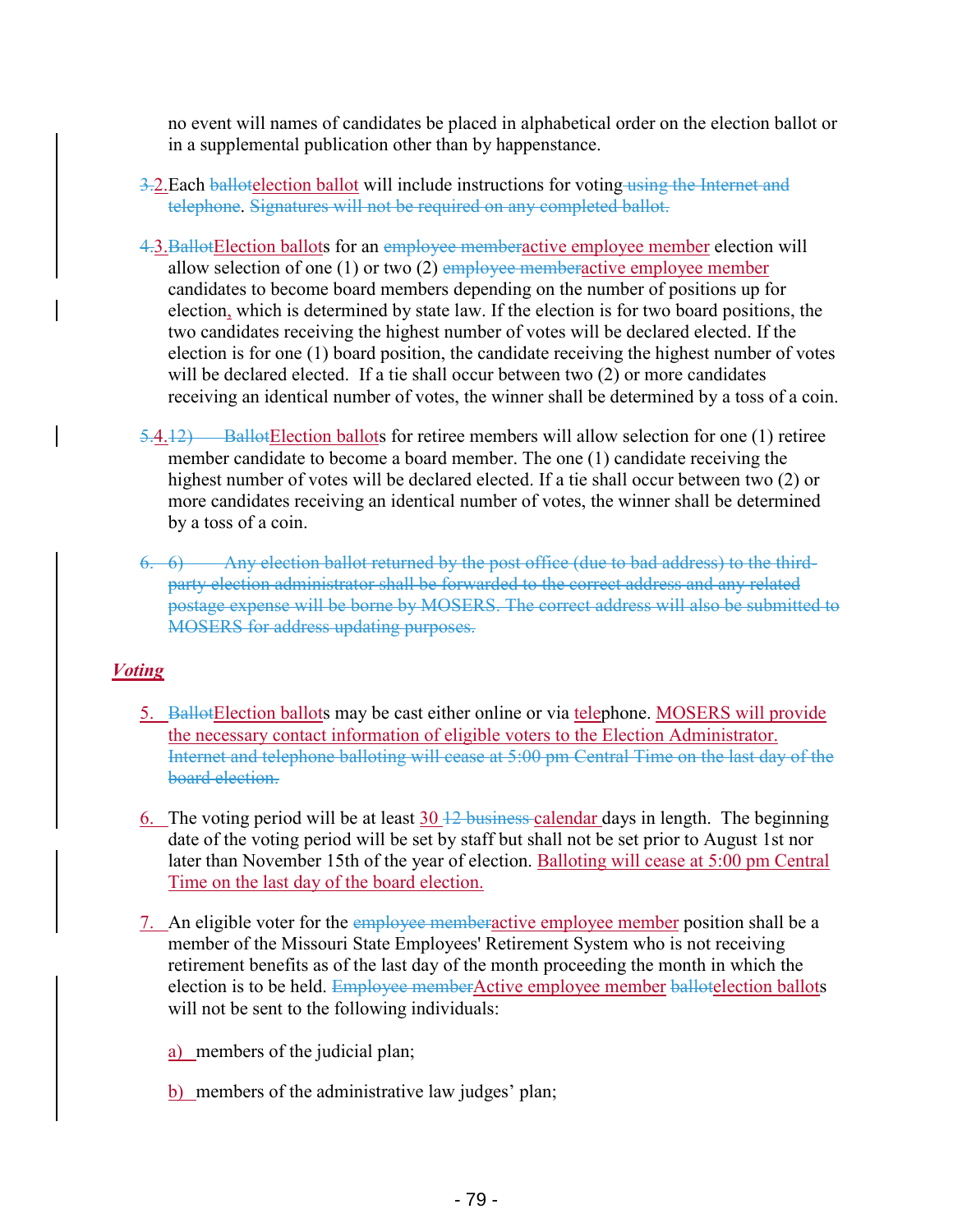c) retired members; and

d) survivors.

*.* 

- 8. An eligible voter for the retiree member position shall be a member of the Missouri State Employees' Retirement System who is receiving retirement benefits as of the last day of the month proceeding the month in which the election is to be held. Retiree member ballotelection ballots will not be sent to the following individuals:
	- a) term-vested members;
	- b) long-term disability recipients;
	- c) members of the judicial plan;
	- d) members of the administrative law judges' plan;
	- e) employee memberactive employee members; and
	- f) survivors. Ballots will be mailed in envelopes with a return address belonging to the third-party administrator so that live ballots are not returned to MOSERS if the postal service is unable to deliver the envelope.

*4) Ballots for the election of any employee member candidate shall be distributed through the United States Postal Service to each eligible voter at his or her preferred address of record with the Missouri State Employees' Retirement System. The third-party election administrator shall not change the address of the member prior to mailing the ballot. The ballots will be mailed by the third-party election administrator well in advance of the start of the voting period in the year of the board election. will be mailed in envelopes with a return address belonging to the third-party administrator so that live ballots are not returned to MOSERS if the postal service is unable to deliver the envelope.* 

*5) Ballots for the election of any retiree member shall be distributed through the United States Postal Service to each eligible member at his or her preferred address of record with the Missouri State Employees' Retirement System. The third-party election administrator shall not change the address of the member prior to mailing the ballot. The ballots will be mailed by the third-party election administrator well in advance of the start of the voting period, in the year of the board election. The voting period will be at least 12 business days in length. The beginning date of the voting period will be set by staff but shall not be set prior to August 1st nor later than November 15th of the year of election.*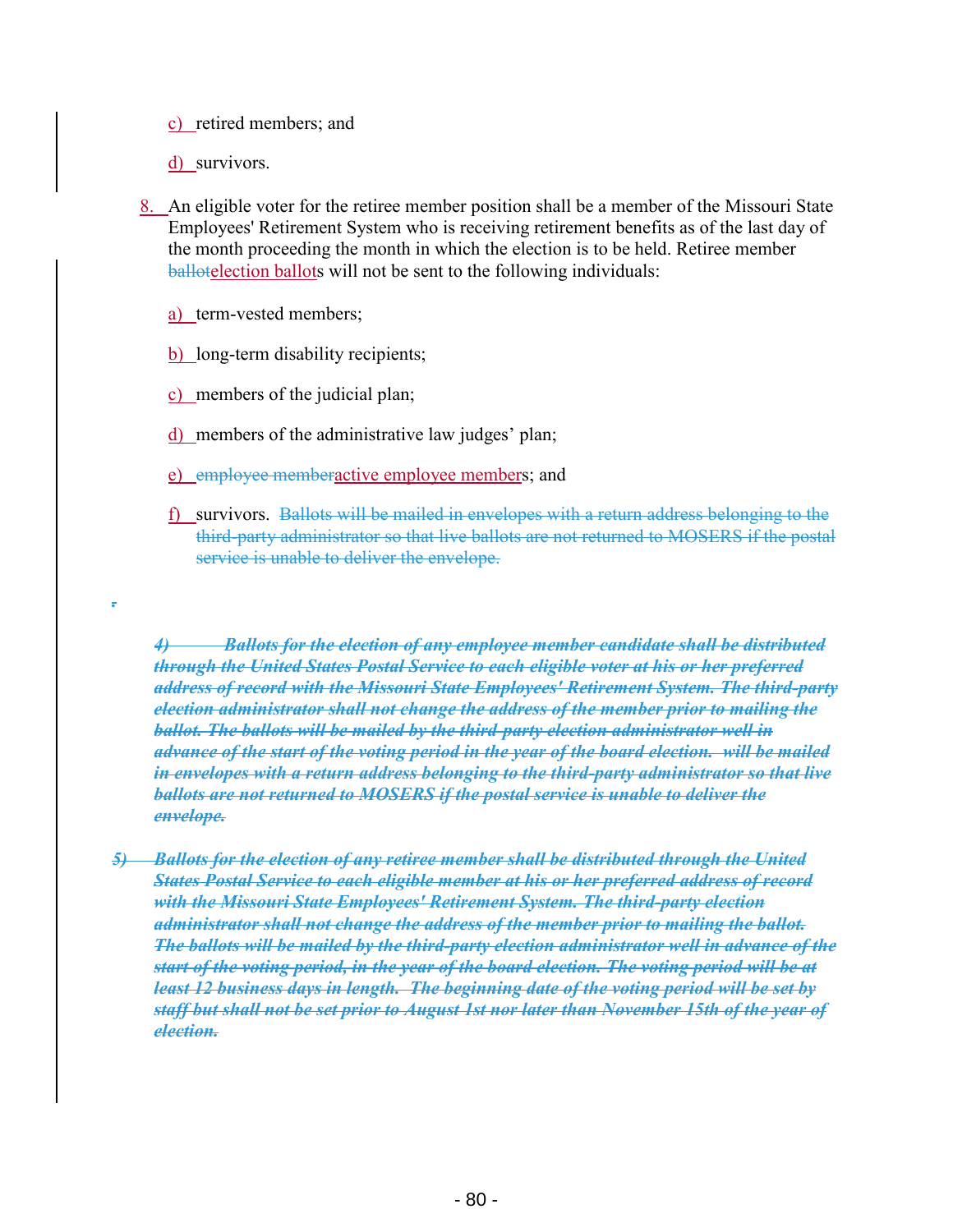- *9) Completed paper election ballots must be sent through the United States Postal Service to the third-party election administrator. Any ballots received by MOSERS will be considered invalid, marked "void," and sent to the third-party election administrator for archive purposes only.*
- *10) Completed paper election ballots must be postmarked by last day of the election period in the year of the board election and be received by the third-party election administrator within 6 business days of the end of the election period in the year of the board election.*

### *Results*

- 7.9.14) Results of the election will be certified to the eExecutive dDirector by the thirdparty election administrator Election Administrator by the next business day after count completion. The election results will be distributed to all members of the **b**Board members and candidates by staff no later than 5 business days within 48 hours of the certification to the eExecutive dDirector.
- $8-10.$  15) Election ballots will be maintained by the Election Administrator thirdparty election administrator for a period of one year to allow for recounts. After one year from the date of the certification of the results, all ballotelection ballots (paper, Internet, and telephone) will be destroyed.
- $\frac{9.11}{9.11}$ . 16) Newly elected Bboard members will begin their terms in January of the year following the election year.

### **F. Invalid BallotElection Ballots**

- 1.  $\rightarrow$  The following are declared to be invalid ballotelection ballots and shall not be counted in the election:
	- a) a) Votes cast for individuals not listed as candidates on the official ballot. b) BallotElection ballots submitted by a person who is not an eligible voter as defined above:

b)

c) If more than one ballot is received from the same voter (the last vote or ballot received will be considered the official vote or ballot);.

c)

d) Votes cast in excess of that allowed on the paper ballot.

 $e$ ) If the same candidate is voted for more than once by the same voter;

f) If the paper ballot is not forwarded through the United States Postal Service.

d)

g) BallotElection ballots not received within the time period prescribed in Section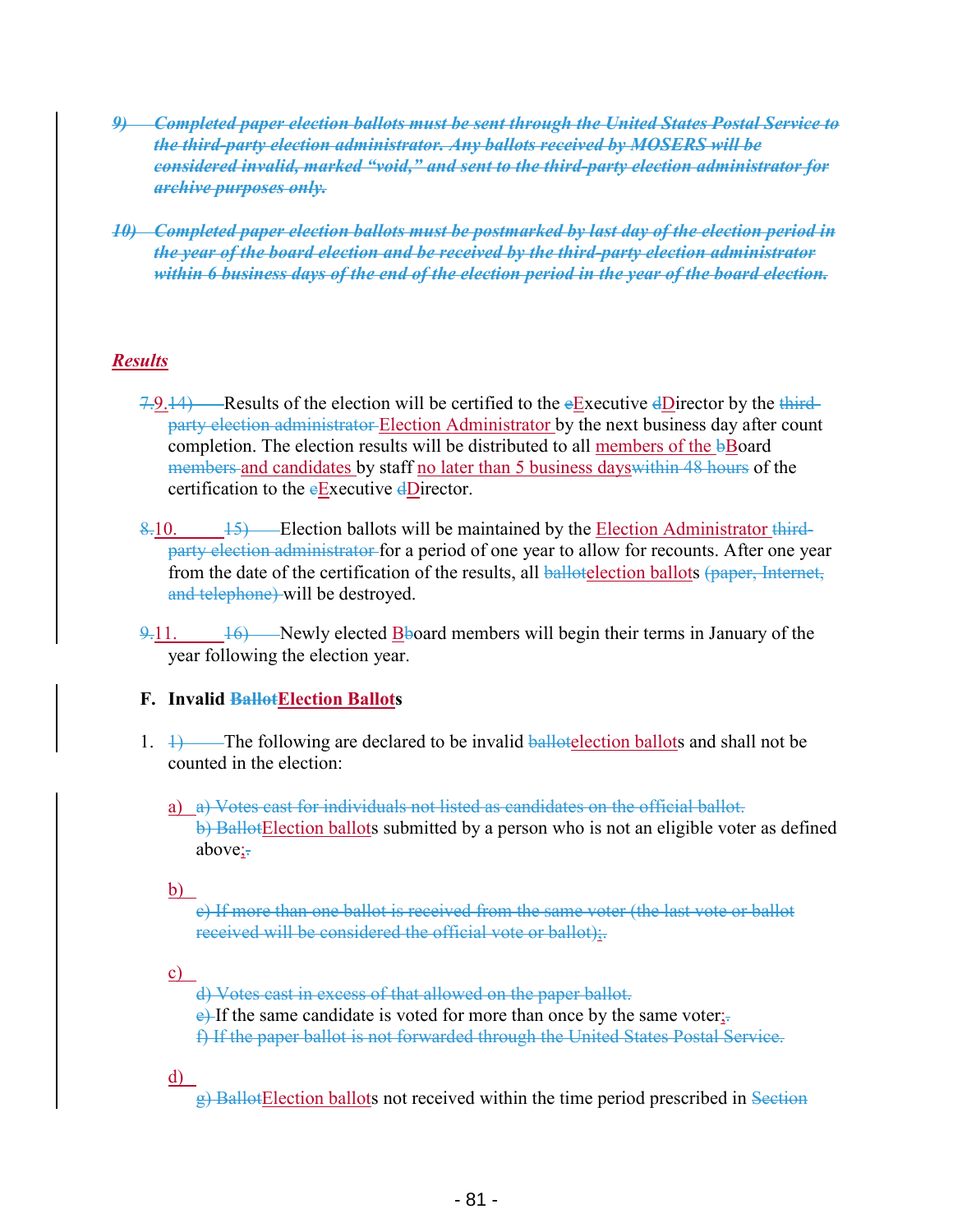**B**.this Rule;

h) Paper ballots not mailed in the valid pre-addressed and stamped return envelope that is furnished.

i) Ballots of voters that did not properly identify themselves on the ballot.

e)

 $\frac{1}{2}$  Internet or telephone ballotelection ballots not cast in the manner described by the third party administratorElection Administrator; and-

 $a) f$ 

k) BallotElection ballots received by the system MOSERS by any method (mail, facsimile, email, hand-delivered, etc.).

2.  $2)$  Ballots may be changed or corrected prior to mailing in the official return envelope by personally requesting a new ballot from the Election Administrator designated election administrator in exchange for the original ballot. Only election ballots received by 5:00 pm Central Time on the last day of the board election will be counted.

### **G. Communication**

- 1. 10) The system will send at least three communications (letter, postcards, emails, etc.) to in the year of election, which state the nominating process, voting period, how to vote, and where to find candidate biographies. MOSERS
- 2. The staff will system will post on its website information to cover all aspects of the election, including but not limited to the following:
	- a. Summary of Board of Trustees' responsibilities
	- b. Election timeline;
	- c. Eligibility requirements;
	- d. Nomination process;
	- e. Nominating petitions;
	- f. Ethics forms; and
	- g. Candidate biographies (once available).bcreate a brochure to cover all aspects of the board election related to the nomination process. A brochure will be created for an employee member election and a separate brochure will be created for a retiree member election. Any brochure created must
- 1. include the following language:
- 2. MOSERS staff members will include at least one article discussing any board election in appropriate member newsletters.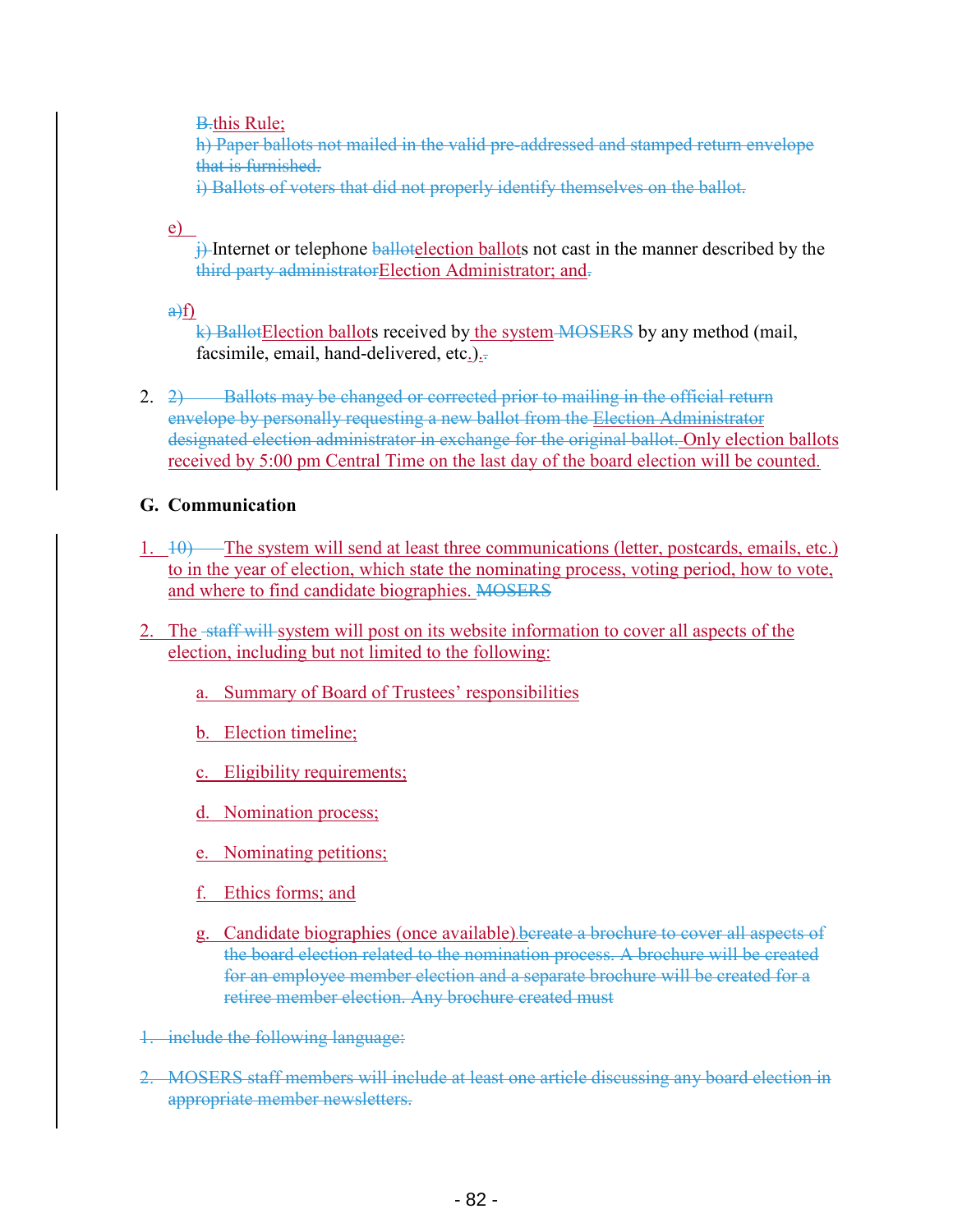#### **1-6 Board Member Designees**

*PURPOSE: This rule provides for the commissioner of administration and state treasurer to delegate their duties as a trustee as authorized in Section 37.010, RSMo., and Section 30.120, RSMo., respectively.* 

- 1) The commissioner of administration may delegate the commissioner's duties as a member of the board of trustees MOSERS Board of Trustees to any subordinate who has taken the same oath as the commissioner pursuant to Subsection 4 of Section 37.010, RSMo. Such delegation shall be by the commissioner in writing, acknowledged by the designee in writing and submitted to **MOSERS** the system for its permanent records.
- 2) The state treasurer may appoint an assistant treasurer or any other employee of the treasurer's office, who has been appointed and taken the oath of office pursuant to Section 30.120, RSMo., to perform the state treasurer's duties as a member of the MOSERS Board of Trusteesboard of trustees. Such appointment shall be by the state treasurer in writing, acknowledged by the appointee in writing and submitted to **MOSERS** the system for its permanent records.
- 3) A person who serves as a designee on the MOSERS Board of Trusteesboard of trustees, pursuant to section 1 or 2 of this board rule, shall be subject to Missouri Revised Statutes relating to **MOSERSthe system**, MOSERS Governance Policies and MOSERS Board Rules in the same manner as a member of the-**board of trustees**Board of Trustees.<sup>1</sup>

*AUTHORITY: Section 104.1063, RSMo Supp. 1999. Original rule effective July 27, 2007. Amended: Feb. 21, 2018; Mar. 29, 2018.* 

#### Statutory References:

 $\overline{a}$ 

37.010. Commissioner of administration, compensation, oath of office, duties vacancy, governor to serve.

4. The commissioner of administration shall provide the governor with such assistance in the supervision of the executive branch of state government as the governor requires and shall perform such other duties as are assigned to him by the governor or by law. The Commissioner of Administration shall work with other departments of the executive branch of state government to promote economy, efficiency and improved service in the transaction of state business. The commissioner of administration, with the approval of the governor, shall organize the work of the Office of Administration in such manner as to obtain maximum effectiveness of the personnel of the office. He may consolidate, abolish or reassign duties of positions or

<sup>1</sup> The board of trustees shall consist of the state treasurer, the commissioner of administration, two members of the senate appointed by the president pro tem of the senate, two members of the house of representatives appointed by the speaker of the house, two member appointed by the governor, and three members who are members of the system. Mo. Rev. Stat. §104.450.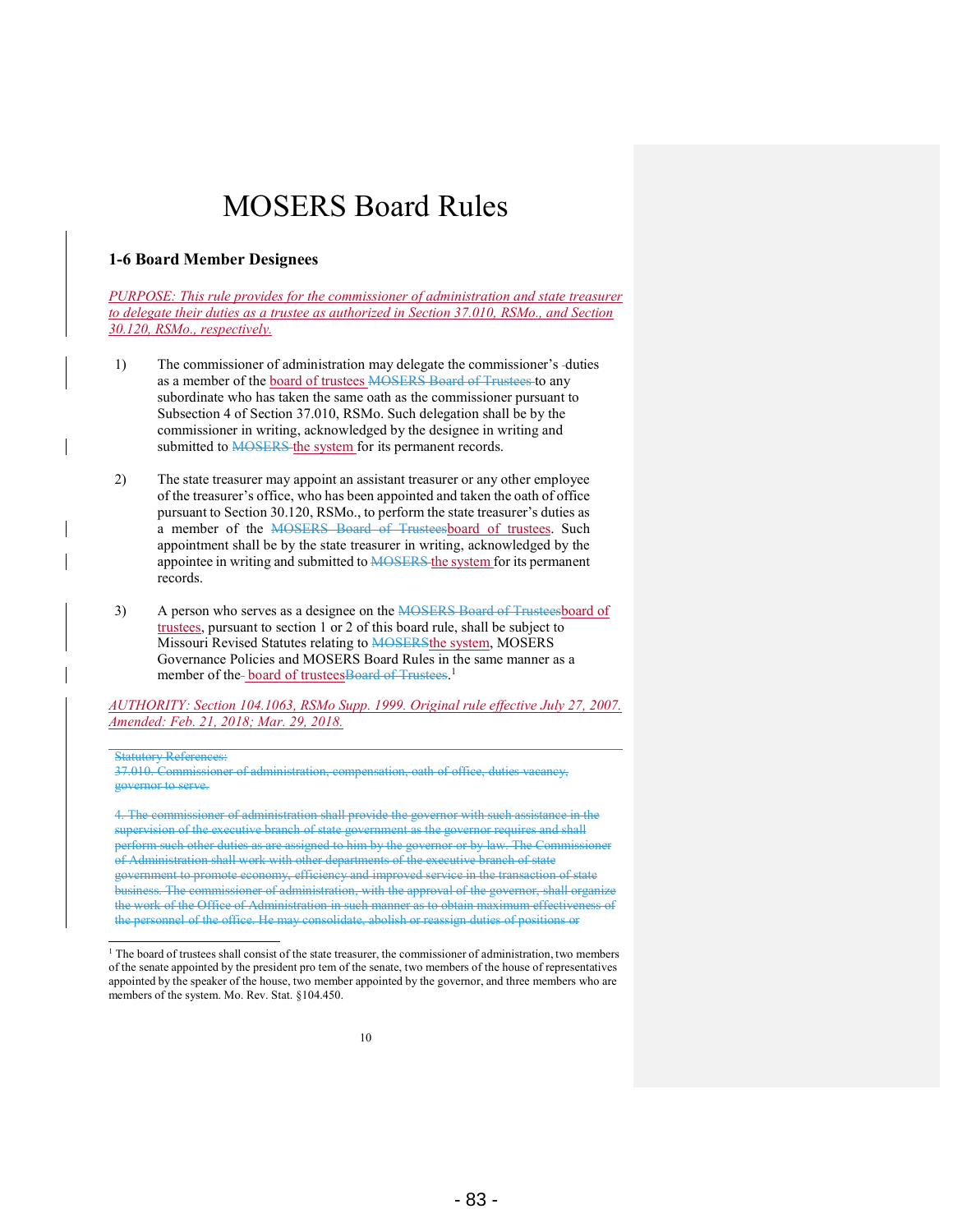divisions combined within the Office of Administration, except for the division of personnel. He may delegate specific duties to subordinates. These subordinates shall take the same oath as the commissioner and shall be covered by the bond of the director or by separate bond as required by the governor.

30.120. Treasurer to appoint assistant treasurer and other clerical employees fix compensation liable for acts of assistant treasurer.

> The state treasurer shall have the power to appoint and fix the compensation of one assistant treasurer and the clerks and other employees that are necessary in the performance of his duties under the law. Each appointment, with the oath of office endorsed thereon, shall be filed in the office of the secretary of state, before the appointee enters upon his duties. The assistant treasurer shall be competent to perform and, when appointed, may perform the duties of the office. The treasurer, and his sureties on his official bond, shall be liable for the official acts, misfeasance or defalcation of the assistant treasurer.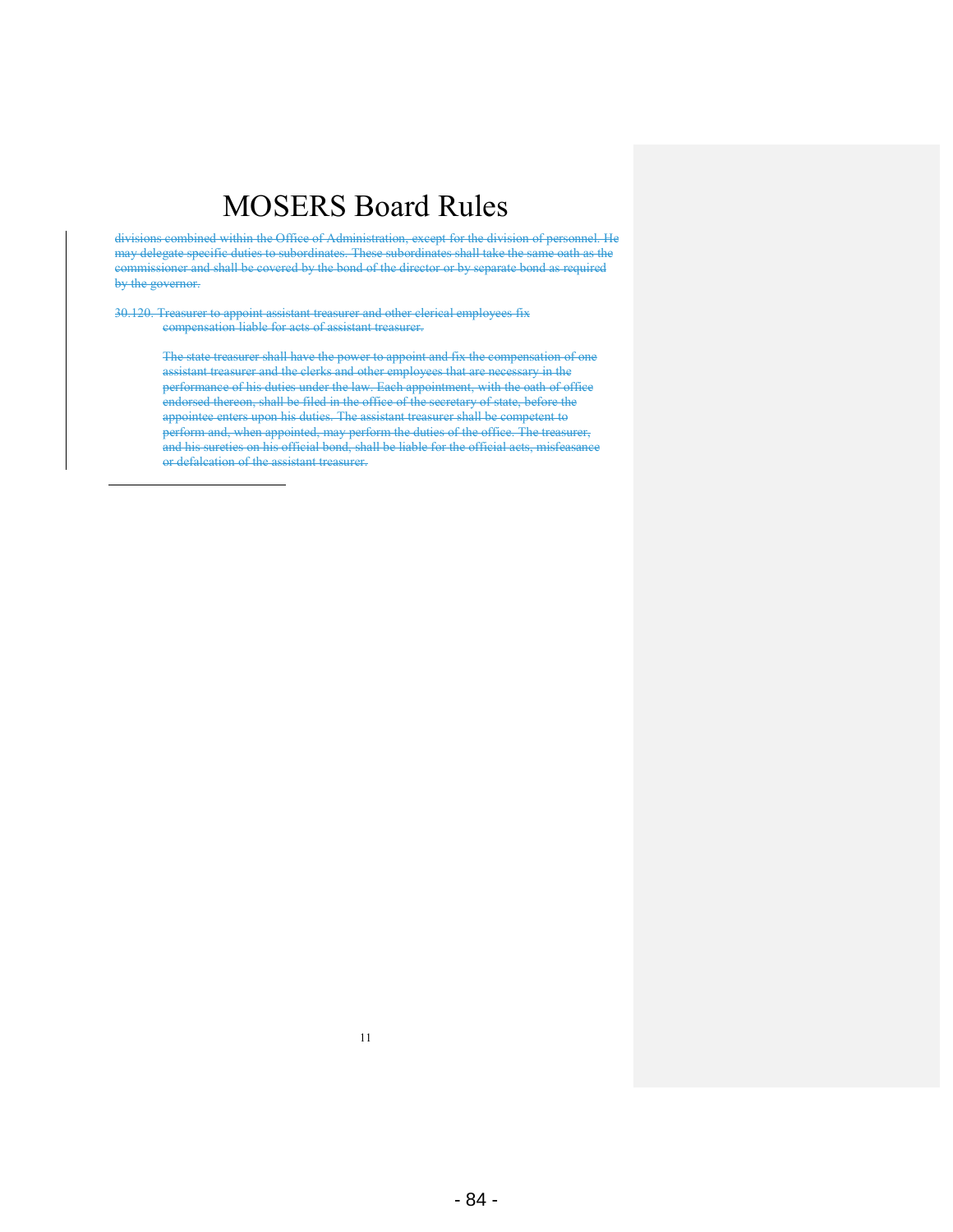# **CHAPTER 2** *RETIREMENT UNDER THE CLOSED PLAN (MSEP) (104.010-104.800)*

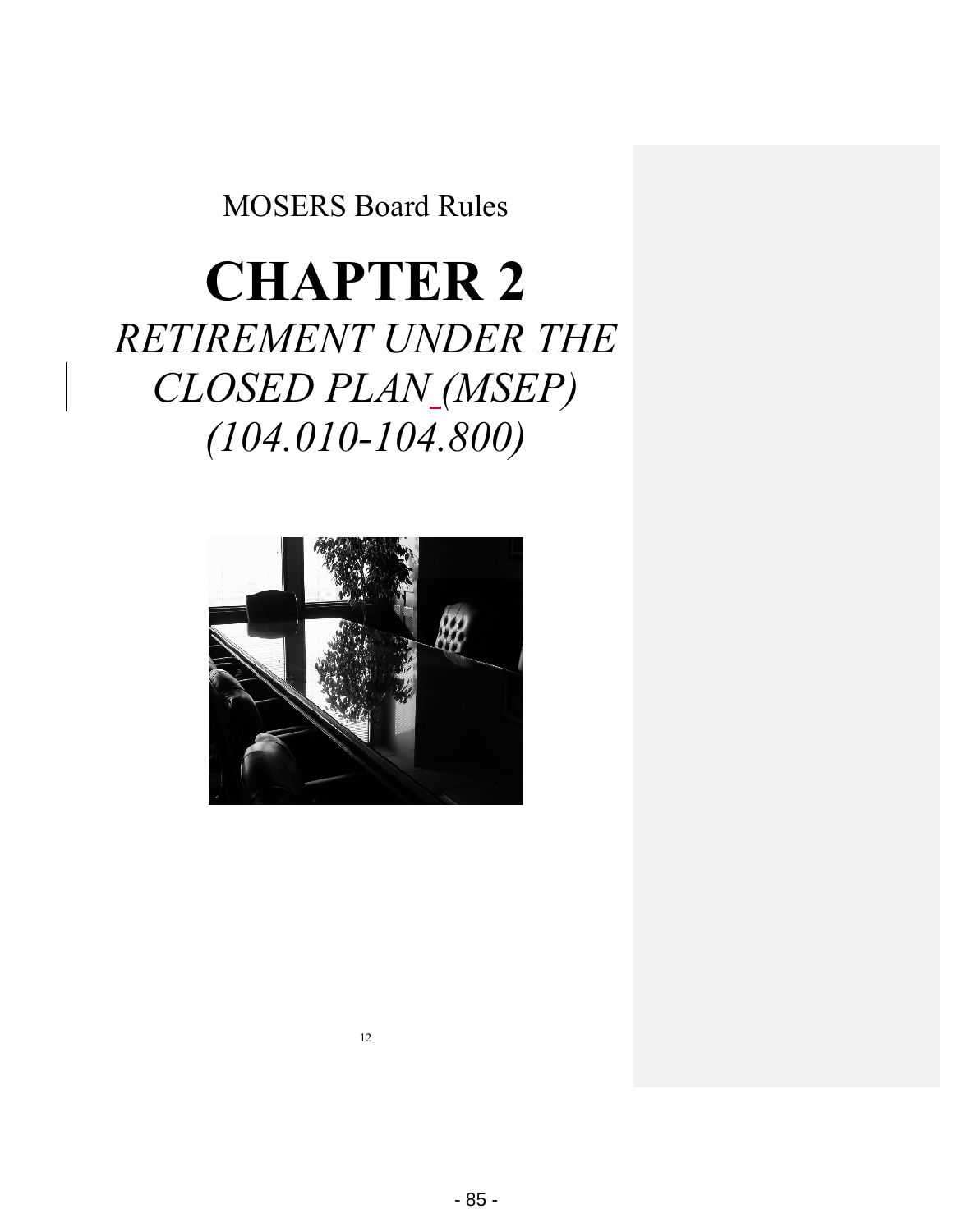#### **2-1 Military Service**

*PURPOSE: This rule sets forth the procedures for purchasing or receiving creditable service in the system for military service.* 

- 1) A member shall not receive credit under Sections 104.330 and 104.340, RSMo, for active duty and active duty for training unless such service is shown on Form DD 214, NGB Form 23, or other comparable form.
- 2) Purchased military service will be credited under the type of service the member is accruing when the purchase is completed. If the member is not accruing service when the purchase is completed, the purchased service will be credited under the type of service last accrued prior to the completion of the purchase. No military service will be credited until final payment has been received.
- 3) Members may not purchase or receive additional creditable service for periods of military service that coincide with periods of state employment at a MOSERS covered department for which the member has already received creditable service.

*AUTHORITY: Section 104.1063, RSMo Supp. 1999. Original rule effective Dec. 31, 1999. Amended: Nov. 15, 2001.* 

#### **2-2 Notification by the State Agency of Unpaid Leave**

*PURPOSE: This rule sets forth the manner in which the system will be notified of a member's unpaid leave for purposes of complying with Section 104.374, RSMo., relating to service credit for unpaid leave.* 

The employing department shall give written notice, via electronic files sent to the system or on a form provided by the retirement system, when the employee goes on an unpaid leave due to illness and when the employee returns to work, or at the end of twelve months absence, whichever is sooner. Absence because of pregnancy shall be considered absence for sickness or injury.

*AUTHORITY: Section 104.1063, RSMo Supp. 1999. Original rule effective Dec. 31, 1999.* 

#### **2-3 Notification by the State Agency of Termination of Active Employment and Unused Sick Leave**

*PURPOSE: This rule sets forth the manner in which the system will be notified of a member's termination and the member's unused sick leave accrual.*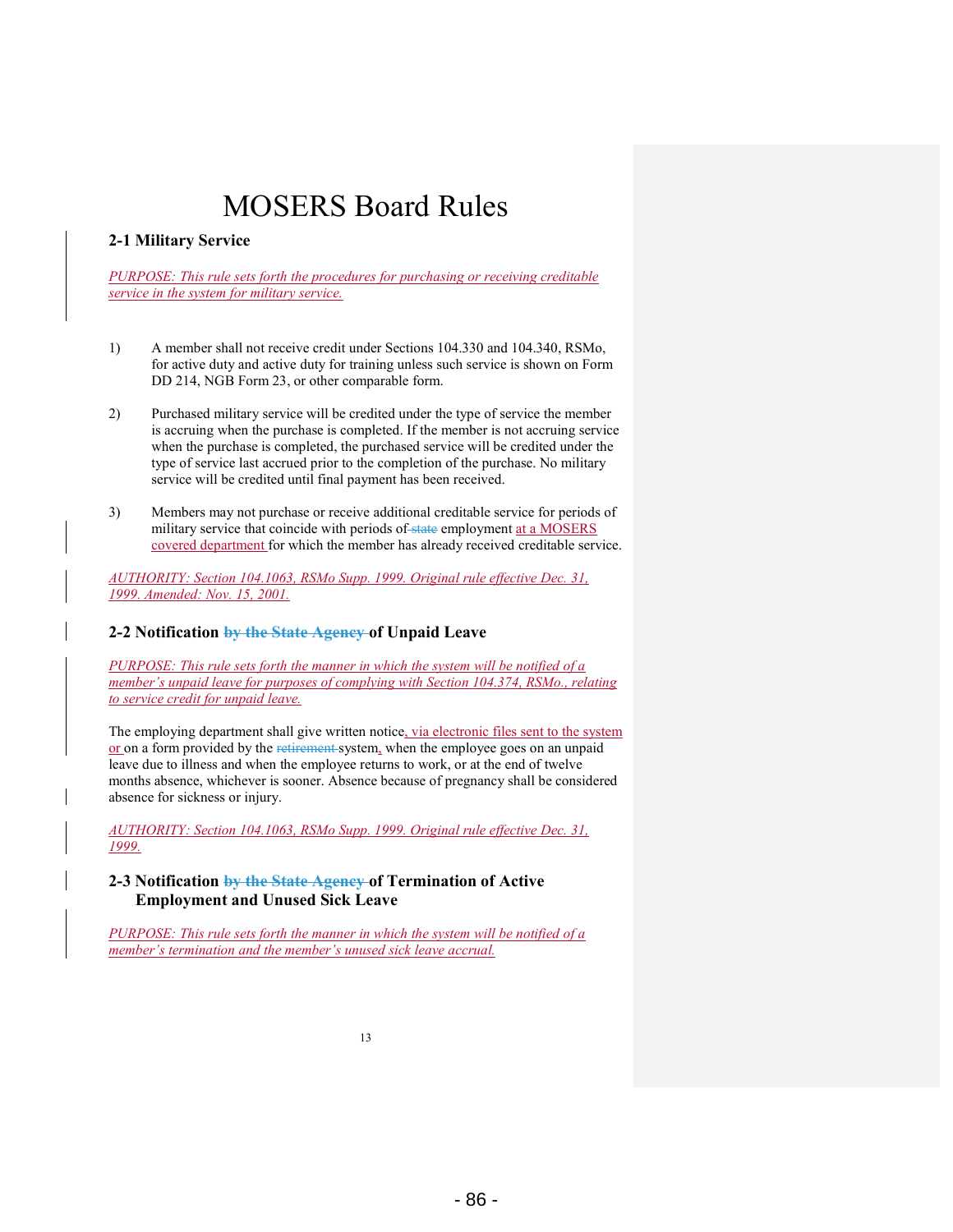- 1) The employing department shall give written notice, via electronic files sent to the system or -on a form provided by MOSERSthe system, when each officer or employee leaves state employment<sub>1</sub>, which notice The termination form -shall include a statement of the date of the last payroll period for which the employee will be paid.
- 2) For purposes of Section 104.601, RSMo, the employing department shall report unused sick leave expressed in hours through electronic files sent to the system or on the financial and human resources system maintained by the Office of Administration, known as the Statewide Advantage for Missouri (SAM II) system. If a department's employees are not paid through SAM II, it shall report unused sick leave expressed in hours using a form provided by MOSERSthe system. MOSERS The system will credit one twelfth of a year of service for every 168 hours of unused sick leave if the member works continuously until reaching retirement eligibility.

*AUTHORITY: Section 104.1063, RSMo Supp. 1999. Original rule effective Dec. 31, 1999. Amended: Mar. 30, 2002.* 

#### **2-4 Computation of Credit**

*PURPOSE: This rule sets forth the manner in which credit is to be calculated for purposes of determining "creditable service" as defined in Section 104.010, RSMo.* 

In determining prior service credit and in calculation of creditable service, one calendar month equals one-twelfth of a year and any remaining days shall be converted into months (or one-twelfth of a year) on the basis that each 30 calendar days equals one month and a remainder of 27 or more days will be credited as an additional month. Any balance of less than 27 days will not be used in the calculation. Credit will be computed using the date of employment to the date of termination. Credit will be granted for up to one year of authorized sick leave without pay due to an employee's illness or injury. Credit will not be granted for any other periods of leave without pay unless otherwise provided by law.

*AUTHORITY: Section 104.1063, RSMo Supp. 1999. Original rule effective Dec. 31, 1999.* 

#### **2-5 Verification of Service**

*PURPOSE: This rule sets forth the procedures for receiving or purchasing creditable service in the system.* 

1) Service must be verified before credit is granted. Proof of service that will be accepted by **MOSERS** the system is listed in order of preference: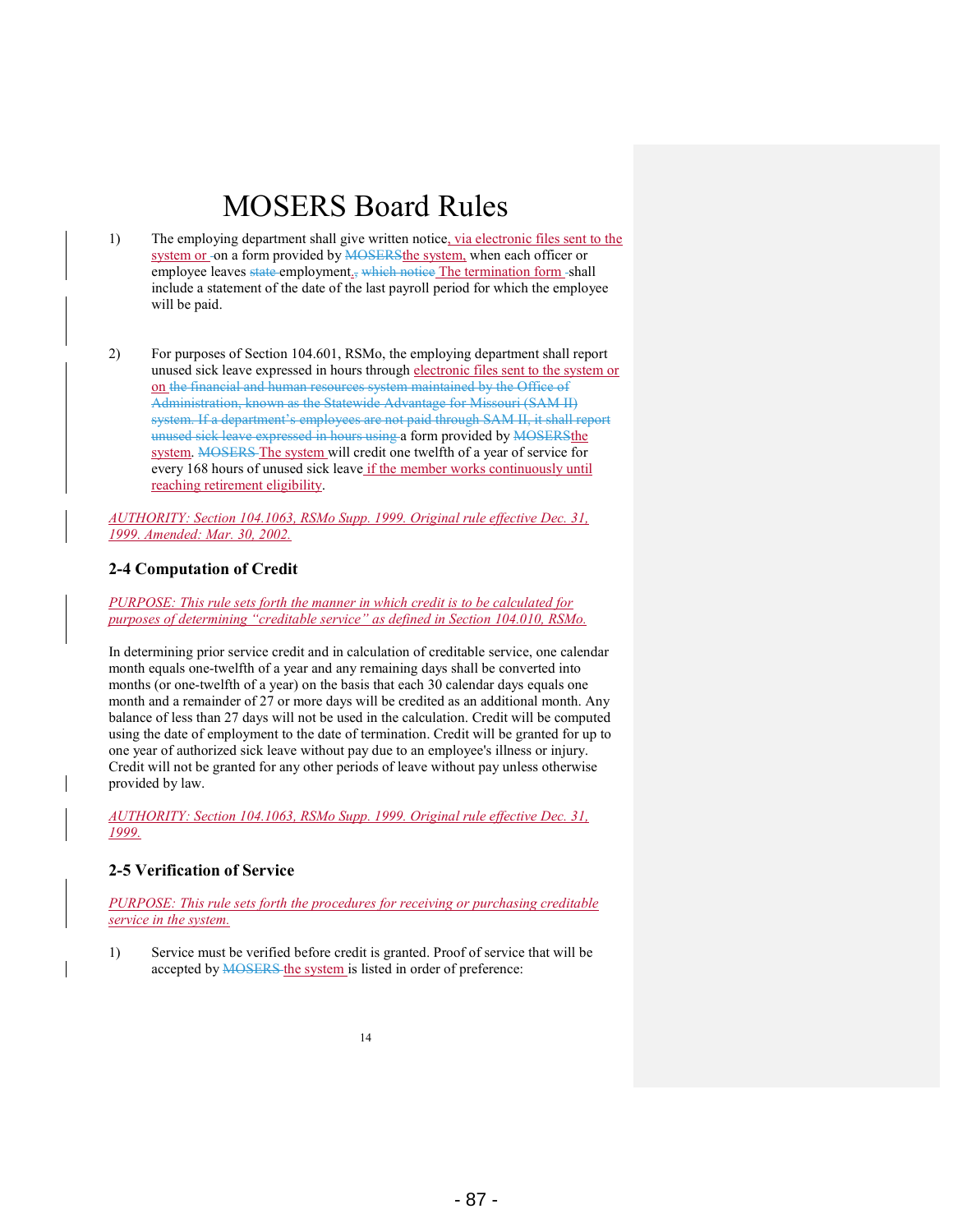- a) Certification by the employing state department's payroll/personnel officer listing periods of employment by dates, position, and status or similar certification from the Personnel Division of the Office of Administration for employment in agencies for which the division maintains central payroll/personnel records. Such employing state department must certify that the position in which service was rendered required at least 1,040 hours of service per year during any time period on or after August 28, 2007, at least 1,000 hours of service per year for service during any time period on or after October 1, 1984 but prior to August 28, 2007, and at least 1,500 hours of service per year for service during any time period prior to October 1, 1984.
- b) Certification from retirement records, listing employing state department, periods of employment by dates and, if available, position and status.
- 2) Service may not be purchased pursuant to Sections 104.344, RSMo., unless the employer was a governmental entity created pursuant to state law and the employer certifies that the position in which service was rendered required at least the applicable hours as required in subsection 1(a) of this rule. Service performed for a MOSERS covered department that did not qualify as "creditable service" as defined in Section 104.010, RSMo., may not be purchased under Section 104.344, RSMo.
- 3) Service may not be purchased pursuant to Sections 105.691, RSMo, unless the prior system or employer was a governmental entity created pursuant to state law and the employer certifies that the position in which service was rendered required at least the applicable hours as required in subsection 1(a) of this rule. Service performed for a MOSERS covered department that did not qualify as "creditable service" as defined in Section 104.010, RSMo., may not be purchased under Section 105.691, RSMo. 1,040 hours of service per year during any time period on or after August 28, 2007, at least 1,000 hours of service per year for service during any time period on or after October 1, 1984 but prior to August 28, 2007, and at least 1,500 hours of service per year for service during any time period prior to October 1, 1984.

*AUTHORITY: Section 104.1063, RSMo Supp. 1999. Original rule effective Dec. 31, 1999. Amended: July 20, 2002; July 20, 2003; July 12, 2008.* 

#### **2-6 Cost of Living Allowance**

*PURPOSE: This rule sets forth the manner in which the cost-of-living adjustment authorized in Sections 104.415 and 104.612, RSMo., is calculated.* 

Pursuant to Sections 104.415 and 104.612, RSMo, the annual increase in benefits and/or compensation for retirees and consultants shall be calculated based upon the percentage increase from year to year in the average of the monthly values of the consumer price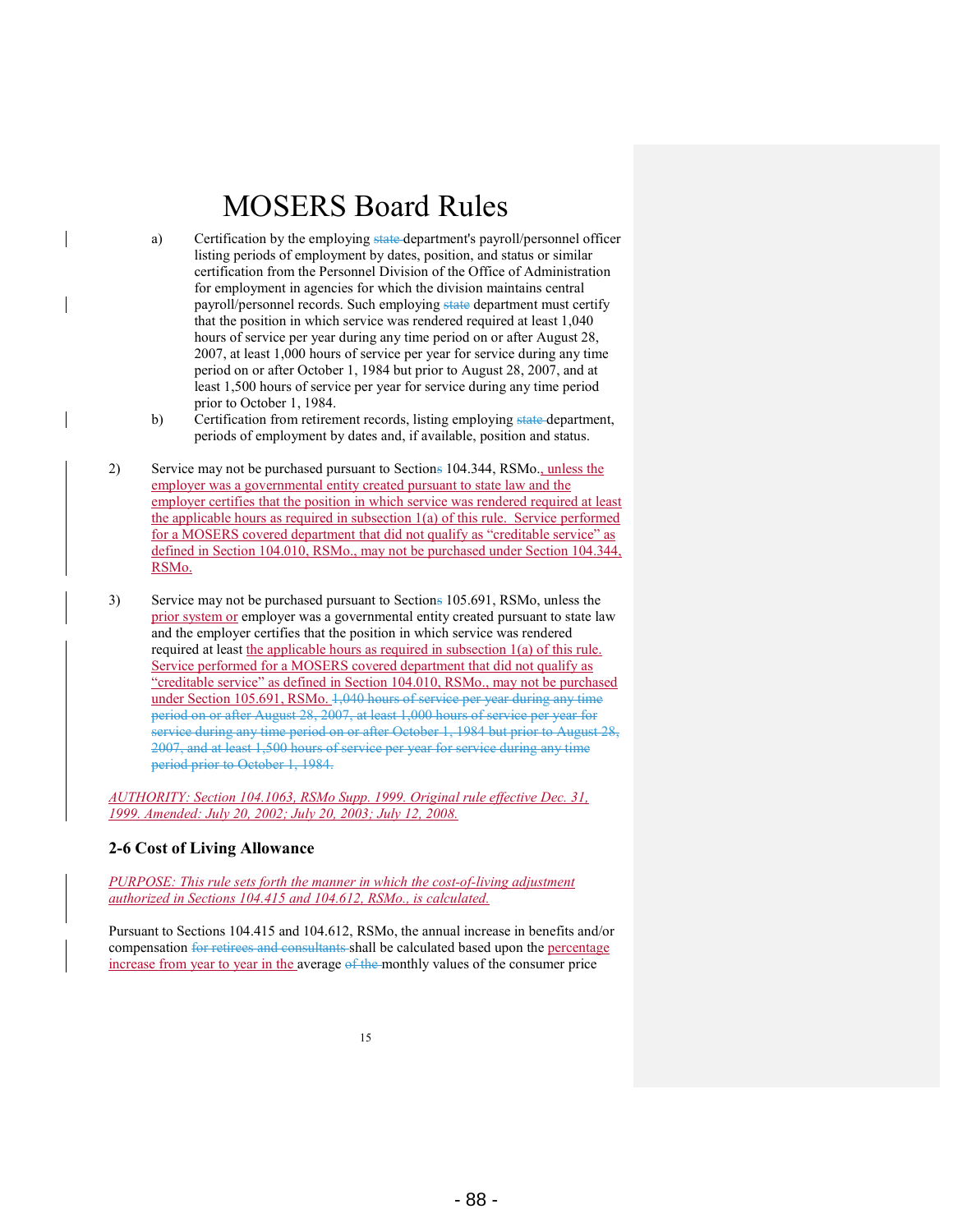index for all urban consumers (CPI-U) for a calendar year and the increase shall be calculated to the nearest one-thousandth of a percent.

*AUTHORITY: Section 104.1063, RSMo Supp. 1999. Original rule effective Dec. 31, 1999.* 

#### **2-7 Break in Service**

*PURPOSE: This rule sets forth the procedure for determining when an employee has a break in service.* 

An employee will have a break in service when the employee is off payroll for an entire calendar month30 calendar days, except when the employee is on an approved leave-ofabsence. An approved leave-of-absence without pay will not constitute a break in service.

*AUTHORITY: Section 104.1063, RSMo Supp. 1999. Original rule effective Dec. 31, 1999.* 

#### **2-8 Employees Working in More Than One Position**

*PURPOSE: This rule sets forth the manner in which creditable service and compensation are earned by a member working in more than one position for a department(s).* 

If a person is employed in at least one position qualifying as an "employee" as defined in Section 104.010, RSMo., and is also employed by a department in a position that would otherwise qualify as an "employee" except that the position normally requires less than 1,040 hours per year:under the retirement system,

the employee shall accrue membership service at a rate of one day for each calendar day of employment and shall not accrue more than one day of service for any one day of employment; and- The total compensation received by an employee for all positions qualifying under the retirement system and from each position which would otherwise qualify except the position normally requires less than 1040 hours per year, shall be recognized in determining the amount of the member's benefits.

1)

2) the employee shall have any compensation received for services performed in the positions described in this rule included as "compensation" as defined in Section 104.010, RSMo., subject to the specific exclusions in that definition. Statutorily required contributions must be paid to the system on any compensation included under this rule.

*AUTHORITY: Section 104.1063, RSMo Supp. 1999. Original rule effective Dec. 31, 1999. Amended: Dec. 12, 2010.*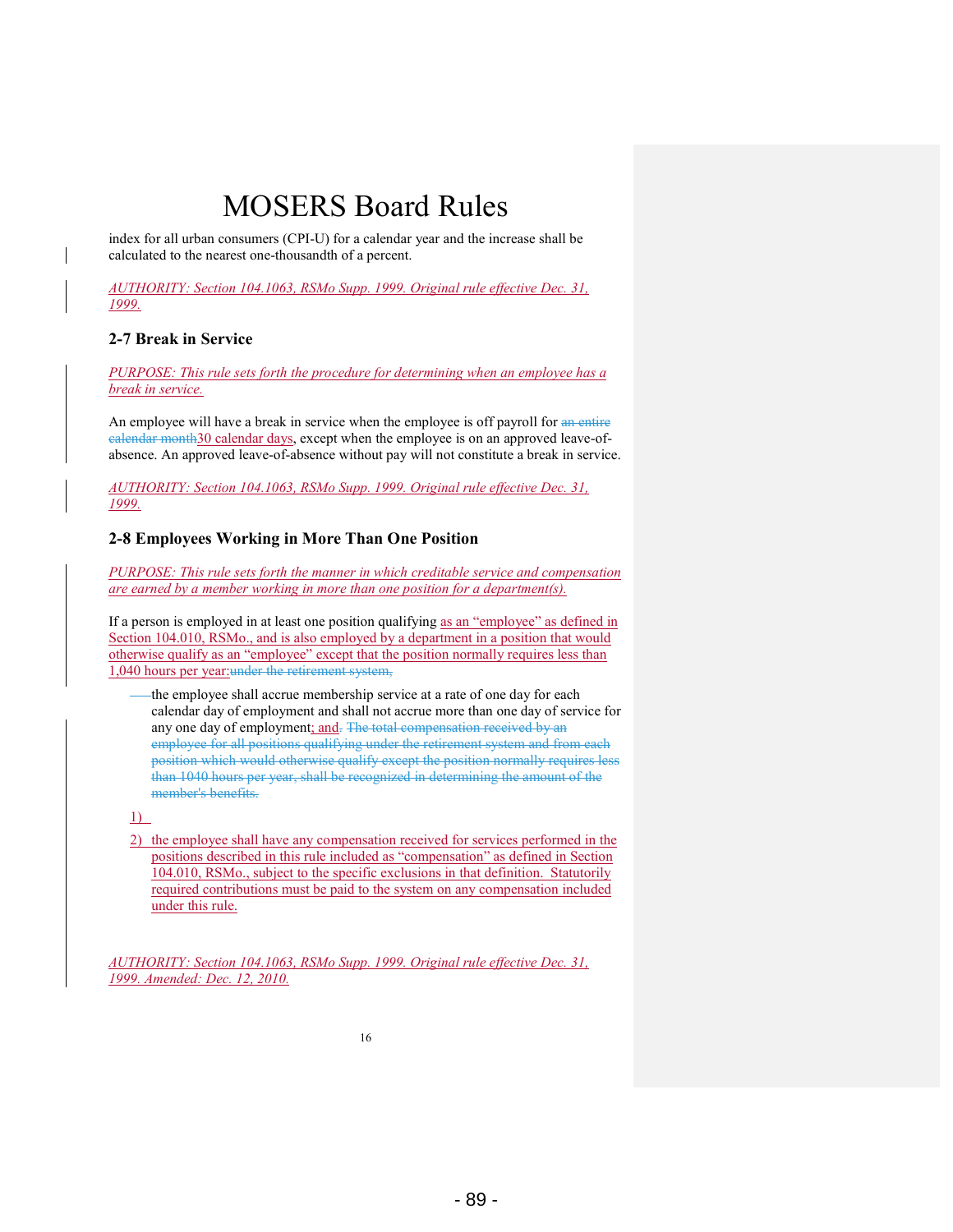#### **2-9 Options Under Section 104.395, RSMo.**

*PURPOSE: This rule sets forth the procedure for naming a spouse or other individual as beneficiary and their eligibility, as provided for in Section 104.395, RSMo.* 

- The option election under Section 104.395 is irrevocable after the first retirement benefit payment is mailed or electronically transferred by MOSERS, except as specifically provided in Section 104.395, RSMo.
- $\frac{12}{2}$  With respect to options 1 and 2 under Section 104.395, RSMo, spouse means the spouse at the time the retirement application is filed. If the member's spouse dies before the annuity starting date but after the retirement application is filed the member may cancel the member's election and make a new election. The new election shall be effective the first of the month following the date of such spouse's death. The election of option 1 or 2 and the eligibility for survivor's benefits are not affected by the subsequent dissolution of the marriage.
- 23) With respect to options 3 and 4 under Section 104.395, RSMo, the beneficiary or beneficiaries must be designated in the retirement electionapplication. The beneficiaries may be changed by a subsequent designation filed by the member.

*AUTHORITY: Section 104.1063, RSMo Supp. 1999. Original rule effective Dec. 31, 1999.* 

#### **2-10 Service Adjustments for Wrongful Termination**

*PURPOSE: This rule sets forth the procedure for determining creditable service and compensation when a member has been wrongfully terminated.* 

In order for an employee to receive retirement credit for the period since his/her dismissal, the employee must be paid a salary or wage for that period of time and the appropriate contribution must be made to the retirement system. The amount of the salary or wage is not pertinent to the employee receiving retirement credit from the retirement system; the amount of salary or wage is a matter to be agreed upon by the department and the employee. However, the amount of salary or wage paid to the employee may affect the amount of the member's retirement benefit. In addition to the previous requirements, any agreement where a dismissed employee receives retirement credit must be approved by a court of law, or administrative tribunal with jurisdiction, so that it has the effect of a court order. The member shall be considered to be on a leave-of-absence without pay (no credit) for the period(s) for which the member receives no back wages, which will not constitute a break in service.

*AUTHORITY: Section 104.1063, RSMo Supp. 1999. Original rule effective Dec. 31, 1999.* 

#### **2-11 Former Employees on Layoff Status**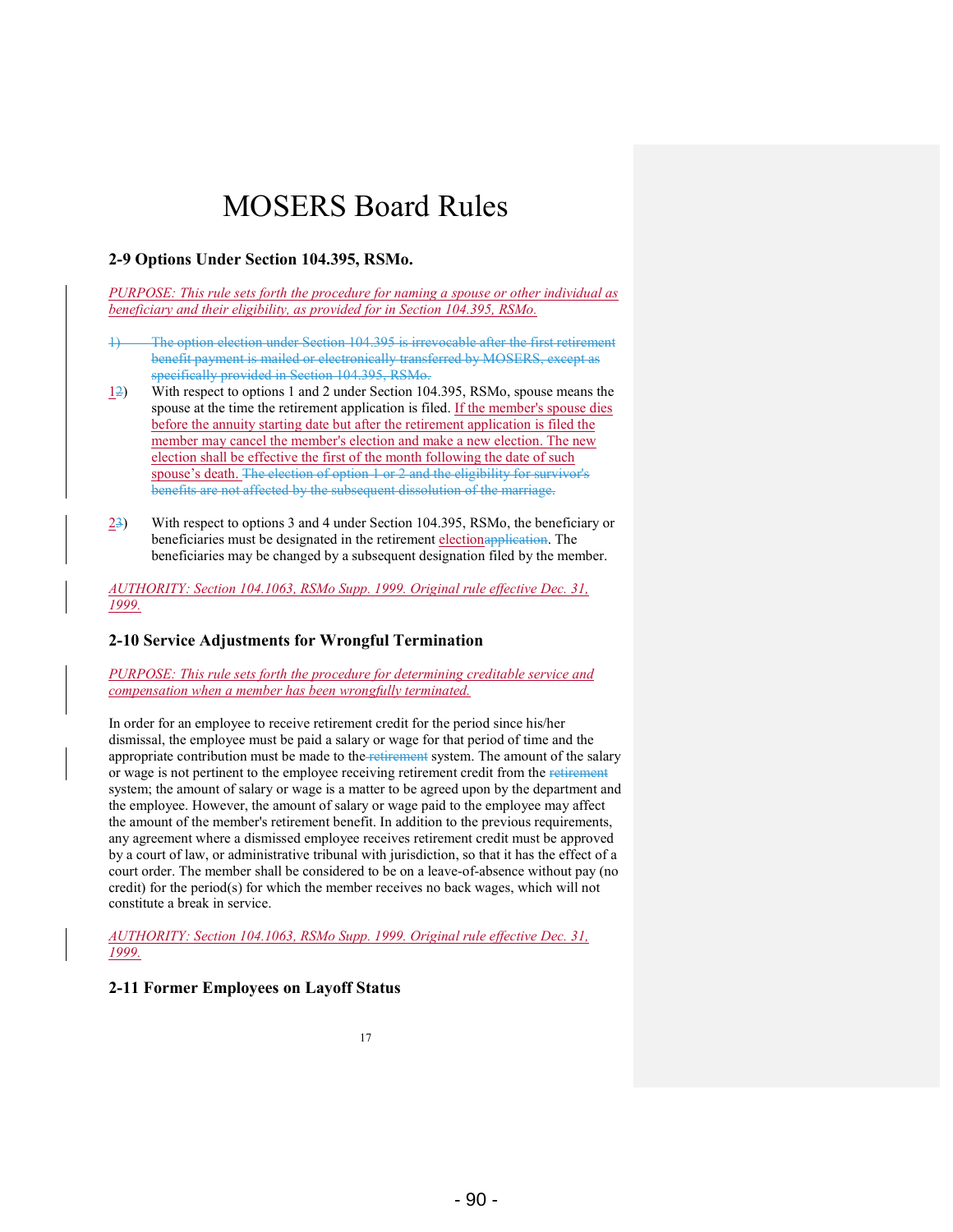*PURPOSE: This rule sets forth the procedures for a member to continue basic and optional life insurance and long-term disability coverage while in layoff status.* 

- 1) For purposes of this rule, a "layoff" occurs when an employer a department lays off an employee by reason of a shortage of work or funds, the abolition of the position, or other material change in the duties or organization, or for other related reasons which are outside the employee's control and which do not reflect poor job performance by the employee.
- 2) Former employees on layoff status may continue their basic and optional group life insurance and long-term disability coverage at their own expense. The continuation of such insurance is subject to the terms of coverage for such insurance, but in no event may such insurance be continued beyond 12 months after the employee is laid off. The premium for an individual on layoff status for basic and optional life insurance will be based on the premium that would have been paid by the state department for basic coverage and by the individual for optional coverage if the individual had been on active status during the layoff period. The amount of life insurance will be limited to the amount in effect at the date of the layoff. The charge to an individual for long-term disability coverage will be based on the rate of pay in effect at the time of the layoff and the longterm disability rates in effect for active employees during the layoff period.
- 3) Upon reinstatement of an employee on layoff status, the system will reestablish service credit for the employee as of the date of reinstatement.

*AUTHORITY: Section 104.1063, RSMo Supp. 1999. Original rule effective Dec. 31, 1999.* 

#### **2-12 Creditable Prior Service for Members of the General Assembly**

*PURPOSE: This rule sets forth the manner in which credit is to be calculated for purposes of determining "creditable prior service" as defined in Section 104.010, RSMo.* 

- 1) Except as otherwise provided by law, creditable prior service shall be credited for members of the general assembly by adding all of the creditable prior service that a member has immediately prior to retirement to arrive at total years and months of creditable service and dividing that by 24 (two years expressed in months). Each whole two-year period shall be credited as a biennial assembly and any remaining period of less than two years shall be credited as a biennial assembly.
- 2) This rule shall not apply to any creditable prior service of a member that has been previously credited in the member's record by staff prior to June 30, 1997.

*AUTHORITY: Section 104.1063, RSMo Supp. 1999. Original rule effective Dec. 31, 1999.*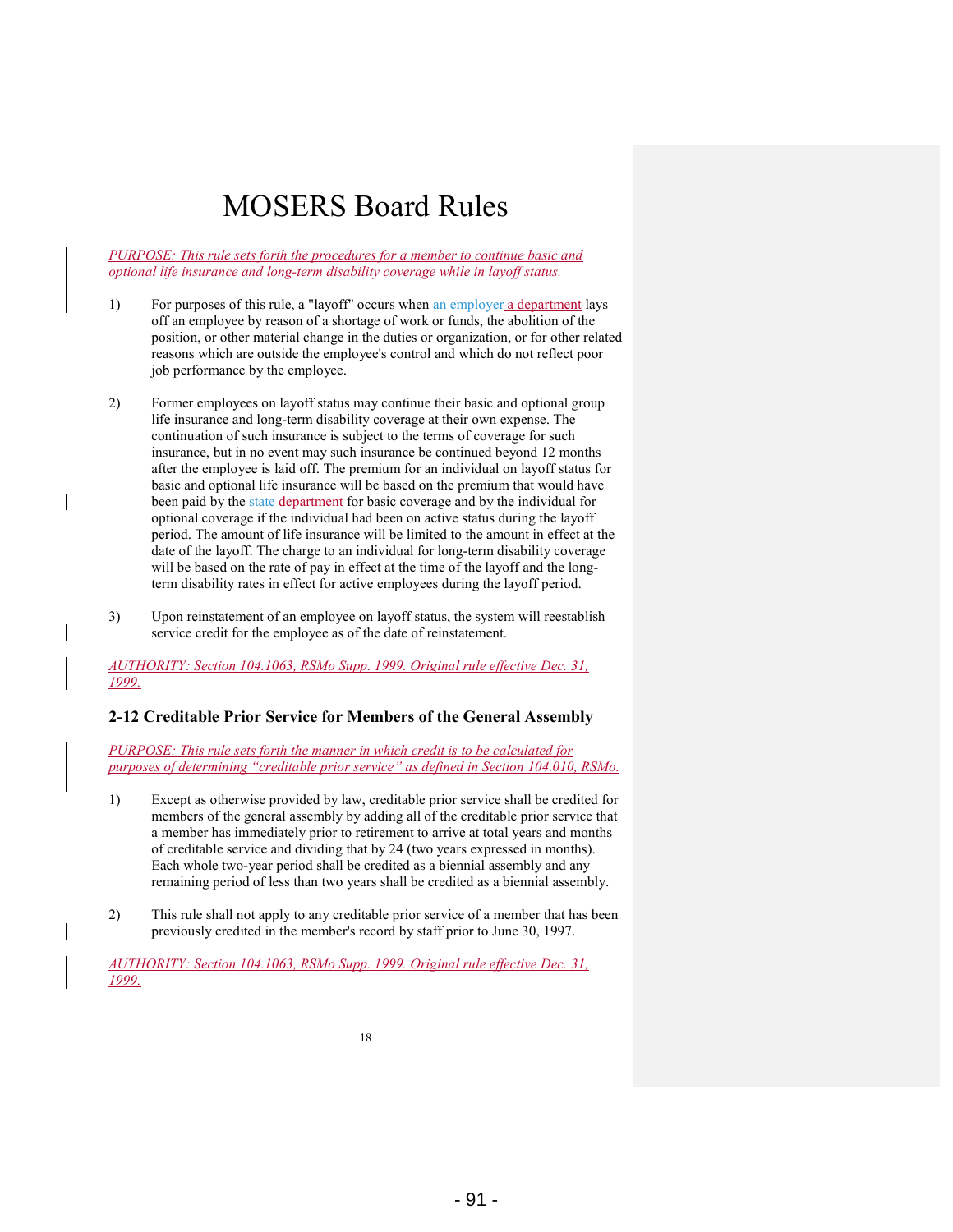#### **2-13 Disability Retirement**

- The board has the authority to enter into a formal agreement with a medical review agency for review of disability examinations. The physician reviewer shall complete a standard medical review form, approved by the retirement system, including the recommendations of the medical reviewer. If the MOSERS' medical reviewer determines that claimant is not sufficiently disabled, the claimant will be notified and advised that she/he may appeal the decision by notifying the retirement system in writing within 30 days of the date of the denial letter. If appealed, the case will be heard at the next regularly scheduled board meeting that is held at least 30 days after the receipt of the claimant's written appeal unless otherwise agreed to by the parties. The decision of the board is final and no further appeals to the board of trustees are permissible. Any further appeal is to a court of law. At any point in this process, the board may request a medical examination including any additional tests. The board reserves the right to select the physician to do the examination and test.
- 2) MOSERS will verify annually whether or not the disabled member has or has not regained 50% of his/her earning capacity until the member reaches normal retirement eligibility. If the response is positive, disability benefits are to be discontinued immediately and the member is to be advised that she/he has the right to appeal.

*AUTHORITY: Section 104.1063, RSMo Supp. 1999. Original rule effective Dec. 31, 1999.* 

#### **2-14 Benefit Eligibility For Full-time and Temporary Employees**

*PURPOSE: This rule sets forth the procedures for complying with Section 104.010, RSMo., relating to membership in the system.* 

1) Employees who work in positions after August 28, 2007, normally requiring at least 1,040 hours a year are eligible for benefits from **MOSERS**the system. Employees who work in positions prior to August 28, 2007 but on or after October 1, 1984 normally requiring at least 1,000 hours a year are eligible for benefits from **MOSERS**the system. Employees who work in positions prior to October 1, 1984 normally requiring at least 1,500 hours a year are eligible for benefits from **MOSERS** the system.

The number of hours required by a position should be based on the number of hours expected during the normal course of business over a one-year period by position, regardless of whether the position is intended to be temporary or permanent in nature.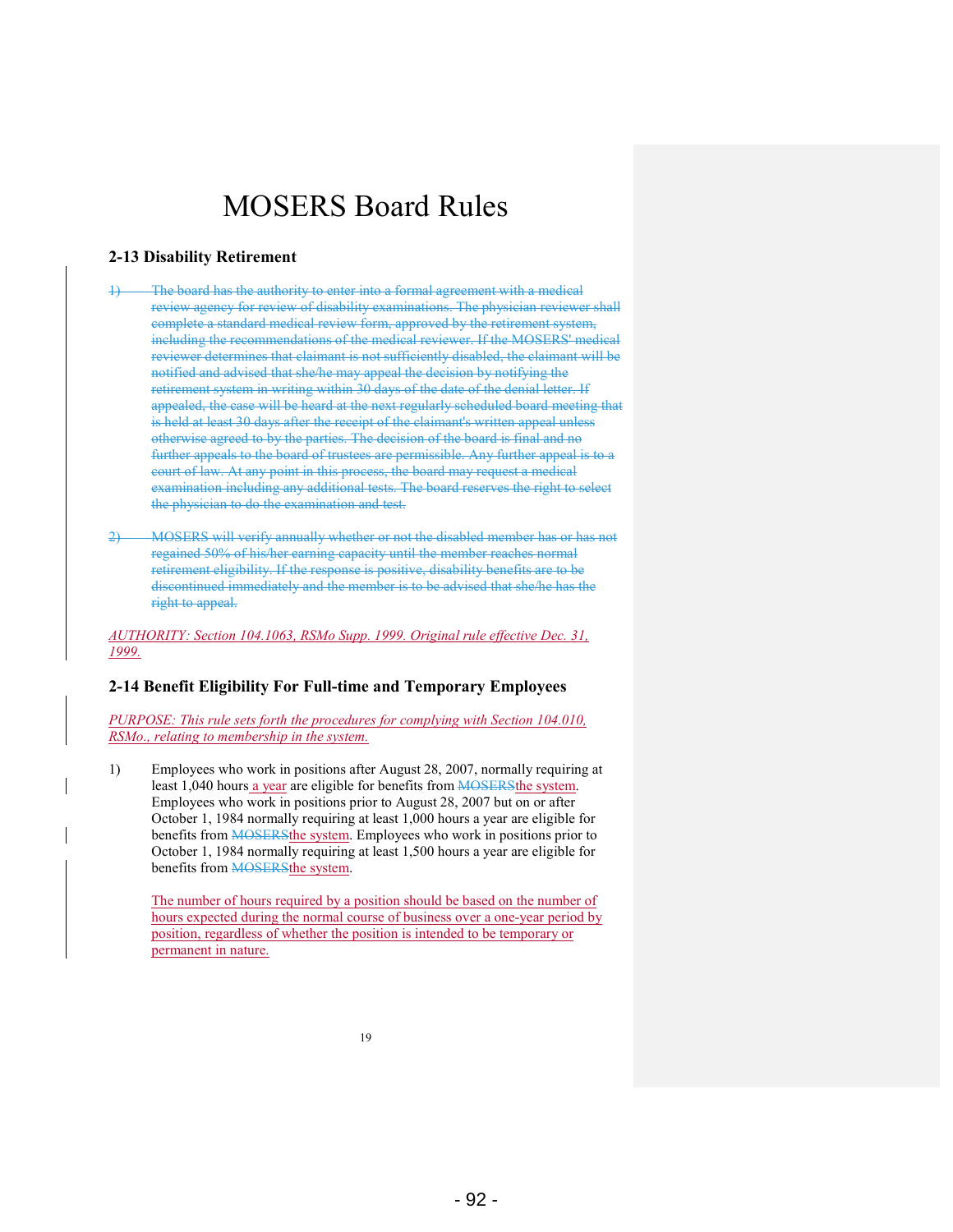2) The department employer shall determine benefit eligibility of a position at the time the employee is hired.

Benefit eligibility also shall be determined under these procedures by the employer for all employees who were hired prior to January 1, 1999 and who are actively employed on or after January 1,1999.

3) If an employee is determined to be in a benefit eligible position, a membership form shall be completed and sent to **MOSERSthe system**.

The employer shall give the employee the appropriate handbooks describing benefits from MOSERS.

- 4) If an employee is determined not to be in a benefit eligible position, the employer department should inform the employee of that fact and maintain documentation to that effect. If the employer is requested by the employee or MOSERS to provide information about the position at a later date, the employer should advise the employee and MOSERS that the service in that position was not benefit eligible.
- 5) If, after an employee is hired, the department subsequently determines that the employee's position is a benefit eligible position as described in Section 1 of this rule, MOSERS the system will grant service credit requests for service rendered if:
	- a) The employer determines that the employee was in a benefit eligible position as described in Section 1 of this rule,
	- $a\overline{b}$ ) The employer department submits a membership form for the employee backdated to the original start date;-
	- $\underline{b}$ e) The employer department provides MOSERS the system with information regarding salary earned by the employee for each month of service requested; and.
	- cd) MOSERS The system receives contributions for the salary and period of service requested.

*AUTHORITY: Section 104.1063, RSMo Supp. 1999. Original rule effective Dec. 31, 1999. Amended: Dec. 18, 2010.* 

#### **2-15 Electronic Funds Transfer**

*PURPOSE: This rule sets forth the manner in which retirement benefits will be paid to members and survivors.* 

All retirement and survivor benefits or other periodic payments paid by the system shall be paid to the recipients of such payments by electronic funds transfer, unless the benefit recipient requests not to use electronic funds transfer. All retirement and survivor benefits or other periodic payments paid by the system with a starting date after January 1, 2021 shall be paid to the recipients of such payments by electronic funds transfer.Staff shall strongly encourage all benefit recipients to receive payments by electronic funds transfer,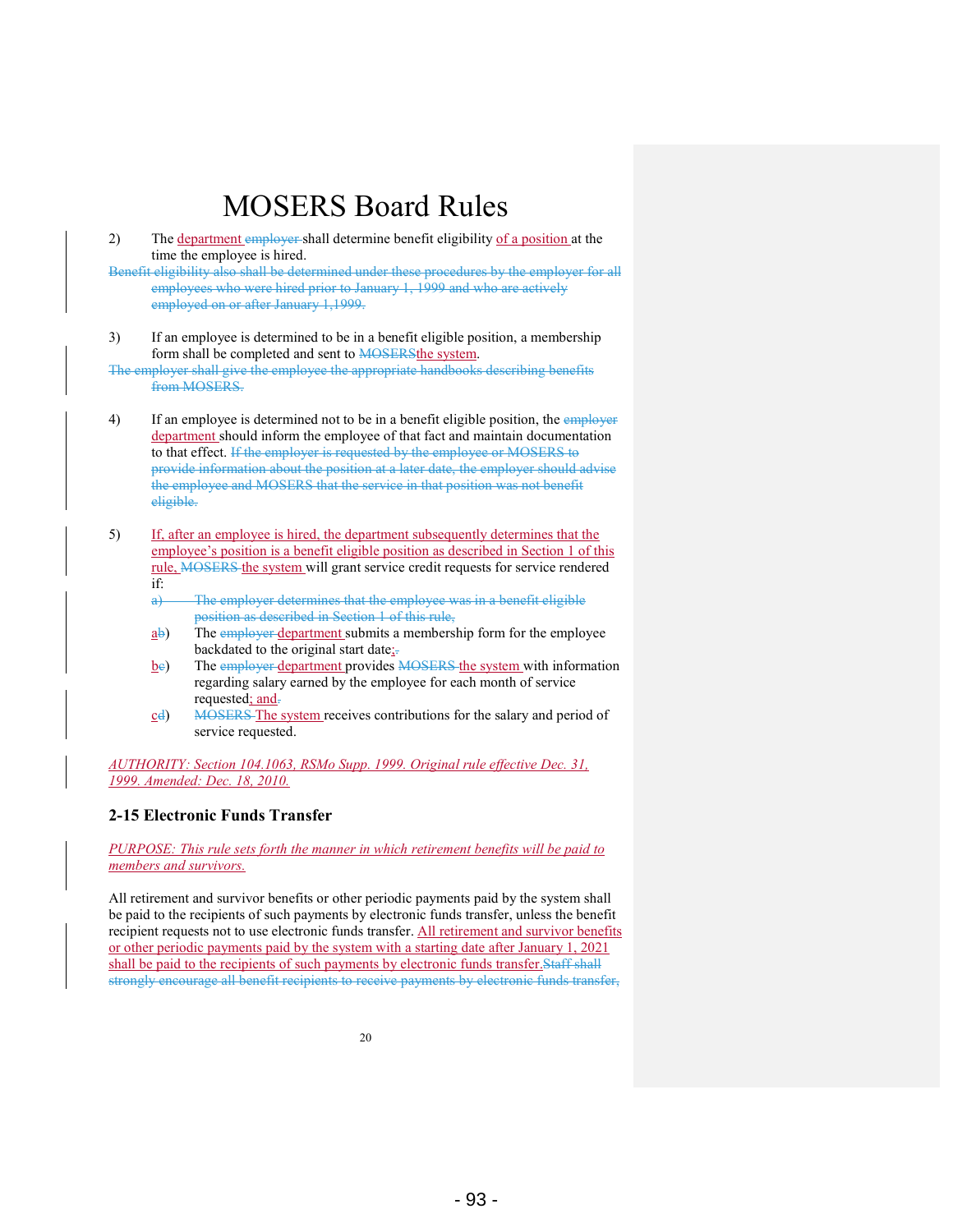but the payment of benefits shall not be delayed or withheld if the member does not submit a direct deposit authorization form.

*AUTHORITY: Section 104.1063, RSMo Supp. 1999. Original rule effective July 1, 2000. Amended: Nov. 16, 2006.* 

#### **2-16 Selection of Actuary – RESCINDED 6/20/13**

*(Rescinded June 20, 2013)* 

*AUTHORITY: Section 104.1063, RSMo Supp. 1999. Original rule effective Dec. 24, 2002.* 

#### **2-17 Interest Charged Members (MSEP)**

*PURPOSE: This rule sets forth the rate of interest charged to members.* 

Unless otherwise specifically provided under Chapter 104, RSMo<sub>1</sub>, the rate of interest charged to members or other persons under the closed plan shall be equal to the assumed rate of return on the date of application as determined adopted by the board of trustees and contained in the most recent periodic annual valuationfor the fiscal year in which the application is dated. The assumed rate of return contained in the 2010 actuarial valuation is 8.5%.

*AUTHORITY: Section 104.1063, RSMo Supp. 1999. Original rule effective Dec. 18, 2010.* 

#### **2-18 Terminated Vested Member Buyout Program – RESCINDED 11/15/18**

*(Rescinded Nov. 15, 2018)* 

*AUTHORITY: Section 104.1063, RSMo Supp. 1999. Original rule effective Aug. 28, 2017.* 

**2-19 Terminated Vested Member Second Chance Buyout Program – RESCINDED 11/15/18**

*(Rescinded Nov. 15, 2018)* 

*AUTHORITY: Section 104.1063, RSMo Supp. 1999. Original rule effective April 28, 2018.*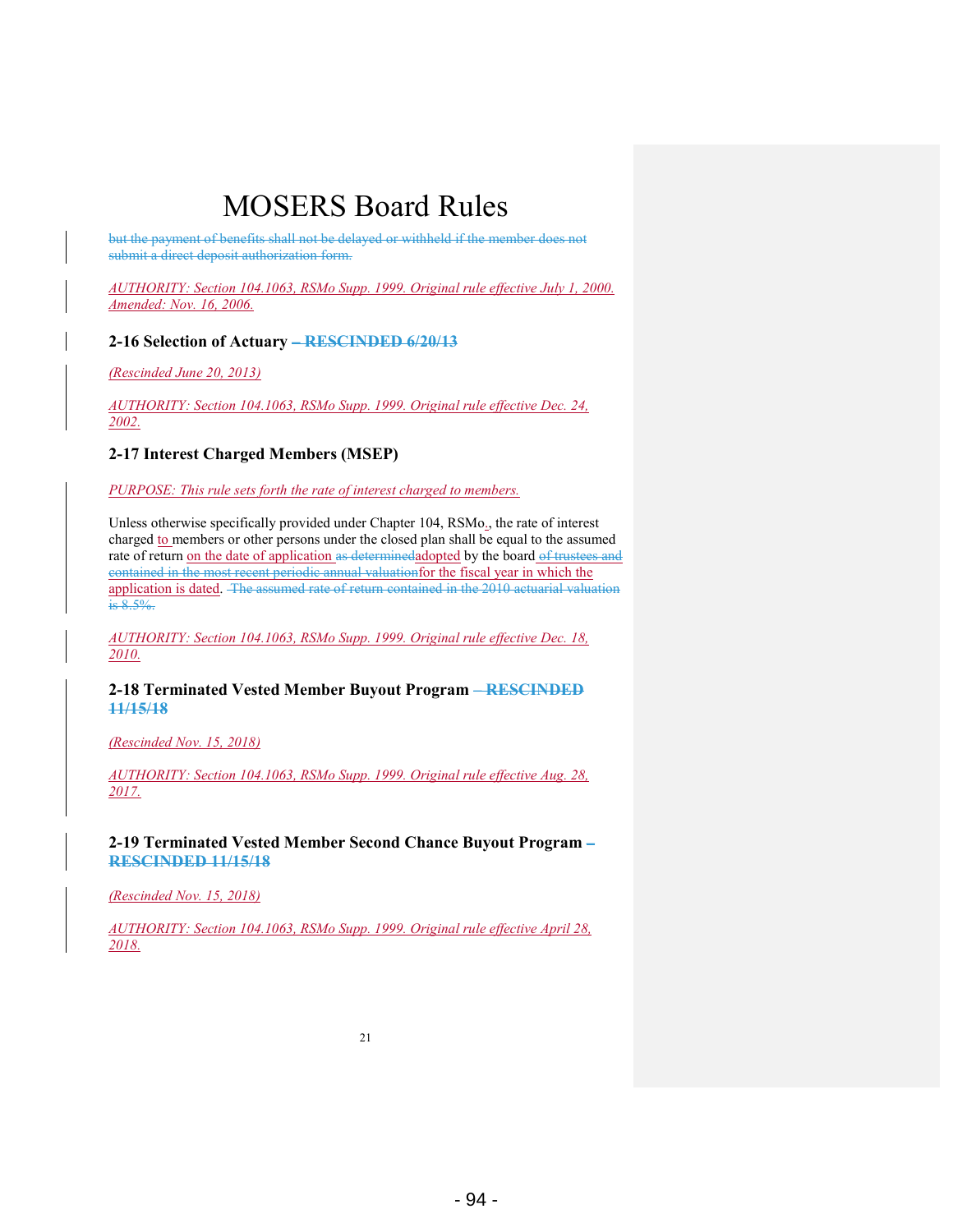# CHAPTER 3 RETIREMENT UNDER THE YEAR 2000 PLAN (MSEP 2000) (104.1003-104.1093)

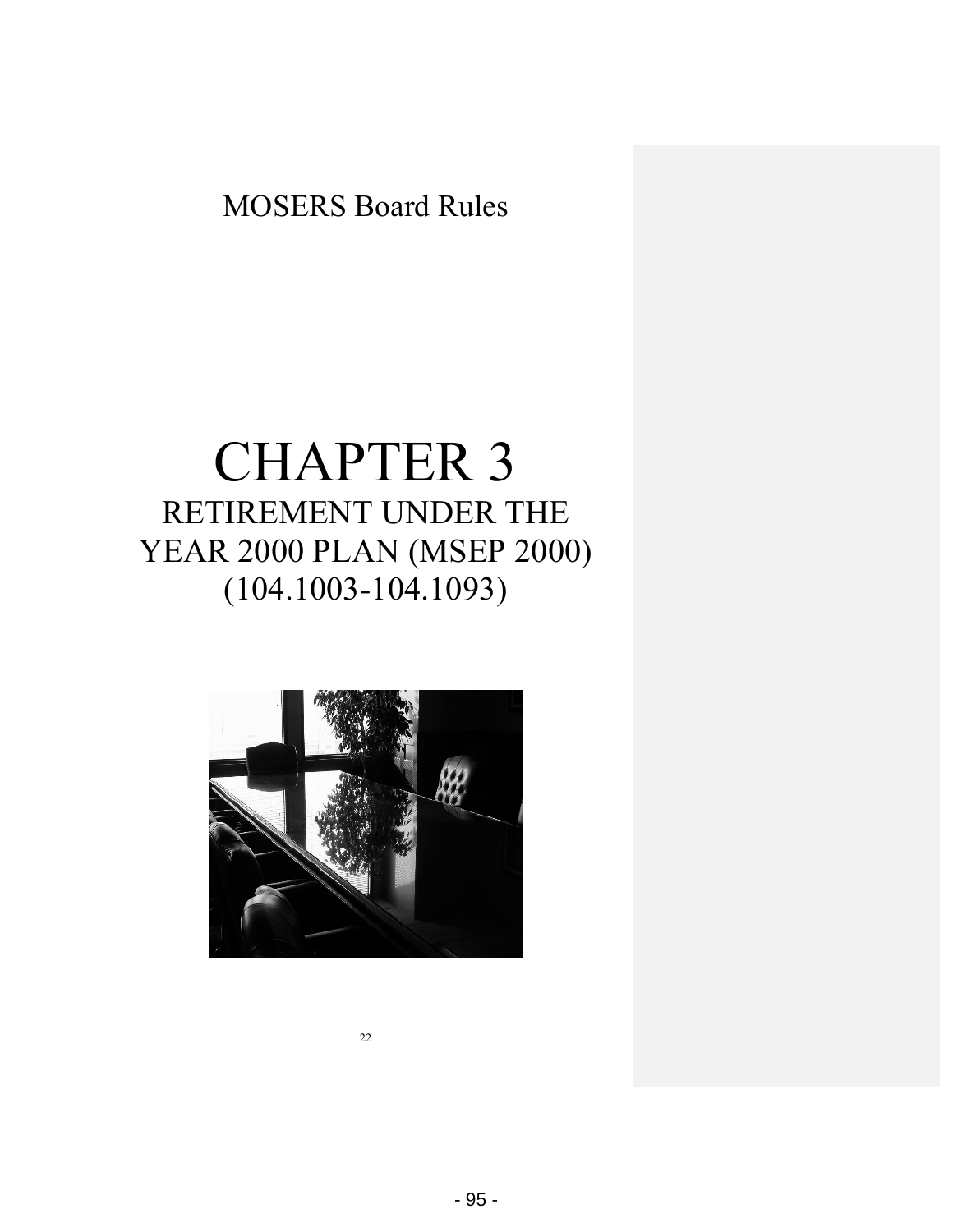#### **3-1 Military Service**

*PURPOSE: This rule sets forth the procedures for purchasing or receiving creditable service in the system for military service.* 

- 1) A member shall not receive credit under sections Section 104.1021, RSMo, for active duty and active duty for training unless such service is shown on Form DD 214, NGB Form 23, or other comparable form.
- 2) No military service will be credited until final payment has been received.
- 3) Members may not purchase or receive additional credited service for periods of military service that coincide with periods of state employment at a MOSERS covered department for which the member has already received credited service.

*AUTHORITY: Section 104.1063, RSMo Supp. 1999. Original rule effective Dec. 31, 1999. Amended: Nov. 15, 2001.* 

#### **3-2 Notification by the State Agency of Unpaid Leave**

*PURPOSE: This rule sets forth the manner in which the system will be notified of a member's unpaid leave for purposes of complying with Section 104.1021, RSMo. relating to service credit for unpaid leave.* 

The employing department shall give written notice, via electronic files sent to the system or on a form provided by the retirement-system, when the employee goes on an unpaid leave due to illness and when an employee returns to work, or at the end of 12 months absence, whichever is sooner. Absence because of pregnancy shall be considered absence for sickness or injury.

*AUTHORITY: Section 104.1063, RSMo Supp. 1999. Original rule effective Dec. 31, 1999.* 

#### **3-3 Notification by the State Agency of Termination of Active Employment and Unused Sick Leave**

*PURPOSE: This rule sets forth the manner in which the system will be notified of a member's termination and the member's unused sick leave accrual.* 

1) The employing department shall give written notice, via electronic files sent to the system or on a form provided by **MOSERS**the system, when each officer or employee leaves state employment. The termination form, which notice shall include a statement of the date of the last payroll period for which the employee will be paid.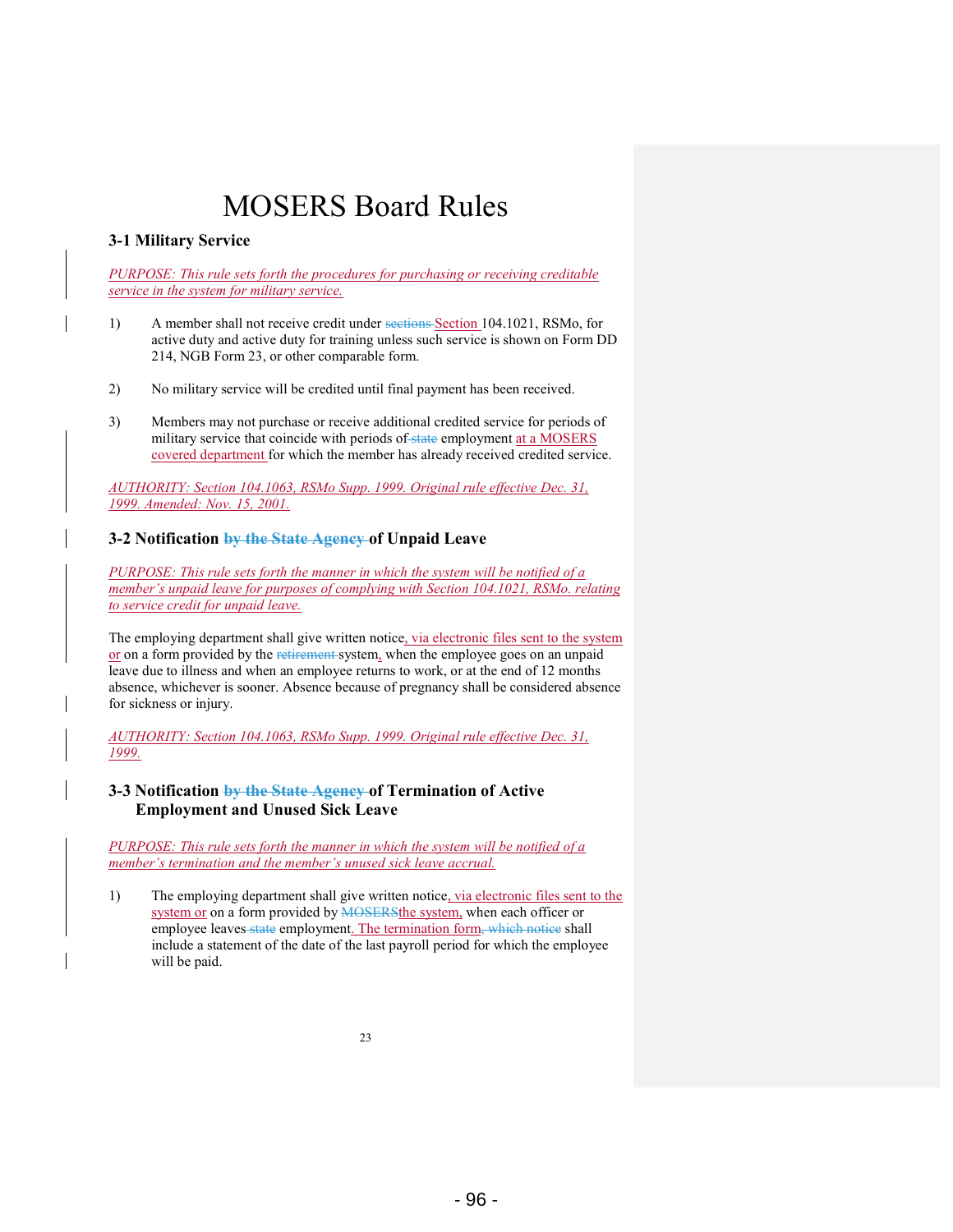2) For purposes of Section 104.1021, RSMo, the employing department shall report unused sick leave expressed in hours through electronic files sent to the system or the financial and human resources system maintained by the Office of Administration, known as the Statewide Advantage for Missouri (SAM II) system. If a department's employees are not paid through SAM II, it shall report unused sick leave expressed in hours using on a form provided by MOSERSthe system. MOSERS The system will credit one twelfth of a year of service for every 168 hours of unused sick leave.

*AUTHORITY: Section 104.1063, RSMo Supp. 1999. Original rule effective Dec. 31, 1999. Amended: Mar. 30, 2002.* 

#### **3-4 Computation of Credit**

*PURPOSE: This rule sets forth the manner in which credit is to be calculated for purposes of determining "creditable service" as defined in Section 104.1003, RSMo.* 

In determining prior service credit and in calculation of creditable service, one calendar month equals one-twelfth of a year and any remaining days shall be converted into months (or one-twelfth of a year) on the basis that each 30 calendar days equals one month and a remainder of 27 or more days will be credited as an additional month. Any balance of less than 27 days will not be used in the calculation. Credit will be computed using the date of employment to the date of termination. Credit will be granted for up to one year of authorized sick leave without pay due to an employee's illness or injury. Credit will not be granted for any other periods of leave without pay unless otherwise provided by law.

*AUTHORITY: Section 104.1063, RSMo Supp. 1999. Original rule effective Dec. 31, 1999.* 

#### **3-5 Verification of Service**

*PURPOSE: This rule sets forth the procedures for receiving or purchasing creditable service in the system.* 

- 1) Service must be verified before credit is granted. Proof of service that will be accepted by **MOSERS** the system is listed in order of preference:
	- a) Certification by the employing state department's payroll/personnel officer listing periods of employment by dates, position, and status or similar certification from the Personnel Division of the Office of Administration for employment in agencies for which the division maintains central payroll/personnel records. Such employing state department must certify that the position in which service was rendered required at least 1,040 hours of service per year during any time period on or after August 28,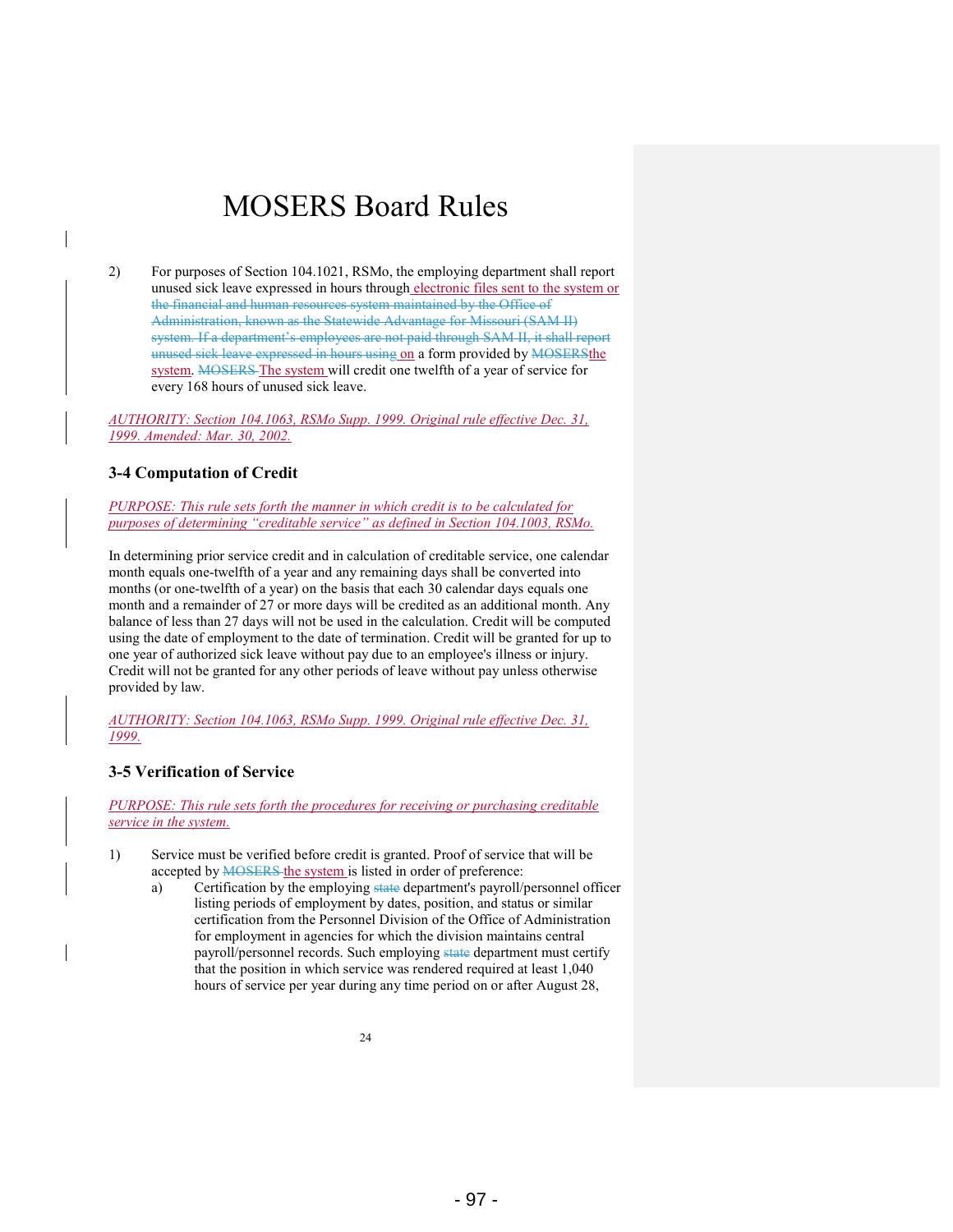2007, at least 1,000 hours of service per year for service during any time period on or after October 1, 1984 but prior to August 28, 2007, and at least 1,500 hours of service per year for service during any time period prior to October 1, 1984.

- b) Certification from retirement records, listing employing state department, periods of employment by dates and, if available, position and status.
- 2) Service may not be purchased pursuant to Sections 104.344, RSMo., unless the employer was a governmental entity created pursuant to state law and the employer certifies that the position in which service was rendered required at least the applicable hours as required in subsection 1(a) of this rule. Service performed for a MOSERS covered department that did not qualify as "credited service" as defined in Section 104.1003, RSMo., may not be purchased under Section 104.344, RSMo.
- 3) Service may not be purchased pursuant to Sections 105.691, RSMo, unless the prior system or employer was a governmental entity created pursuant to state law and the employer certifies that the position in which service was rendered required at least the applicable hours as required in subsection  $1(a)$  of this rule. Service performed for a MOSERS covered department that did not qualify as "credited service" as defined in Section 104.1003, RSMo., may not be purchased under Section 105.691, RSMo. 1,040 hours of service per year during any time period on or after August 28, 2007, at least 1,000 hours of service per year for service during any time period on or after October 1, 1984 but prior to August 28, 2007, and at least 1,500 hours of service per year for service during any time period prior to October 1, 1984.

*AUTHORITY: Section 104.1063, RSMo Supp. 1999. Original rule effective Dec. 31, 1999. Amended: July 20, 2002; July 20, 2003; July 12, 2008.* 

#### **3-6 Cost of Living Allowance**

*PURPOSE: This rule sets forth the manner in which the cost-of-living adjustment authorized in Section 104.1045, RSMo. is calculated.* 

Pursuant to Section 104.1045, RSMo, the annual increase in benefits and/or compensation for retirees and consultants shall be calculated based upon the percentage increase from year to year in the average of the monthly values of the consumer price index for all urban consumers (CPI-U) for a calendar year and the increase shall be calculated to the nearest one-thousandth of a percent.

*AUTHORITY: Section 104.1063, RSMo Supp. 1999. Original rule effective Dec. 31, 1999.*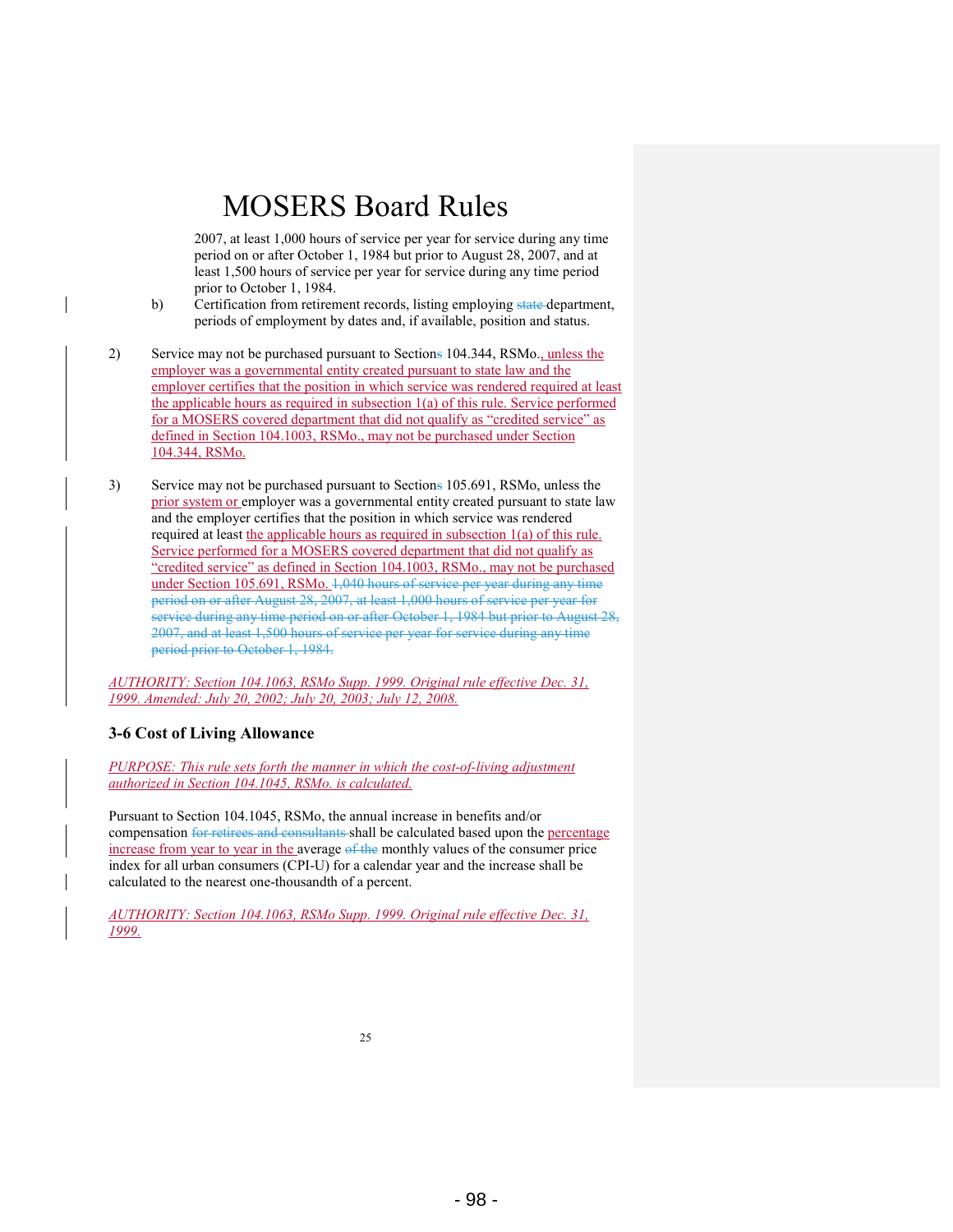### **3-7 Break in Service**

*PURPOSE: This rule sets forth the procedure for determining when an employee has a break in service*

An employee will have a break in service when the employee is off payroll for an entire ealendar month30 calendar days, except when the employee is on an approved leave-ofabsence. An approved leave-of-absence without pay will not constitute a break in service.

*AUTHORITY: Section 104.1063, RSMo Supp. 1999. Original rule effective Dec. 31, 1999.*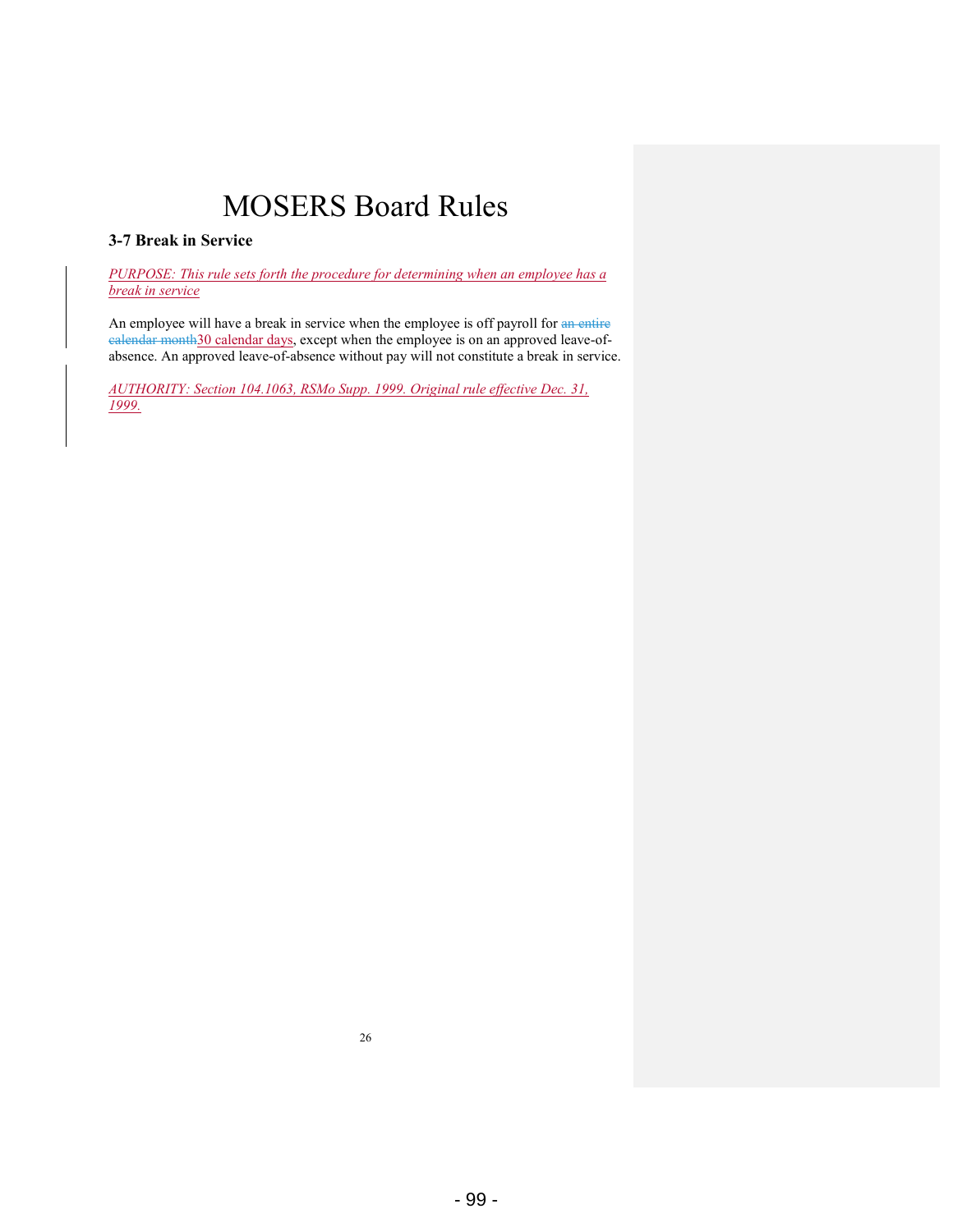#### **3-8 Employees Working in More Than One Position**

*PURPOSE: This rule sets forth the manner in which creditable service and compensation are earned by a member working in more than one position for a department(s).* 

If a person is employed in at least one position qualifying as an "employee" as defined in Section 104.1003, RSMo., and is also employed by a department in a position that would otherwise qualify as an "employee" except that the position normally requires less than 1,040 hours per year:under the retirement system,

- 1) the employee shall accrue credited service at a rate of one day for each calendar day of employment and shall not accrue more than one day of service for any one day of employment; and-
- 2) the employee shall have any pay received for services performed in the positions described in this rule included as "pay" as defined in Section 104.1003, RSMo., subject to the specific exclusions in that definition. Statutorily required contributions must be paid to the system on any pay included under this rule.

The total compensation received by an employee for all positions qualifying under the retirement system and from each position which would otherwise qualify except the position normally requires less than 1,000 hours per year, shall be recognized in determining the amount of the member's benefits.

*AUTHORITY: Section 104.1063, RSMo Supp. 1999. Original rule effective Dec. 31, 1999.* 

### **3-9 Options Under Section 104.1027, RSMo.**

*PURPOSE: This rule sets forth the procedure for naming a spouse or other individual as beneficiary and their eligibility, as provided for in Section 104.1027, RSMo.* 

- 1) The election to take one of the options under Section 104.1027 is irrevocable after the first retirement benefit payment is mailed or electronically transferred by MOSERS, except as specifically provided in Section 104.1027, RSMo.
- 1) With respect to options 1 and 2 under Section 104.1027, RSMo, spouse means the spouse at the time the retirement application is filed. If the member's spouse dies before the annuity starting date but after the retirement application is filed the member may cancel the member's election and make a new election. The new election shall be effective the first of the month following the date of such spouse's death. The election of option 1 or 2 and the eligibility for survivor's benefits are not affected by the subsequent dissolution of the marriage.
- 2) With respect to options 3 and 4 under Section 104.1027, RSMo, the beneficiary or beneficiaries must be designated in the retirement applicationelection. The beneficiaries may be changed by a subsequent designation filed by the member.

*AUTHORITY: Section 104.1063, RSMo Supp. 1999. Original rule effective Dec. 31, 1999.*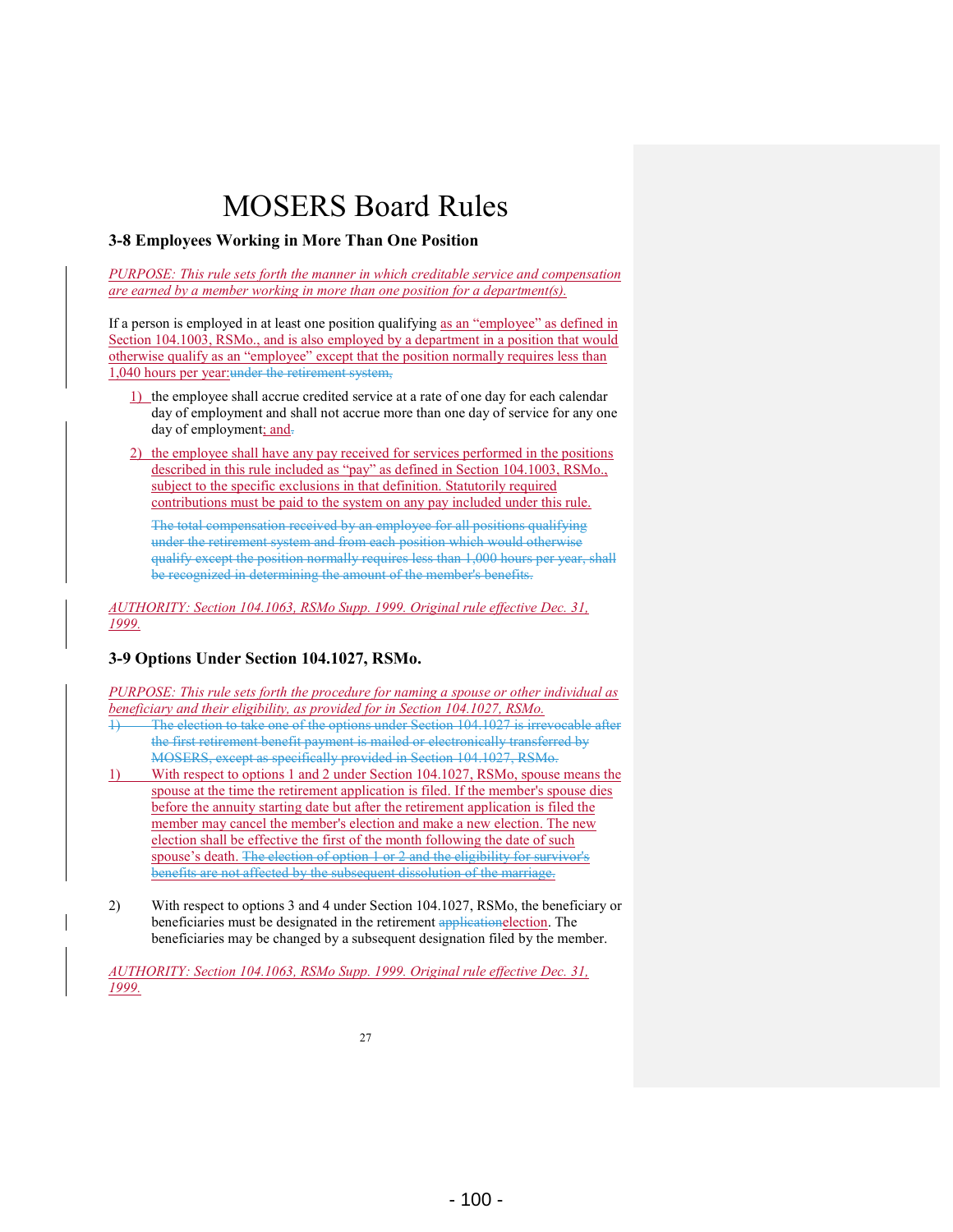#### **3-10 Service Adjustments for Wrongful Termination**

*PURPOSE: This rule sets forth the procedure for determining creditable service and compensation when a member has been wrongfully terminated.* 

In order for an employee to receive retirement credit for the period since his/her dismissal, the employee must be paid a salary or wage for that period of time, and the appropriate contribution must be made to the retirement system. The amount of the salary or wage is not pertinent to the employee receiving retirement credit from the retirement system; the amount of salary or wage is a matter to be agreed upon by the department and the employee. However, the amount of salary or wage paid to the employee may affect the amount of the member's retirement benefit. In addition to the previous requirements, any agreement where a dismissed employee receives retirement credit must be approved by a court of law, or administrative tribunal with jurisdiction, so that it has the effect of a court order. The member shall be considered to be on a leave-of-absence without pay (no credit) for the period(s) for which the member receives no back wages, which will not constitute a break in service.

*AUTHORITY: Section 104.1063, RSMo Supp. 1999. Original rule effective Dec. 31, 1999.* 

#### **3-11 Former Employees on Layoff Status**

*PURPOSE: This rule sets forth the procedures for a member to continue basic and optional life insurance and long-term disability coverage while on layoff status.* 

- 1) For purposes of this rule, a "layoff" occurs when an employer a department lays off an employee by reason of a shortage of work or funds, the abolition of the position, or other material change in the duties or organization, or for other related reasons which are outside the employee's control and which do not reflect poor job performance by the employee.
- 2) Former employees on layoff status may continue their basic and optional group life insurance and long-term disability coverage at their own expense. The continuation of such insurance is subject to the terms of coverage for such insurance, but in no event may such insurance be continued beyond 12 months after the employee is laid off. The monthly premium for an individual on layoff status for basic and optional life insurance will be based on the premium that would have been paid by the state-department for basic coverage and by the individual for optional coverage if the individual had been on active status during the layoff period. The amount of life insurance will be limited to the amount in effect at the date of the layoff. The monthly charge to an individual for long-term disability coverage will be based on the rate of pay in effect at the time of the layoff and the long-term disability rates in effect for active employees during the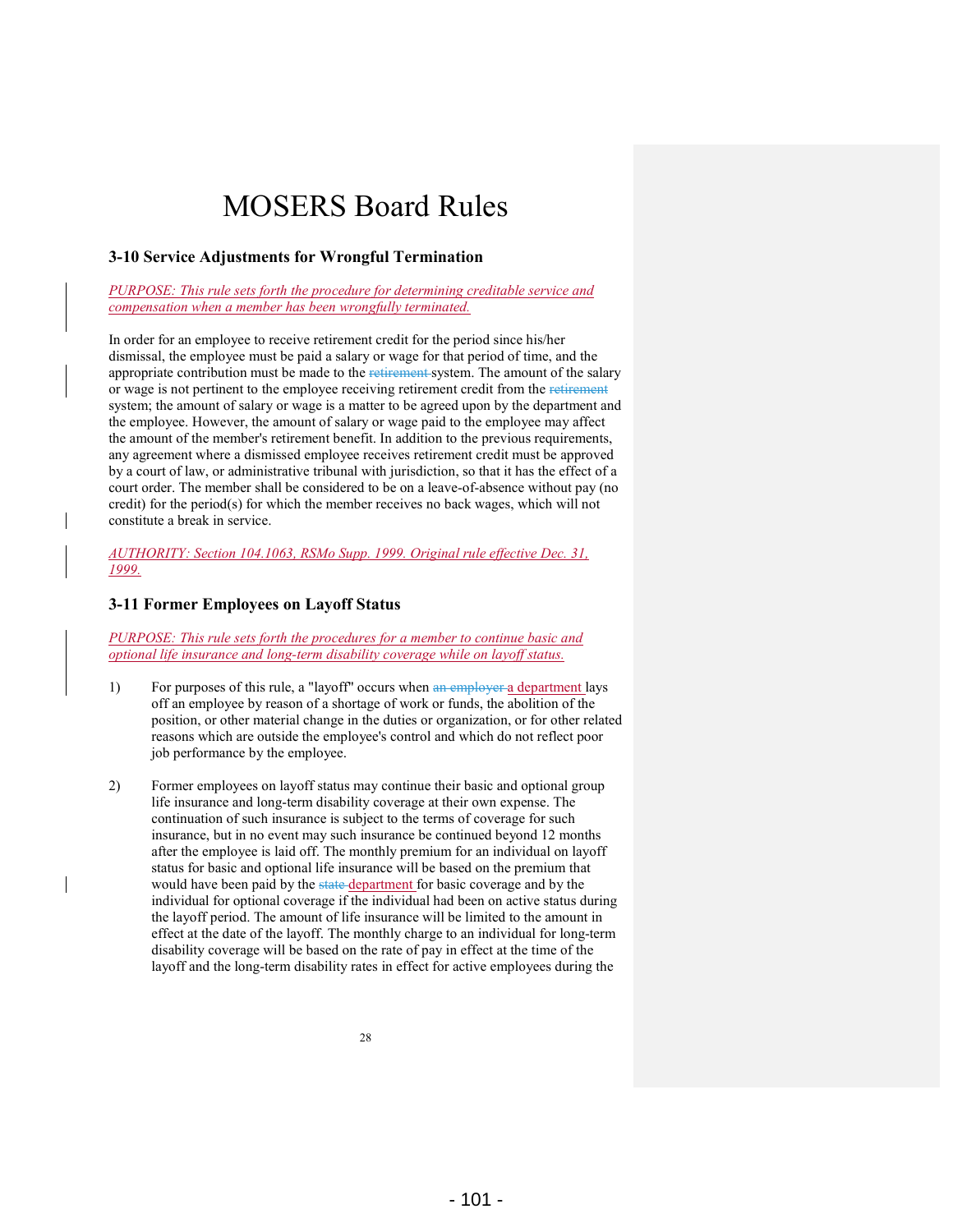layoff period.

3) Upon reinstatement of an employee on layoff status, the system will reestablish service credit for the employee as of the date of reinstatement.

*AUTHORITY: Section 104.1063, RSMo Supp. 1999. Original rule effective Dec. 31, 1999.* 

### **3-12 Benefit Eligibility for Full-time and Temporary Employees**

*PURPOSE: This rule sets forth the procedures for complying with Section 104.1003, RSMo., relating to membership in the system.* 

- 1) Employees who work in positions after August 28, 2007, normally requiring at least 1,040 hours a year are eligible for benefits from **MOSERS**the system. Employees who work in positions prior to August 28, 2007 normally requiring at least 1,000 hours a year are eligible for benefits from **MOSERS**the system.
- The number of hours required by a position should be based on the number of hours expected during the normal course of business over a one-year period by position, regardless of whether the position is intended to be temporary or permanent in nature.
- 2) The employer department shall determine benefit eligibility at the time the employee is hired. Benefit eligibility also shall be determined under these procedures by the employer for all employees who were hired prior to January 1, 1999 and who are actively employed on or after January 1, 1999.
- 3) If an employee is determined to be in a benefit eligible position, a membership form shall be completed and sent to **MOSERS**the system. The employer shall give the employee the appropriate handbooks describing benefits from MOSERS.
- 4) If an employee is determined not to be in a benefit eligible position, the employer department should inform the employee of that fact and maintain documentation to that effect. If the employer is requested by an employee or MOSERS to provide information about the position at a later date, the employer should advise the employee and MOSERS that the service in that position was not benefit eligible.
- 5) If, after an employee is hired, the department subsequently determines that the employee's position is a benefit eligible position as described in Section 1 of this rule, MOSERS the system will grant service credit requests for service if:
	- a) The employer determines that the employee was in a benefit eligible position as described in paragraph (1) of this rule.
	- $\underline{a}$ b) The employer department submits a membership form for the employee backdated to the original start date;-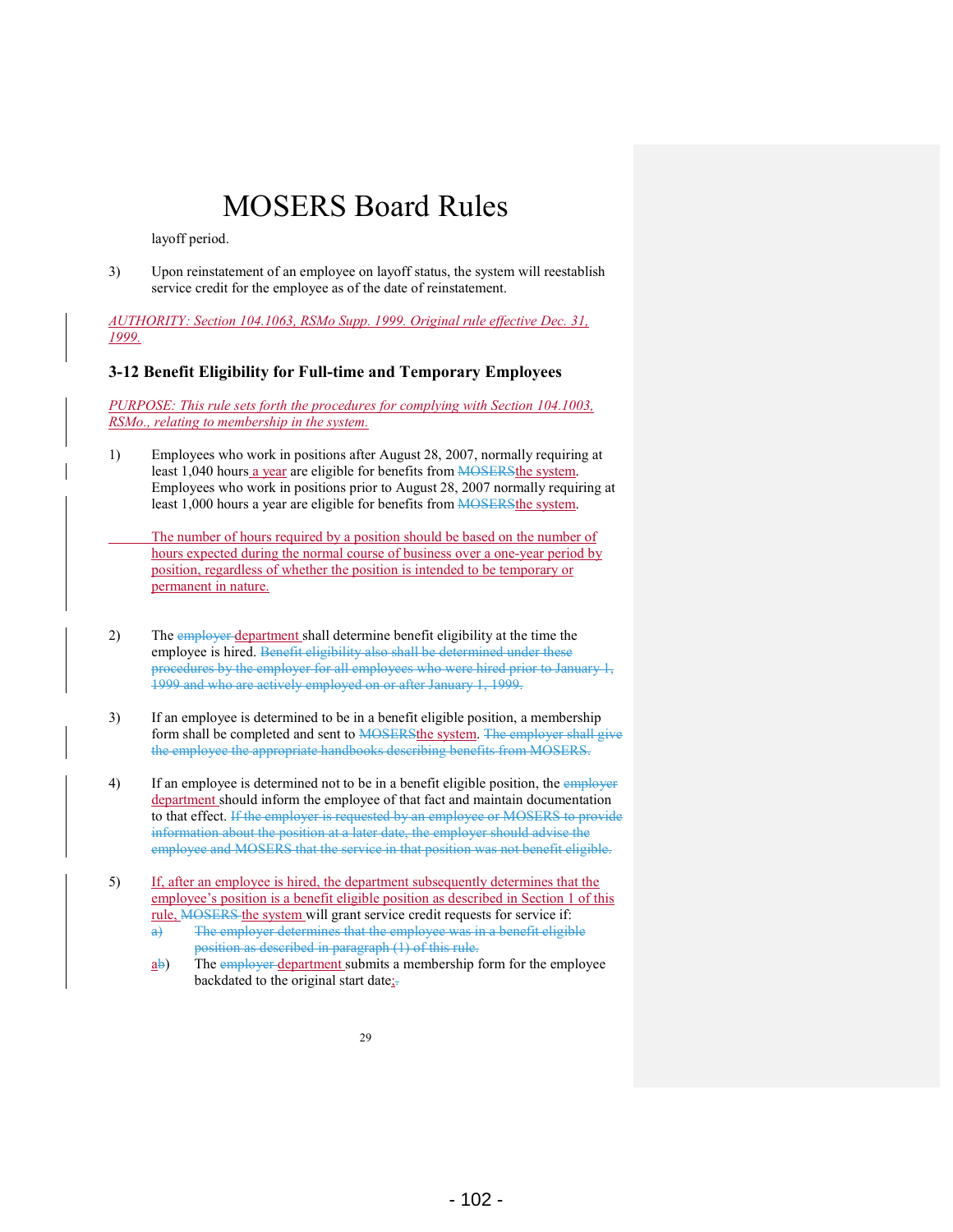- $\underline{b}$ e) The employer department provides MOSERS the system with information regarding salary earned by the employee for each month of service requested; and.
- cd) MOSERS The system receives contributions for the salary and service credit requested.

*AUTHORITY: Section 104.1063, RSMo Supp. 1999. Original rule effective Dec. 31, 1999. Amended: Dec. 18, 2010.* 

### **3-13 Electronic Funds Transfer**

*PURPOSE: This rule sets forth the manner in which retirement benefits will be paid to members and survivors.* 

All retirement and survivor benefits or other periodic payments paid by the system shall be paid to the recipients of such payments by electronic funds transfer, unless the benefit recipient requests not to use electronic funds transfer. All retirement and survivor benefits or other periodic payments paid by the system with a starting date after January 1, 2021 shall be paid to the recipients of such payments by electronic funds transfer.Staff shall strongly encourage all benefit recipients to receive payments by electronic funds transfer, but the payment of benefits shall not be delayed or withheld if the member does not submit a direct deposit authorization form. This rule shall be effective December 1, 2006.

*AUTHORITY: Section 104.1063, RSMo Supp. 1999. Original rule effective July 1, 2000. Amended: Nov. 16, 2006.* 

### **3-14 Selection of Actuary – RESCINDED 6/20/13**

*(Rescinded June 20, 2013)* 

*AUTHORITY: Section 104.1063, RSMo Supp. 1999. Original rule effective Dec. 24, 2002.* 

### **3-15 Interest Charged Members (MSEP 2000)**

*PURPOSE: This rule sets forth the rate of interest charged to members.* 

Unless otherwise specifically provided under Chapter 104, RSMo, the rate of interest charged to members or other persons under the MSEP 2000 Plan shall be equal to the assumed rate of return on the date of application as determined adopted by the board of trustees for the fiscal year in which the application is dated.and contained in the most recent periodic annual valuation. The assumed rate of return contained in the 2010 actuarial valuation is 8.5%.

*AUTHORITY: Section 104.1063, RSMo Supp. 1999. Original rule effective Dec. 18, 2010.*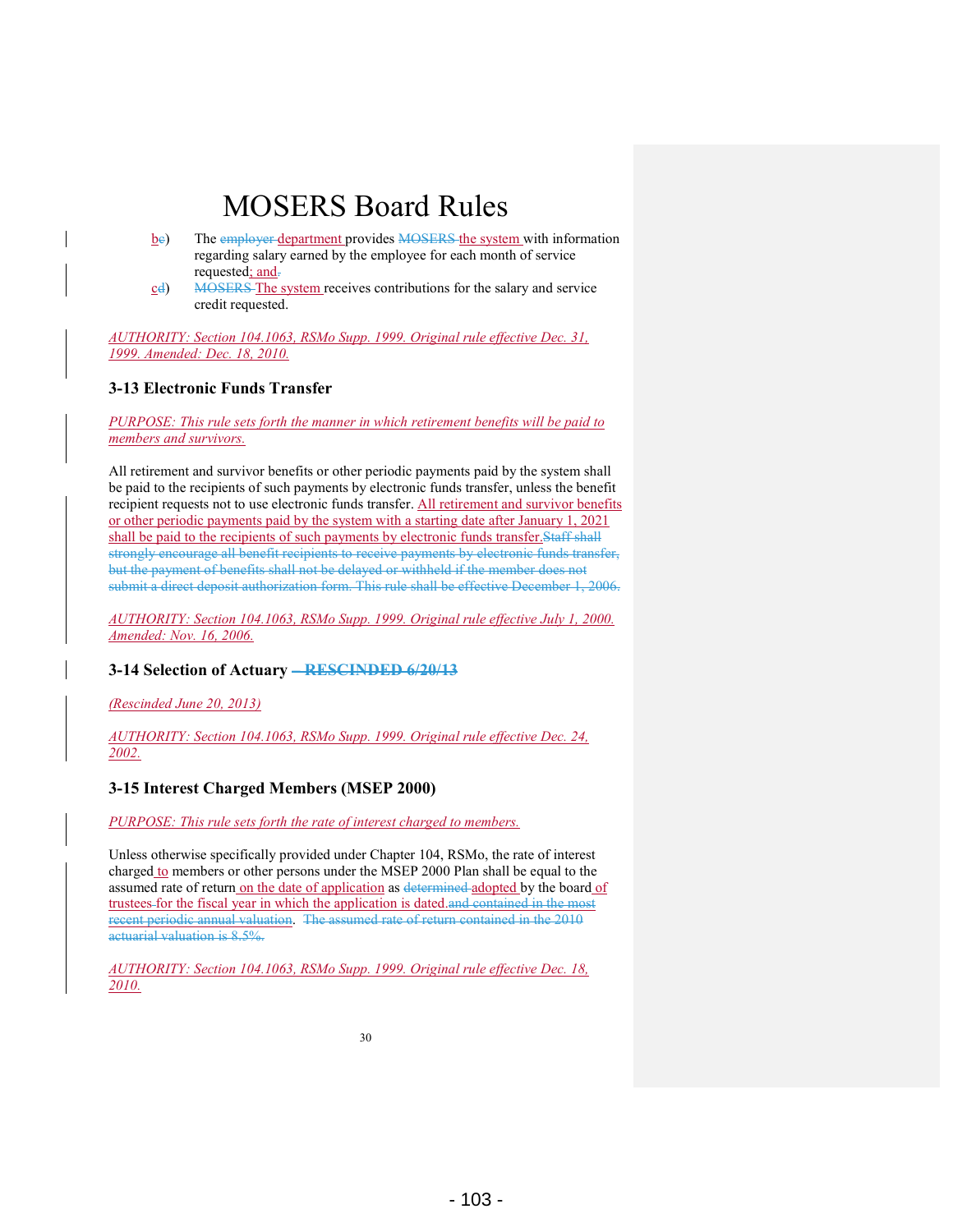#### **3-16 Administration of MSEP 2011 (Section 104.1091, RSMo)**

*PURPOSE: This rule sets forth the procedures for reinstatement of forfeited service credit and the refund of employee contribution as authorized in Section 104.1091, RSMo.*  1) A member shall receive interest credit annually at a rate of 4% on June 30 based on the value in the member's contribution account as of the July 1 of the immediately preceding year pursuant to Section 104.1091.8(5). Staff shall determine the member contribution account value based on all pay earned by the member up to July 1.

- $\frac{12}{2}$  A member who previously terminated employment and received a refund of the member's contributions may receive credited service for such forfeited service pursuant to Section 104.1091.8(6), RSMo. Such member must return to work in a benefit eligible position and return to the system the amount previously refunded plus annually compounded interest from the date of the initial refund at the same rate of interest established by the board of trustees under Board Rule 3-15 in effect at the time the member elects to return the previously refunded amount. Members shall have up to 24 months measured from date of election to return the amount refunded plus interest.
- $\frac{23}{2}$  A member may designate a beneficiary to receive a refund of member contributions upon the member's death as provided for pursuant to Section 104.1091.8(7), RSMo. In the event a member fails to designate a beneficiary or there is not a living beneficiary at the time of the member's death, benefits shall be paid as provided in Section 104.1054.4, RSMo. Staff shall determine any refund due a beneficiary or other eligible person based on the principal amount of employee contributions made by the member including any interest accrued on those amounts pursuant to Section 104.1091.8(5), RSMo.

*AUTHORITY: Section 104.1063, RSMo Supp. 1999. Original rule effective Dec. 18, 2010.* 

**3-17 Terminated Vested Member Buyout Program – RESCINDED 11/15/18**

*(Rescinded Nov. 15, 2018)* 

*AUTHORITY: Section 104.1063, RSMo Supp. 1999. Original rule effective Aug. 28, 2017.*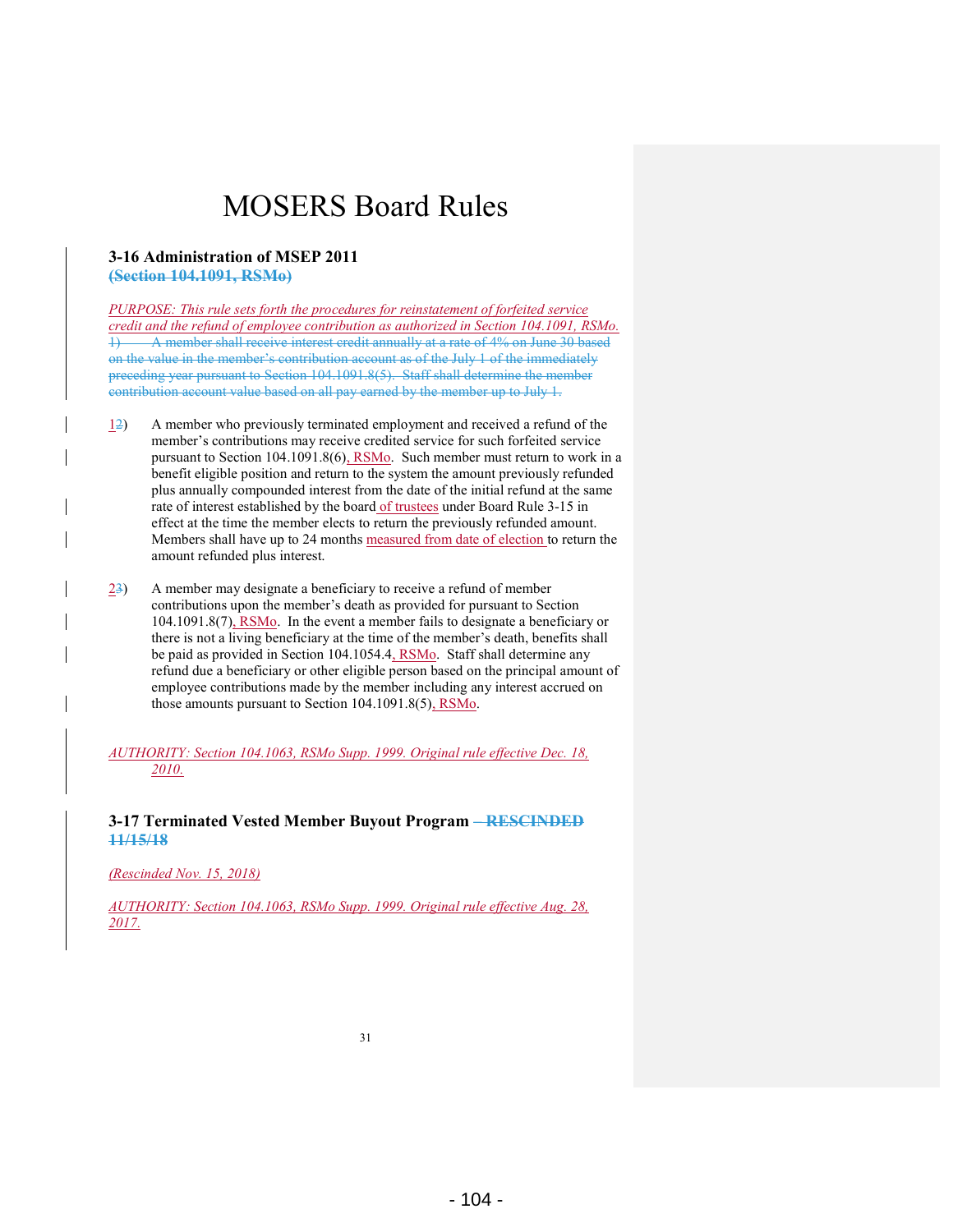**3-18 Terminated Vested Member Second Chance Buyout Program – RESCINDED 11/15/18**

*(Rescinded Nov. 15, 2018)* 

*AUTHORITY: Section 104.1063, RSMo Supp. 1999. Original rule effective April 28, 2018.*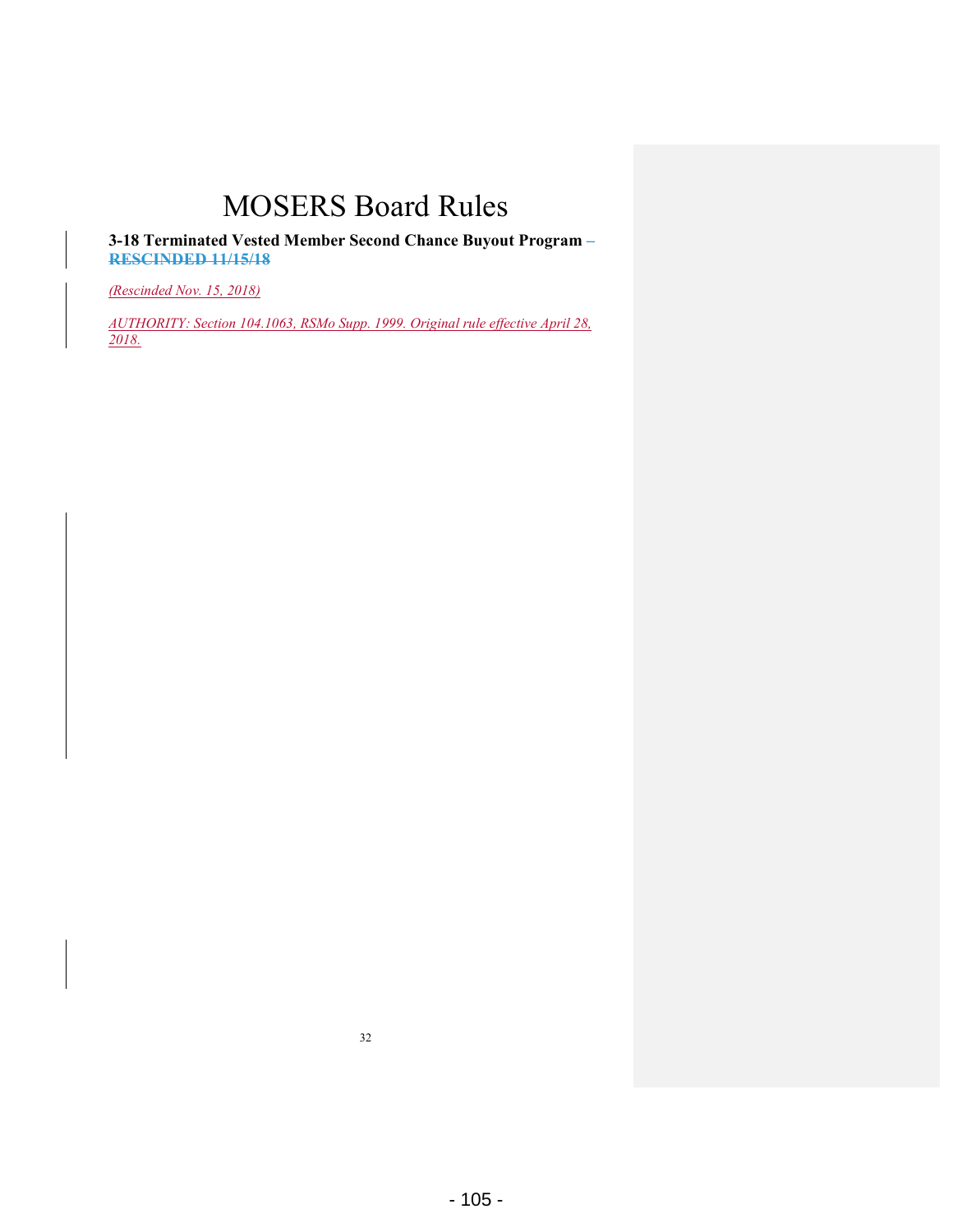# CHAPTER 4 RETIREMENT JUDICIAL AND ADMINISTRATIVE LAW JUDGE PLAN

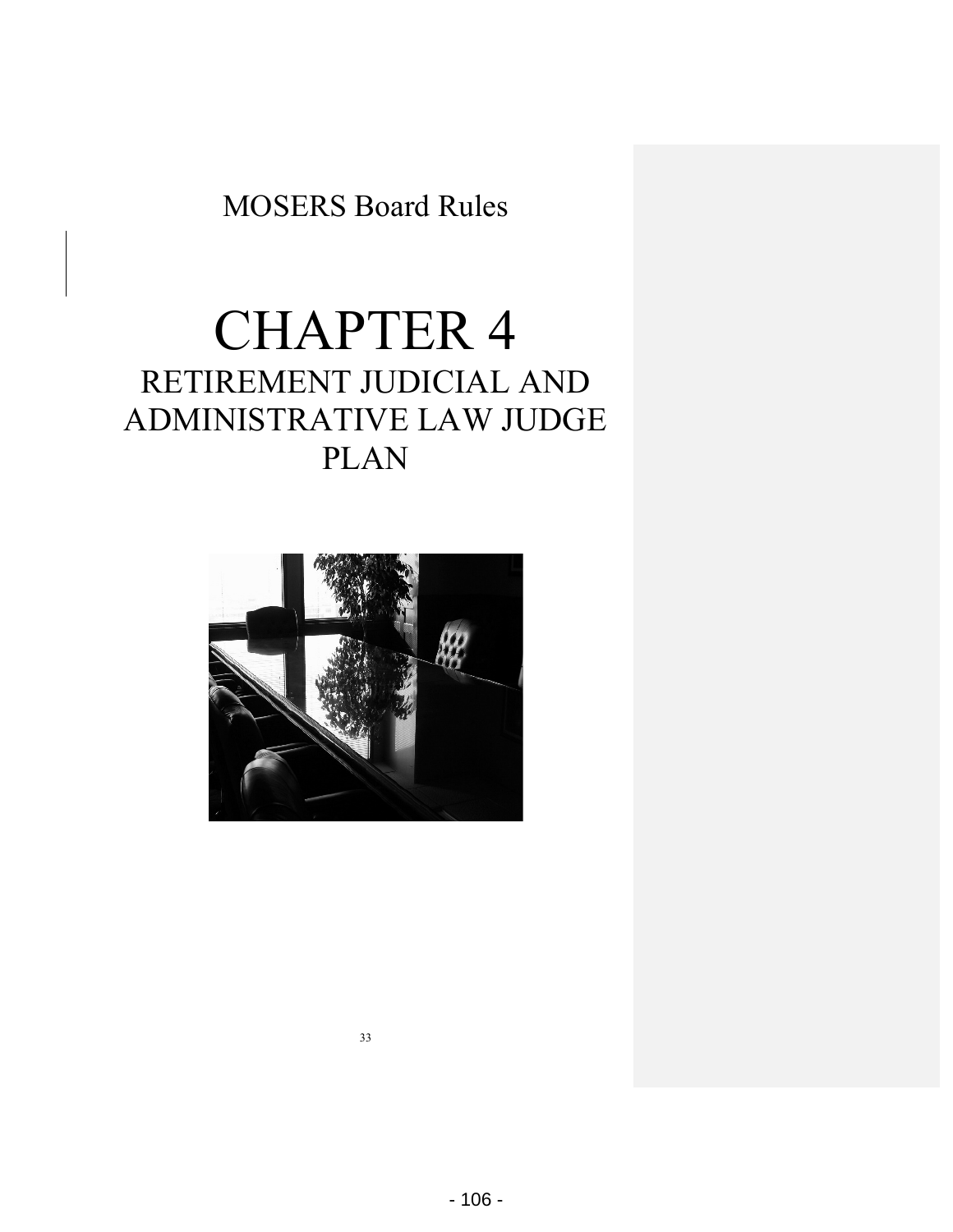### **4-1 Military Service**

*PURPOSE: This rule sets forth the procedures for purchasing or receiving creditable service in the system for military service.* 

1) A judge or administrative law judge shall not receive credit respectively under Sections 476.524 or 287.856, RSMo, for active duty and active duty for training service unless such service is shown on Form DD 214, NGB Form 23, or other comparable form.

2) No military service will be credited until final payment has been received.

1) A judge or administrative law judge may not purchase or receive additional credited service for periods of military service that coincide with periods of employment for which the member has already received credited service. 3)

*AUTHORITY: Section 104.1063, RSMo Supp. 1999. Original rule effective Dec. 31, 1999.* 

#### **4-2 Notification by the State Agency of Unpaid Leave**

*PURPOSE: This rule sets forth the manner in which the system will be notified of a member's unpaid leave for purposes of providing service credit for unpaid leave.* 

The employing department shall give written notice via electronic files sent to the system or on a form provided by the retirement system, when the judge or administrative law judge goes on an unpaid leave due to illness and when the judge or administrative law judge returns to work, or at the end of 12 months absence, whichever is sooner. Absence because of pregnancy shall be considered absence for sickness or injury.

*AUTHORITY: Section 104.1063, RSMo Supp. 1999. Original rule effective Dec. 31, 1999.* 

**4-3 Notification by the State Agency of Termination of Active Employment** 

*PURPOSE: This rule sets forth the manner in which the system will be notified of a member's termination and the member's unused sick leave accrual.* 

The employing department shall give written notice via electronic files sent to the system or on a form provided by **MOSERS**the system, when a judge or administrative law judge leaves state employment, which notice shall include a statement of the date of the last payroll period for which the judge will be paid.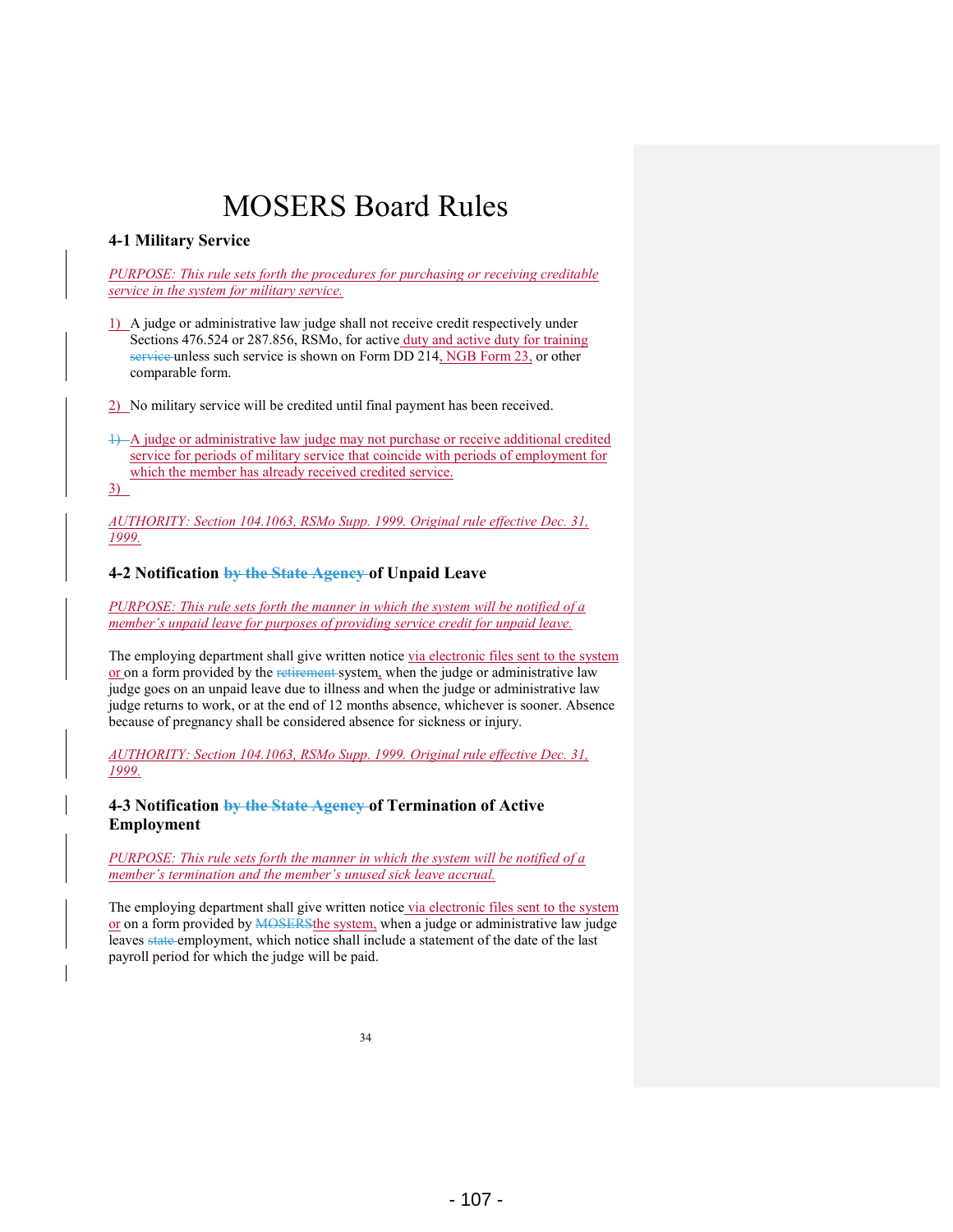*AUTHORITY: Section 104.1063, RSMo Supp. 1999. Original rule effective Dec. 31, 1999.* 

#### **4-4 Verification of Service**

*PURPOSE: This rule sets forth the procedures for receiving or purchasing creditable service in the system.* 

- Service must be verified before credit is granted. Proof of service that will be accepted by the system is listed in order of preference:
	- a) Certification by the employing department's payroll/personnel officer listing periods of employment by dates, position, and status or similar certification from the Personnel Division of the Office of Administration for employment in agencies for which the division maintains central payroll/personnel records.
	- b) Certification from retirement records, listing employing department, periods of employment by dates and, if available, position and status.
- 2) Service may not be purchased pursuant to Sections 104.344 or 105.691, RSMo., unless the employer was a governmental entity created pursuant to state law and the employer certifies that the position in which service was rendered required at least the applicable hours as required in subsection 1(a) of this Board Rule 2-5. Service performed for a MOSERS covered department that did not qualify as "creditable service" as defined in Section 104.010, RSMo., may not be purchased under 104.344, RSMo.

Service eligible to be purchased under Sections 104.344 and 105.691, RSMo, must meet the following requirements:

- 1) A governmental entity created under state law must have been the employer and paid the wages or salary for the position in which service was earned.
- 2) The position in which service was earned must have required at least one thousand hours of service per year.
- 3) Service must not have been based on employment for a nonprofit organization or an independent contractor hired by the governmental entity.
- 4) Service must be verified in accordance with sections (1) and (2) of Rule 2-5.

*AUTHORITY: Section 104.1063, RSMo Supp. 1999. Original rule effective Dec. 31, 1999.*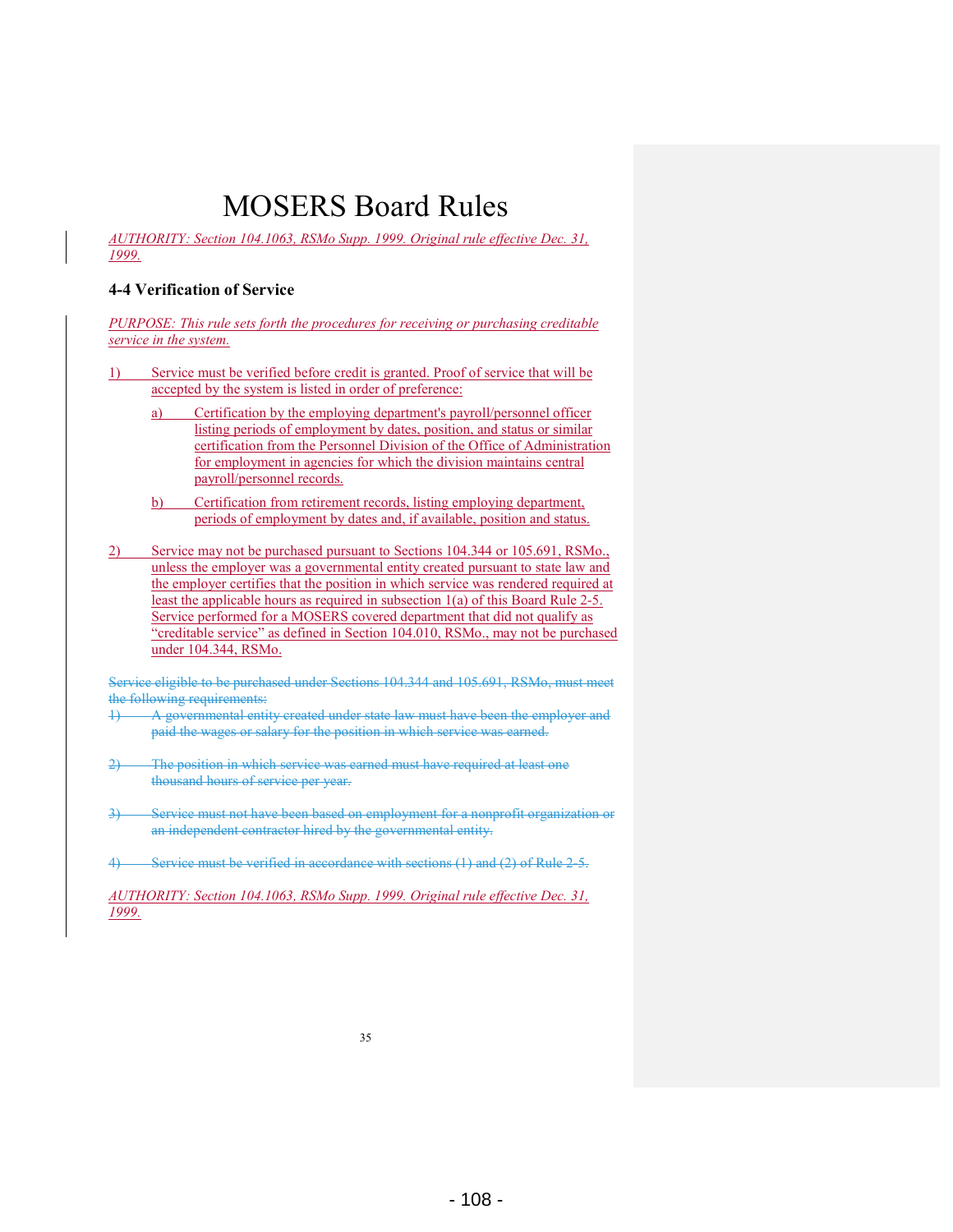### **4-5 Cost of Living Allowance**

*PURPOSE: This rule sets forth the manner in which the cost-of-living adjustment authorized in Sections 476.601 and 287.820, RSMo., is calculated.* 

Pursuant to Sections 476.601 and 287.820, RSMo, the annual increase in benefits and/or compensation for retired judge, administrative law judges, beneficiaries, survivors, and consultants shall be calculated based upon the average of the monthly values of the consumer price index for all urban consumers (CPI-U) for a calendar year and the increase shall be calculated to the nearest one-thousandth of a percent.

*AUTHORITY: Section 104.1063, RSMo Supp. 1999. Original rule effective Dec. 31, 1999.* 

### **4-6 Electronic Funds Transfer**

*PURPOSE: This rule sets forth the manner in which retirement benefits will be paid to members and survivors.* 

All retirement and survivor benefits or other periodic payments paid by the system shall be paid to the recipients of such payments by electronic funds transfer, unless the benefit recipient requests in writing not to use electronic funds transfer. This rule shall be effective July 1, 2000. All retirement and survivor benefits or other periodic payments paid by the system with a starting date after January 1, 2021 shall be paid to the recipients of such payments by electronic funds transfer.

*AUTHORITY: Section 104.1063, RSMo Supp. 1999. Original rule effective July 1, 2000.* 

### **4-7 Interest Charged to Judges**

*PURPOSE: This rule sets forth the rate of interest charged to members.* 

Unless otherwise specifically provided under Chapter 476 or Chapter 287, RSMo, the rate of interest charged to a judge or administrative law judge or other persons covered under the Judicial Plan shall be equal to the assumed rate of return on the date of application as adopted by the board of trusteesfor the fiscal year in which the application is dated.

### **4-8 Administration of Judicial 2011 Tier**

*PURPOSE: This rule sets forth the procedures for reinstatement of forfeited service credit and the refund of employee contribution when no beneficiary is named.* 

1) A judge who previously terminated employment and received a refund of the member's contributions may receive credited service for such forfeited service pursuant to Section 476.521.6(6), RSMo. Such judge must return to work in a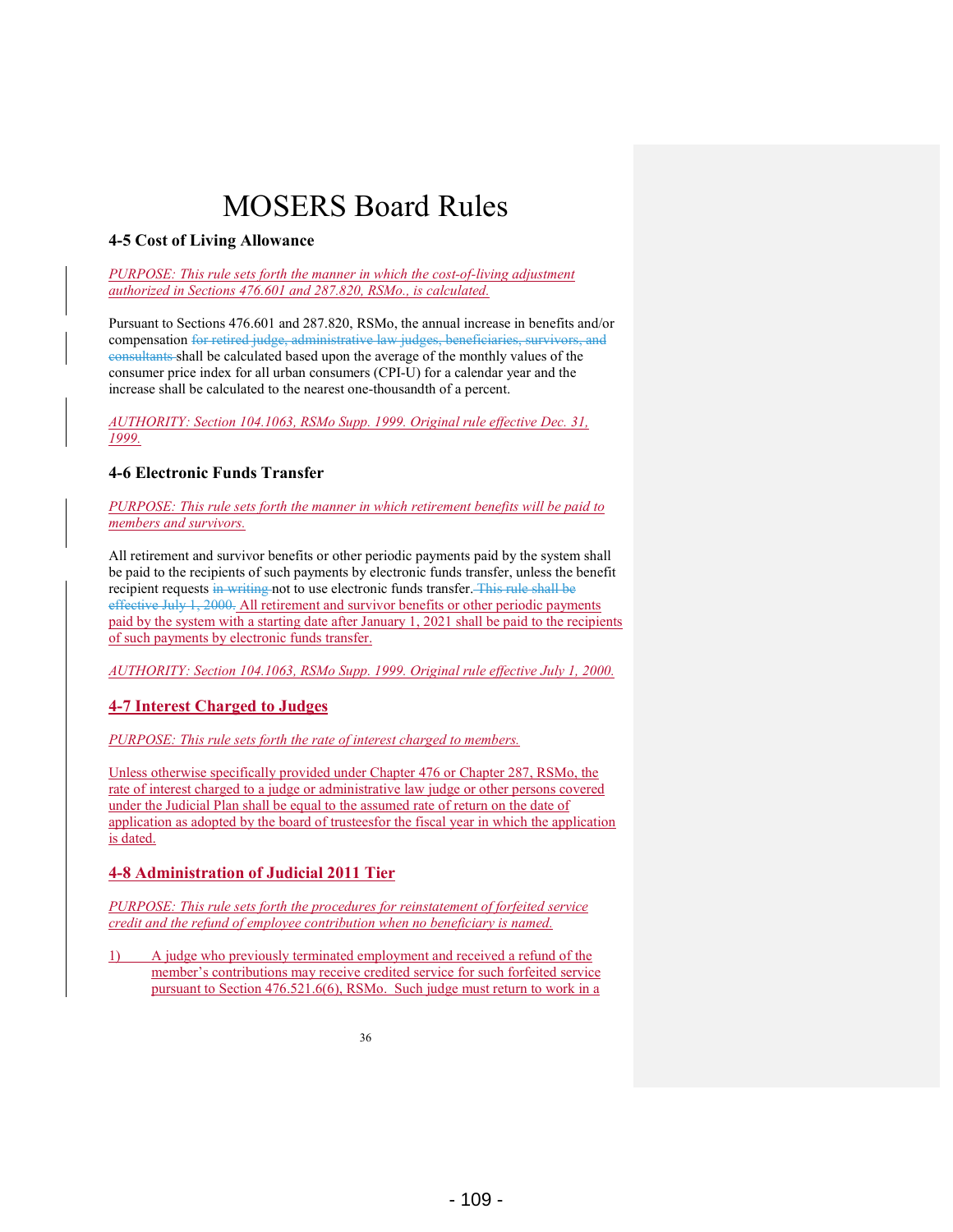position covered by the Judicial Plan and return to the system the amount previously refunded plus annually compounded interest from the date of the initial refund at the same rate of interest established by the board of trustees under Board Rule 4-7 in effect at the time the judge elects to return the previously refunded amount. Judges shall have up to 24 months measured from date of election to return the amount refunded plus interest.

2) A judge may designate a beneficiary to receive a refund of a judge's contributions upon the judge's death as provided for pursuant to Section 476.521.6(7), RSMo. In the event a judge fails to designate a beneficiary or there is not a living beneficiary at the time of the judge's death, benefits shall be paid as provided in Section 104.1054.4, RSMo., as if the judge was a deceased member under that section. Staff shall determine any refund due a beneficiary or other eligible person based on the principal amount of employee contributions made by the judge including any interest accrued on those amounts pursuant to Section 476.521.6(5), RSMo.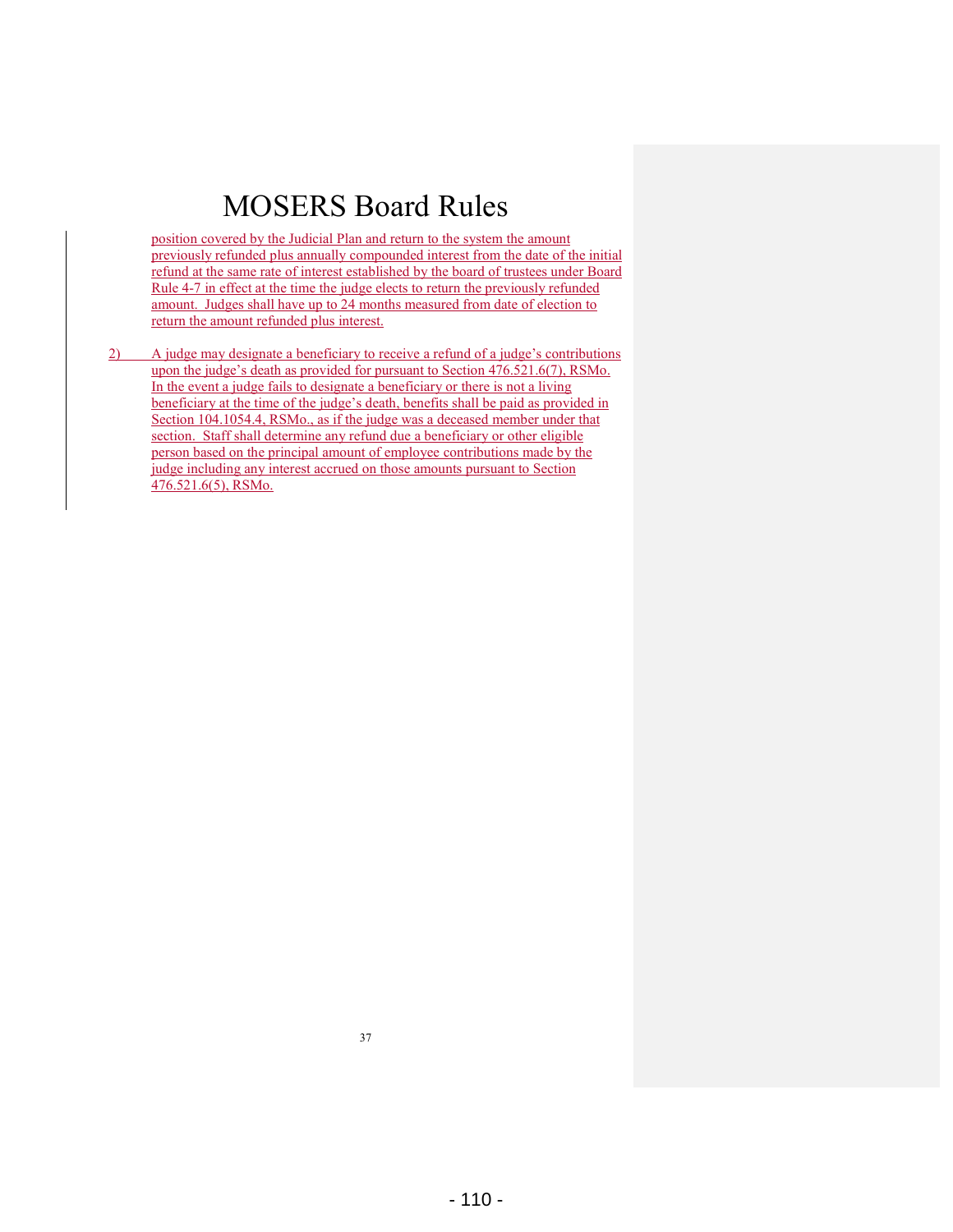# CHAPTER 5 LIFE INSURANCE

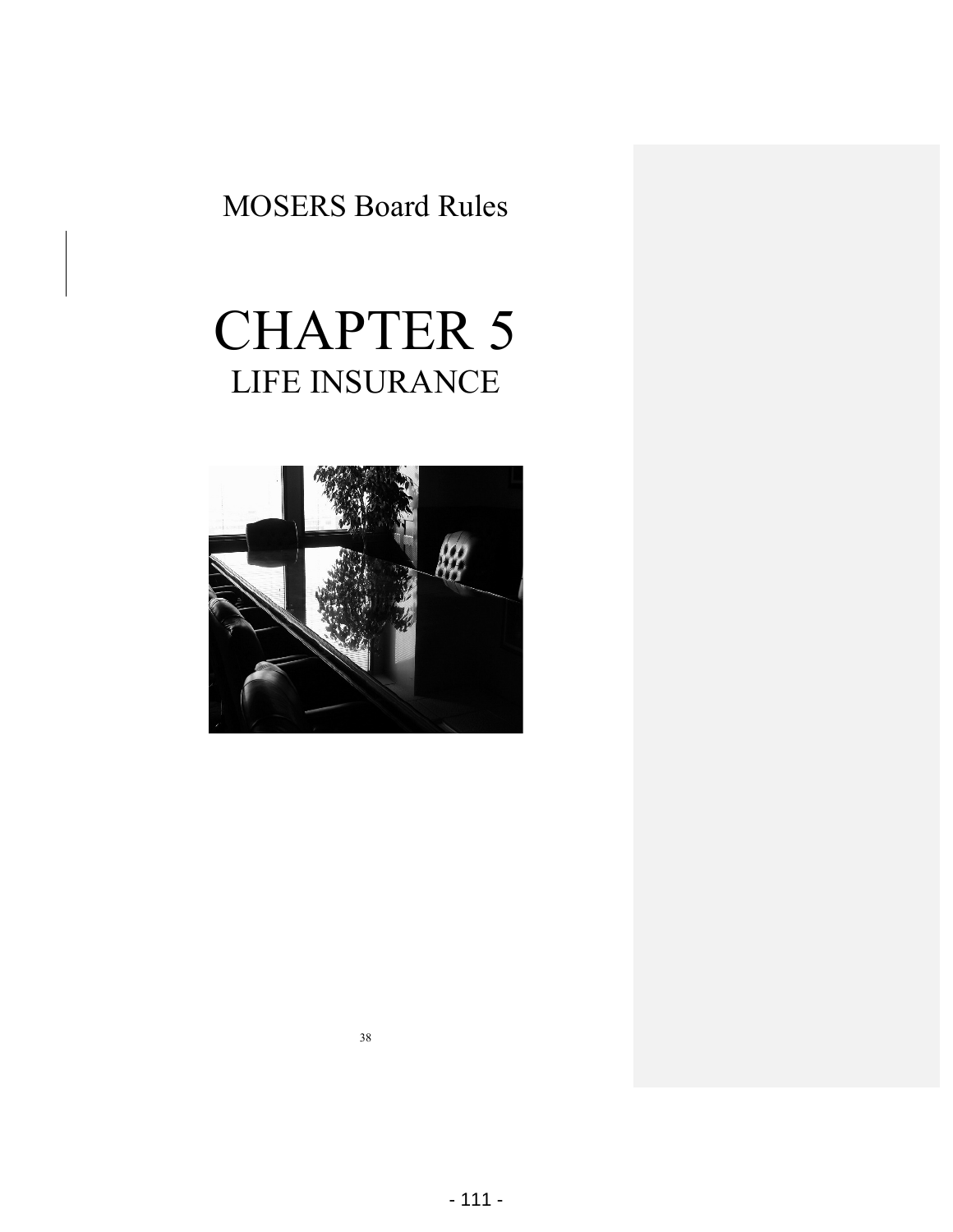### **5-1 Procurement by Contract**

*PURPOSE: This rule provides for the engagement of a life insurance provider as authorized by Sections 104.517 and 104.1072, RSMo.* 

Under the authority granted by Sections 104.517 and 104.1072, RSMo, the board of trustees has elected to procure life insurance by contract through a group policy issued by an insurance company licensed in the state of Missouri.

*AUTHORITY: Section 104.1063, RSMo Supp. 1999. Original rule effective Dec. 31, 1999.* 

### **5-2 Procurement Procedures**

*PURPOSE: This rule sets forth the method and manner in which the system will monitor a life insurance provider.* 

The following information shall be provided at applicable intervals, referenced below, to the board of trustees by mail or electronically (via email or on the board website) unless the executive director decides or the board of trustees requests that the information is to be presented in person during a regularly scheduled board meeting.

- 1) The insurance/risk manager consultant shall advise the board of trustees annually of the conditions of the life insurance marketplace and whether or not rates have changed significantly.
- 2) Beginning in 2003, the insurance/risk manager consultant and MOSERS the system staff shall conduct periodic due diligence meetings with the life insurance provider at least every three years in order to analyze plan design, customer service, and rate issues. The Consultant and **MOSERS'** the system's staff will summarize the findings of these meetings in a report to the board of trustees.
- 3) The executive director may recommend to the board of trustees changes to the life insurance contract or the issuance of a request for proposal from additional insurers:
	- a) Based on the information provided to the board of trustees under this rule, or
	- b) Whenever the executive director determines it is appropriate to do so.

*AUTHORITY: Section 104.1063, RSMo Supp. 1999. Original rule effective Nov. 21, 2002.*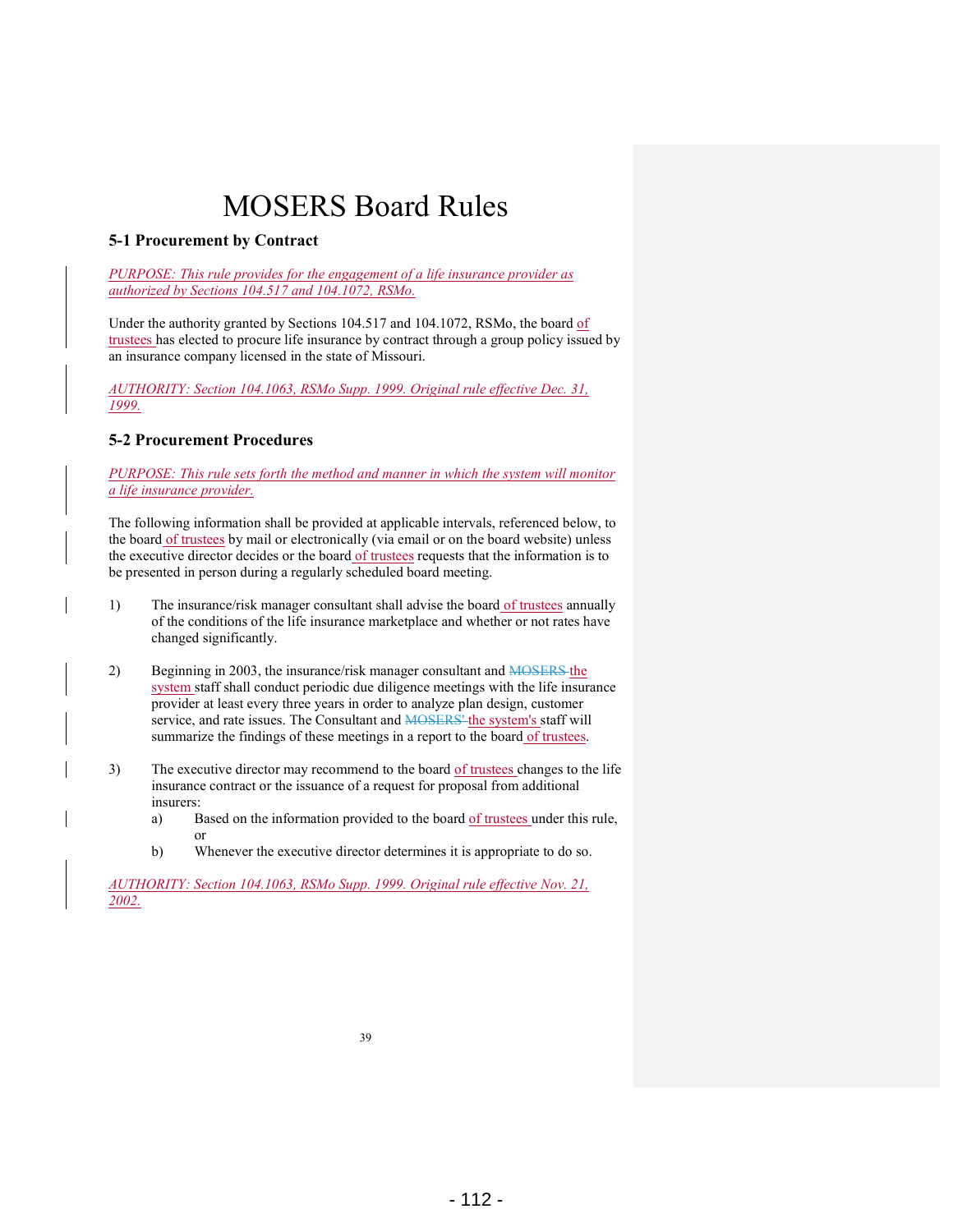# CHAPTER 6 LONG-TERM DISABILITY INSURANCE

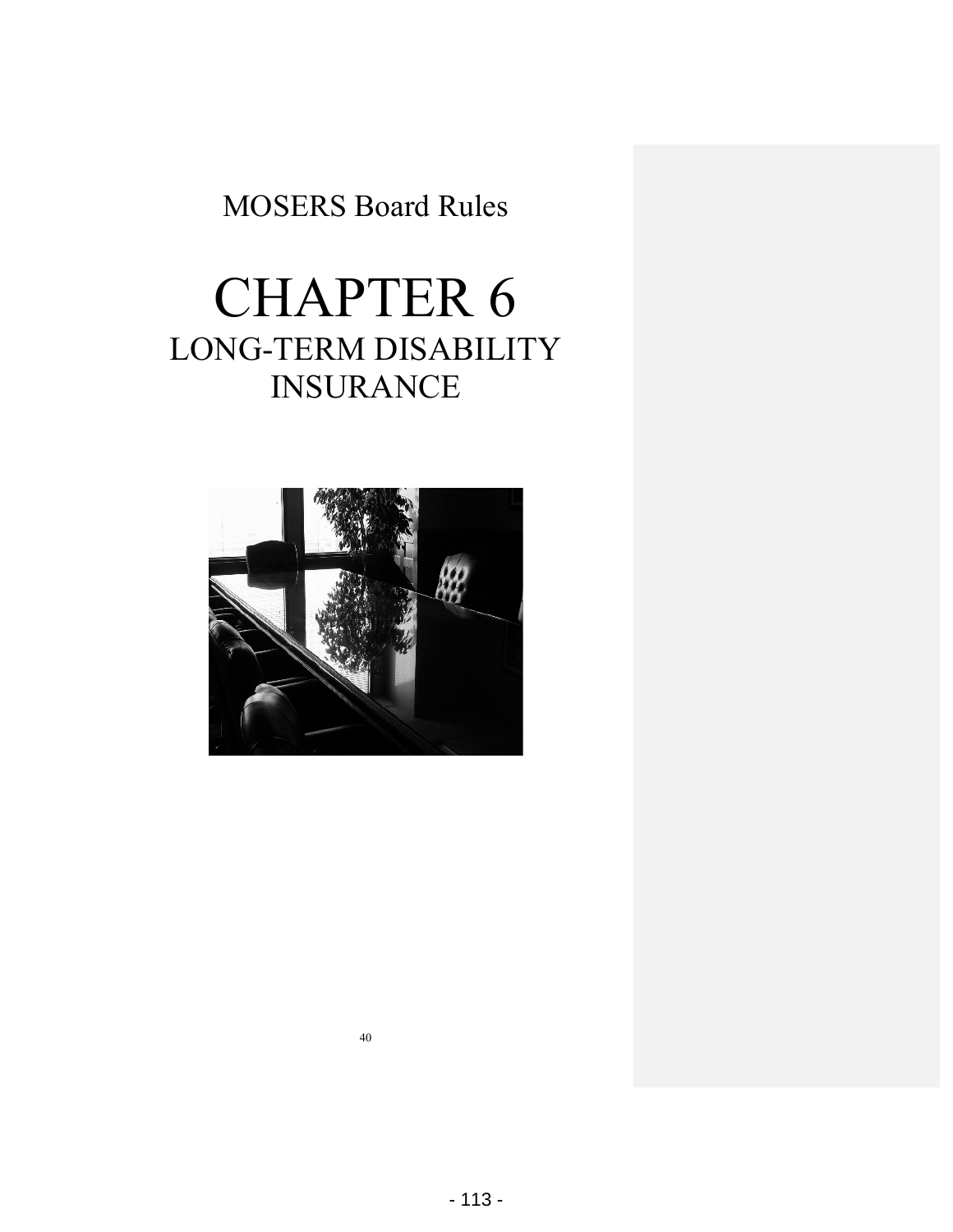### **6-1 Procurement by Contract**

*PURPOSE: This rule provides for the engagement of a long-term disability insurance provider as authorized by Sections 104.518 and 104.1075, RSMo.* 

Under the authority granted by Sections 104.518 and 104.1075, RSMo, the board of trustees has elected to procure long-term disability coverage by contract through a group policy issued by an insurance company licensed in the state of Missouri.

*AUTHORITY: Section 104.1063, RSMo Supp. 1999. Original rule effective Dec. 31, 1999.* 

### **6-2 Procurement Procedures**

*PURPOSE: This rule sets forth the method and manner in which the system will monitor a long-term disability insurance provider.* 

The following information shall be provided at applicable intervals, referenced below, to the board of trustees by mail or electronically (via email or on the board website) unless the executive director decides or the board of trustees requests that the information is to be presented in person during a regularly scheduled board meeting.

- 1) The insurance/risk manager consultant shall advise the board of the conditions of the long-term disability insurance marketplace and whether or not rates have changed significantly.
- 2) The deputy executive director chief operations officer shall regularly survey members regarding general long-term disability insurance service issues and report the results of that survey to the board.
- $23$ ) Beginning in 2003, the insurance/risk manager consultant and MOSERS the system's staff shall conduct periodic due diligence meetings with the long-term disability insurance provider at least every three years in order to analyze plan design, customer service, and rate issues. The consultant and **MOSERS** the system's staff will summarize the findings of these meetings in a report to the board of trustees.
- $\frac{34}{10}$  The executive director may recommend to the board of trustees changes to the long-term disability insurance contract or the issuance of a request for proposal from additional insurers:
	- a) Based on the information provided to the board of trustees under this rule, or
	- b) Whenever the executive director determines it is appropriate to do so.

*AUTHORITY: Section 104.1063, RSMo Supp. 1999. Original rule effective Nov. 21, 2002.*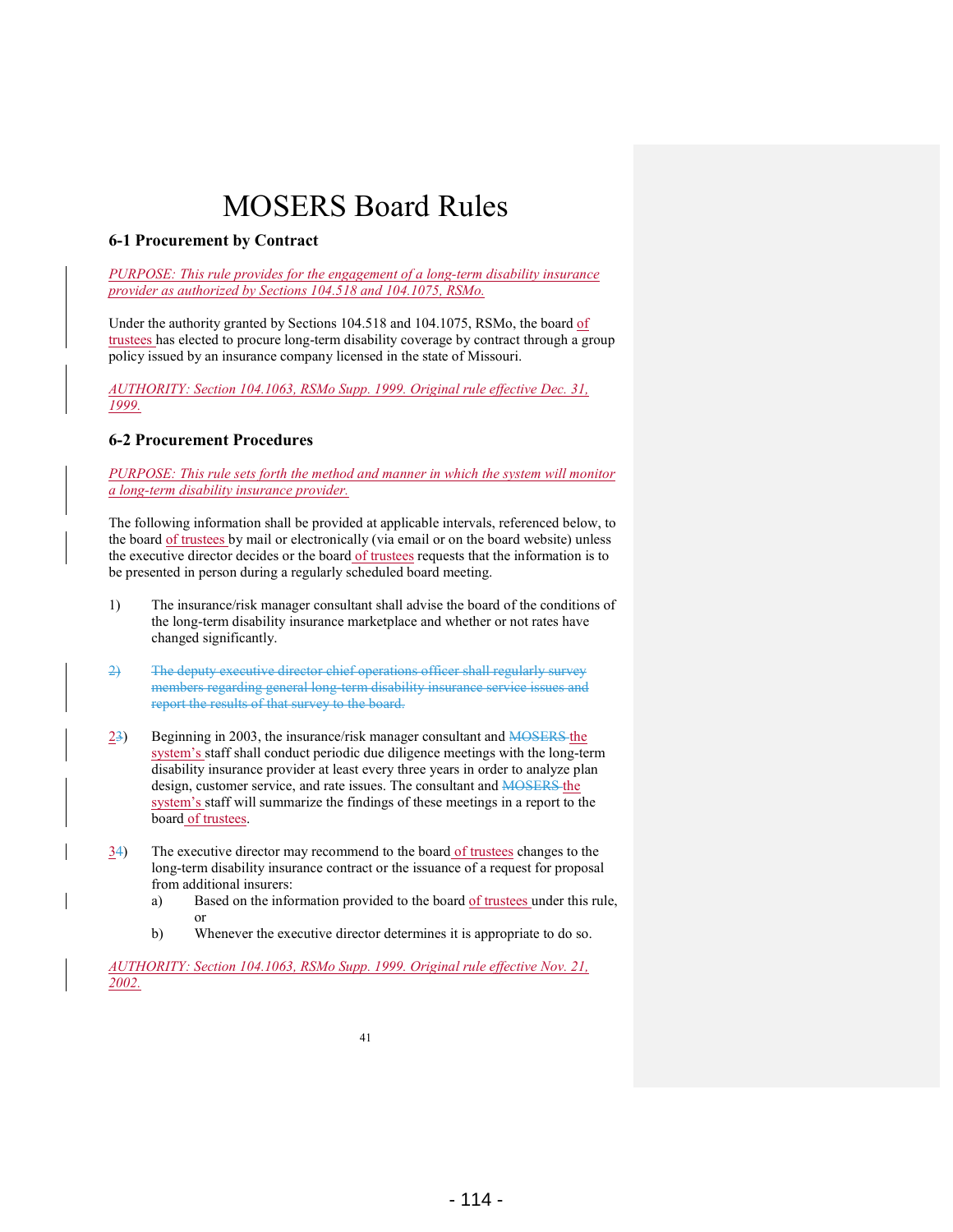# MOSERS Board Rules CHAPTER 7 COLLEGE AND UNIVERSITY RETIREMENT PLAN (CURP)

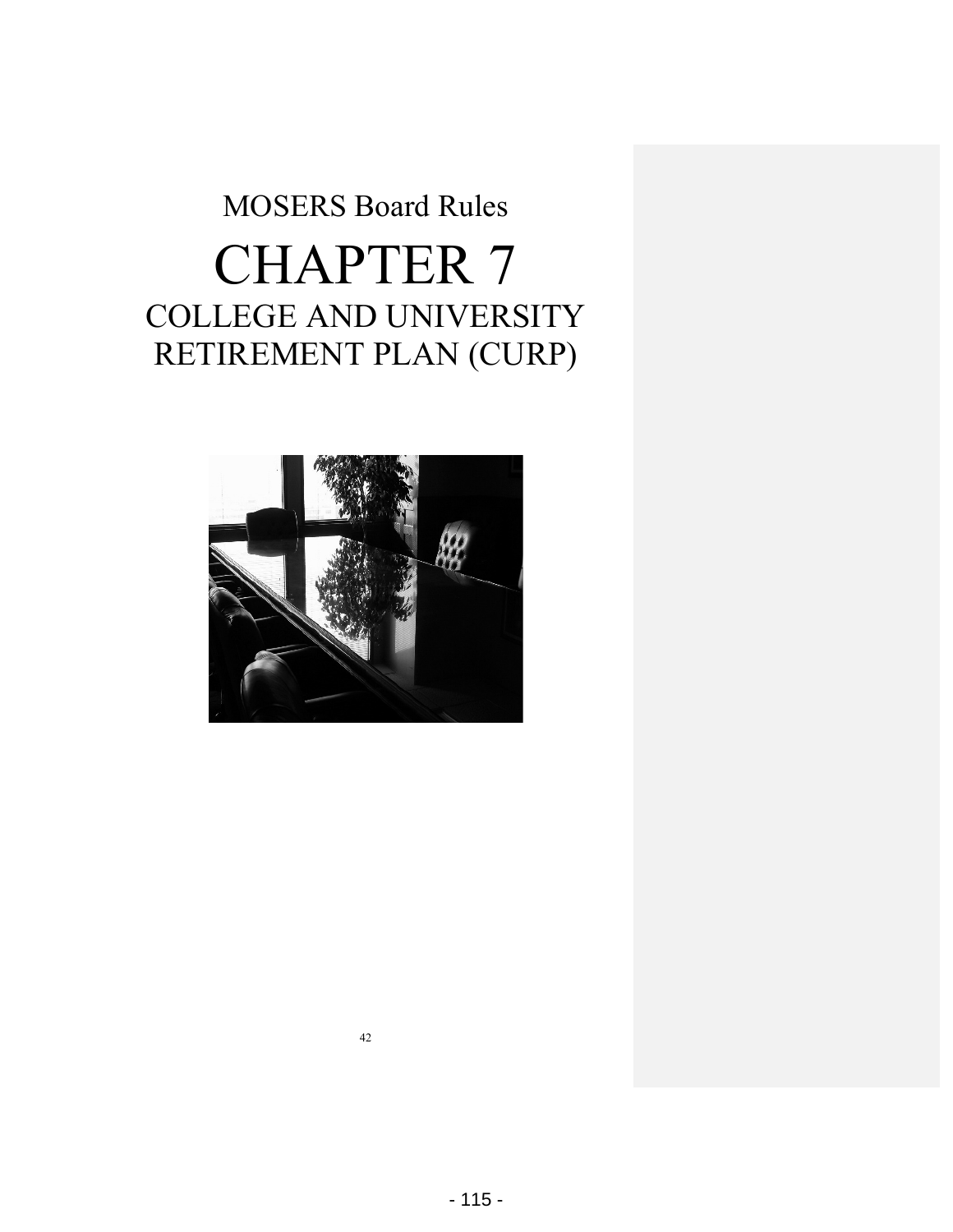### **7-1 General Provisions**

*PURPOSE: This rule implements the provisions of Sections 104.1200 to 104.1210, RSMo.* 

- 1) An outside employee must work in a position normally requiring at least 1,0401,000 hours of work per year in order to be eligible to participate in the CURP. An outside employee who is workingworks in a position that requires such employee to:
	- a) Teach either at least 12 credit hours per semester or at least 24 hours per academic year (or the equivalent number of hours considered for full time employment status by the institution), or
	- b) Perform research and/or teach in a position normally requiring at least 1,0401,000 hours of work per academic year shall be presumed to be in a position that is eligible to participate in the CURP. An "academic administrator holding faculty rank" means an employee who is qualified to teach or perform research but whose primary duty is to act as an administrator rather than teach. An academic administrator who works in a position normally requiring at least 1,0401,000 hours of work per year shall be eligible to participate in the CURP. A coach in an athletic department shall not be considered an outside employee eligible to participate in the CURP unless the coach's primary duties involve teaching or research.
- 2) College and universities shall determine if an outside employee is in a CURP eligible position at the time the outside employee is hired. If an outside employee is determined to be in a CURP eligible position, the college or university shall immediately notify the third party administrator of the CURP that the new outside employee is eligible to participate in the CURP under procedures established by the third party administrator. If a position that is CURP eligible is changed such that it is no longer CURP eligible, the college or university shall immediately notify the third party administrator and the outside employee.
- 3) "Payroll" as described in Section 104.1205 (5), RSMo, shall include all salary and wages payable to an outside employee for personal services performed for one of the institutions including compensation that is not currently includable in an employee's gross pay because of the application of Internal Revenue Code Sections 125, 134(f), 401(k), 403(b), or 457; but excluding:
	- a) Any amounts paid after such employee's employment is terminated, unless the payment is made as a final installment of salary or wages at the same rate as in effect immediately prior to termination of employment,
	- b) Any amounts paid upon termination of employment for unused annual leave or unused sick leave,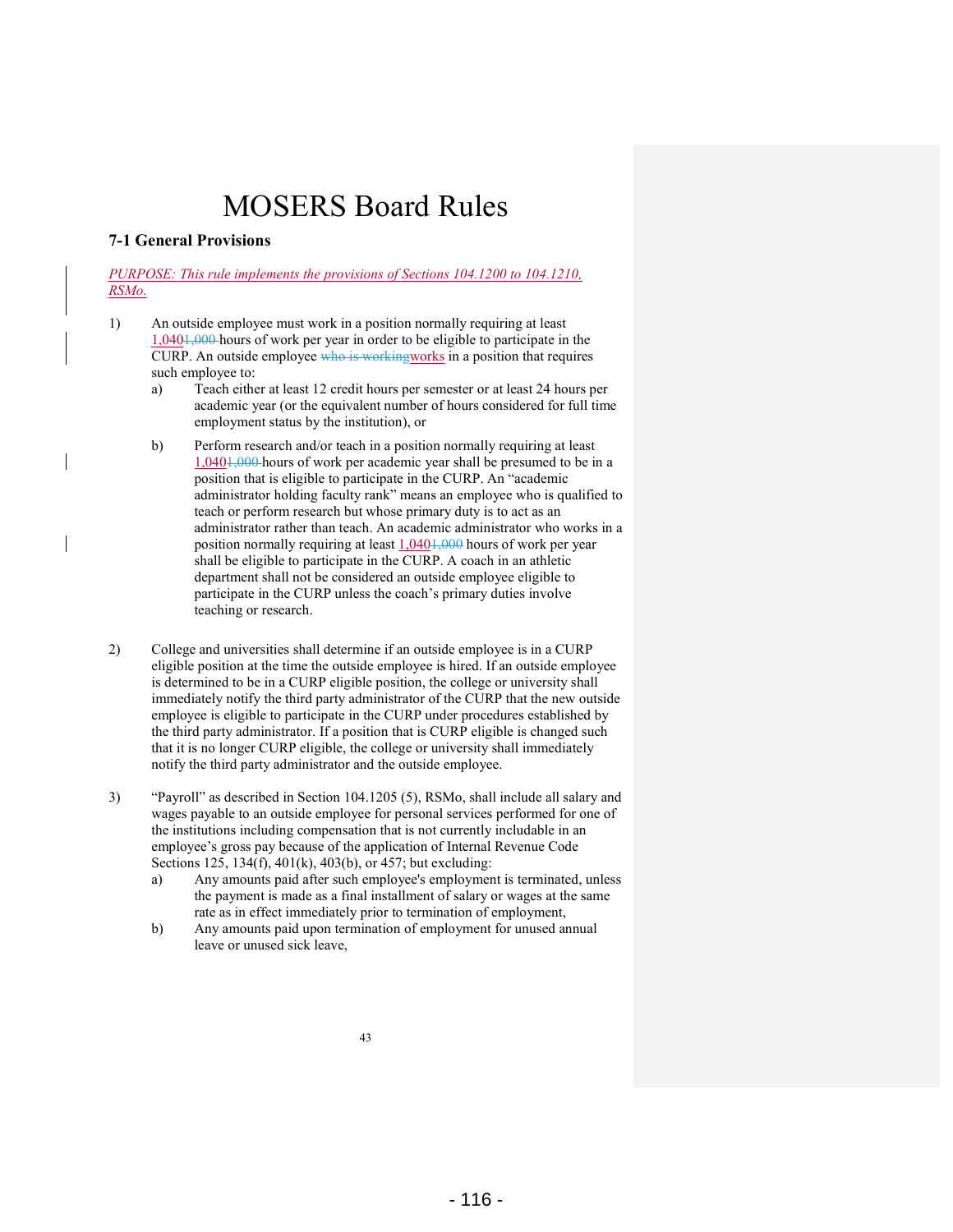- c) Pay in excess of the limitations set forth in Section  $401(a)(17)$  of the Internal Revenue Code of 1986 as amended and other applicable federal laws or regulations, and
- d) Any nonrecurring single sum payments.

4) An outside employee shall be eligible to elect to become a member of MOSERS pursuant to Section 104.1215, RSMo, six years after such employee is initially employed in a position covered by the defined contribution plan.

5) An outside employee who elects to become a member of MOSERS pursuant to Section 104.1215, RSMo, shall be eligible to receive credited service for unused sick leave accrued while employed as an outside employee subject to the provisions of Section 104.1021.2, RSMo.4) Effective January 1, 2021, an outside employee who does not elect a transfer into the system's defined benefit plan pursuant to Section 104.1215, RSMo., but subsequently becomes employed in a position covered by the system's defined benefit plan shall become a member of the 2011 tier of the year 2000 plan and subject to the provisions of Section 104.1091, RSMo.

*AUTHORITY: Section 104.1063, RSMo Supp. 1999. Original rule effective July 20, 2002. Amended: Oct. 27, 2002; Oct. 27, 2003.* 

### **7-2 Transfer of CURP Membership**

*PURPOSE: This rule implements the provisions of Section 104.1215, RSMo.* 

- 1) The election to transfer membership from CURP to the MOSERS system's defined benefit plan shall become effective the first day of the month following the outside employees end date in the CURP, as stated on the election form provided to the system. receipt by the campus human resources office. If a campus utilizes a pay period that does not coincide with the first day of a month, the election shall become effective the first day of the pay period following receipt by the campus human resources office.
- 2) Effective January 1, 2021, an outside employee who elects to transfer from CURP to the system's defined benefit plan pursuant to Section 104.1215, RSMo., shall become a member of the 2011 tier of the year 2000 plan and subject to the provisions of Section 104.1091, RSMo. The employee shall be considered to have met the service requirements contained in Section 104.1091.12, RSMo.
- 1)3) An outside employee who elects to become a member of the system pursuant to Section 104.1215, RSMo, shall be eligible to receive credited service for unused sick leave accrued while employed as an outside employee subject to the provisions of Section 104.1021.2, RSMo.

*AUTHORITY: Section 104.1063, RSMo Supp. 1999. Original rule effective Nov. 15, 2007.*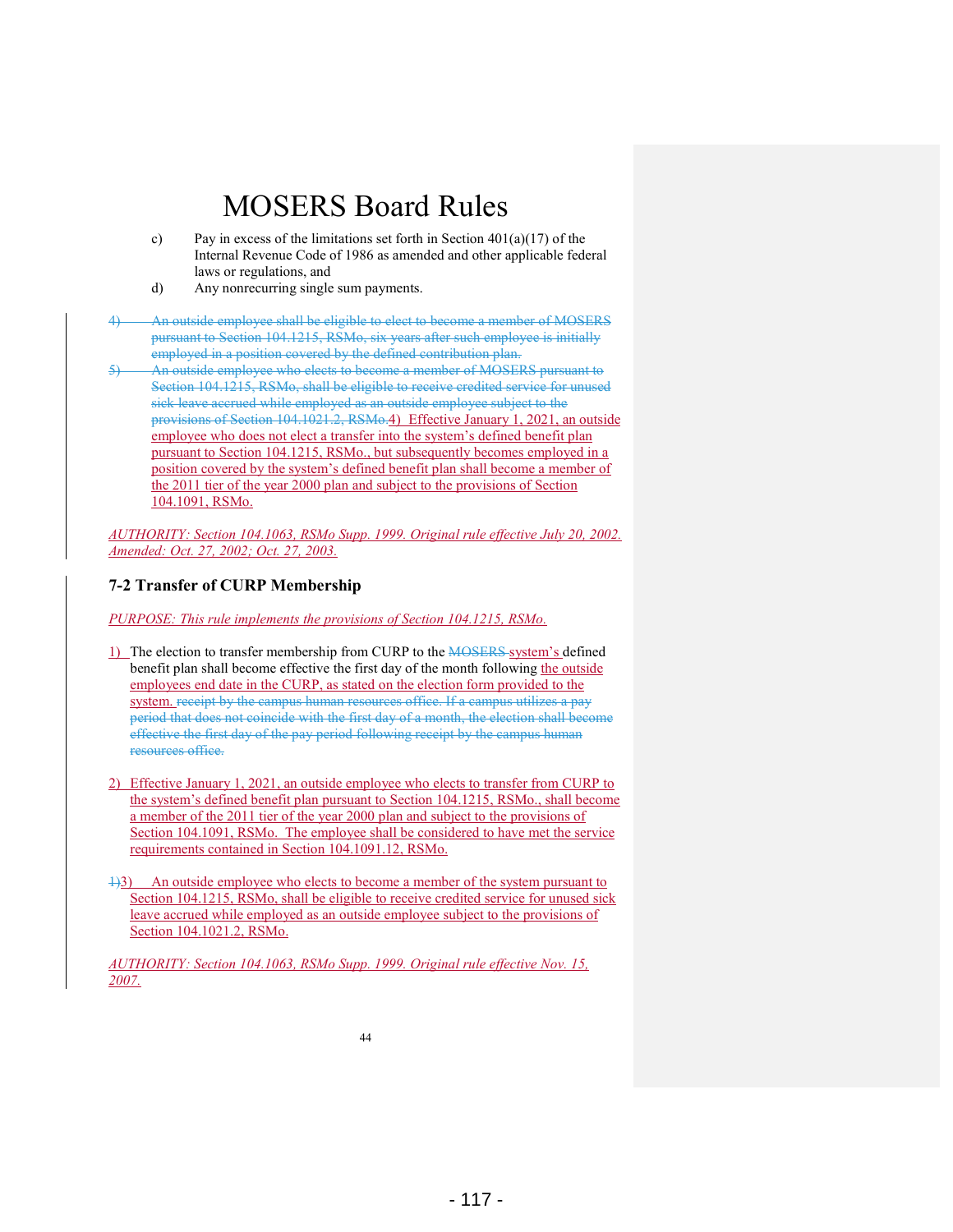# MOSERS Board Rules CHAPTER 8 TAX CODE PROCEDURES

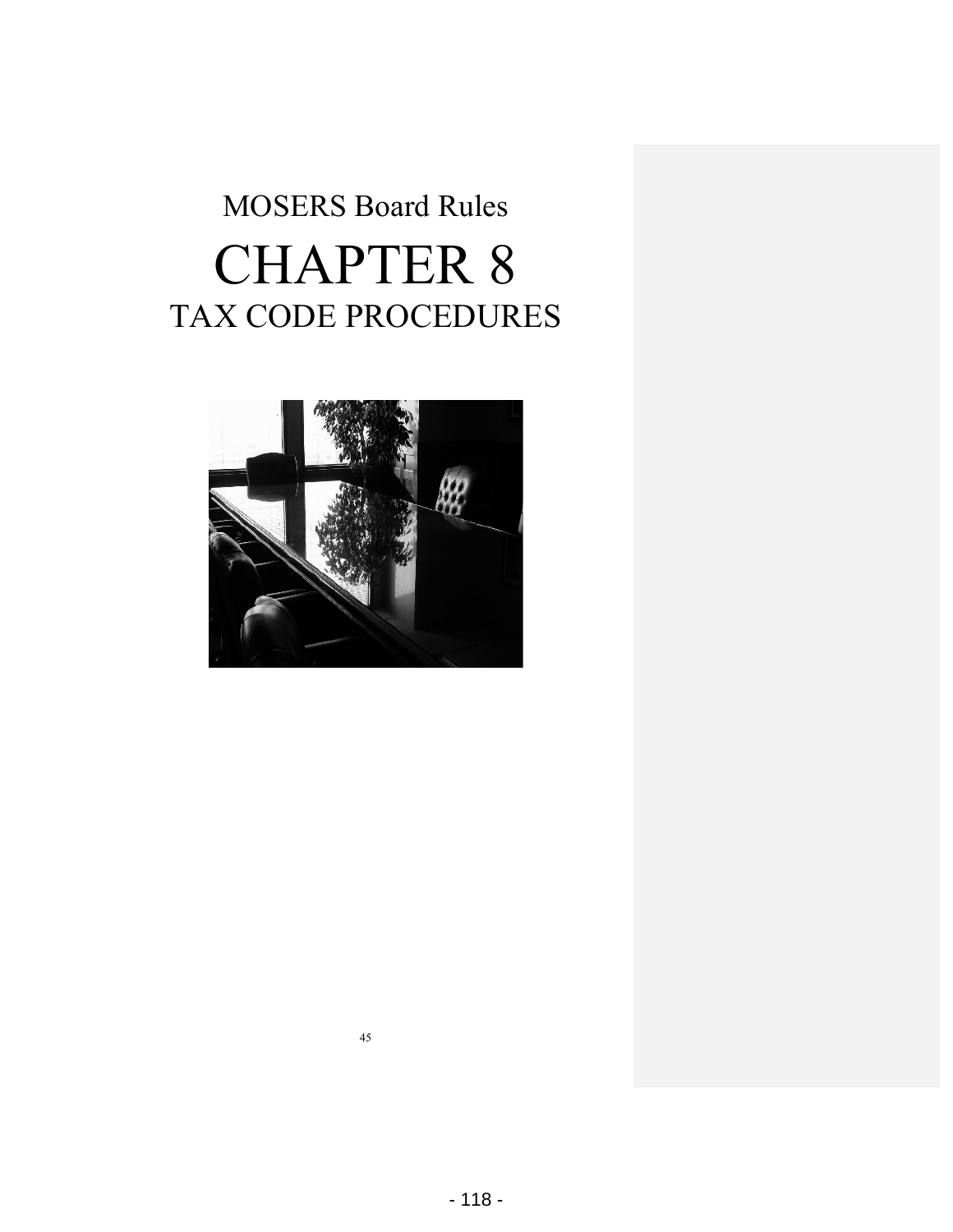#### **8-1 Excess Benefit Arrangement**

#### *PURPOSE: This rule sets forth the procedures for complying with Section 415 of the Internal Revenue Code.*

The Excess Benefit Arrangement of the Missouri State Employees' Retirement System (Arrangement) is adopted effective July 19, 2008. The Arrangement is established and maintained by the MOSERS solely for the purpose of providing benefits for certain of its participants who participate in MOSERS in excess of the limitations on benefits imposed by Section 415 of the Internal Revenue Code.

The Arrangement is adopted pursuant to the authority granted to MOSERS by Sections 104.010 and 104.1003, RSMo.

This Arrangement is a portion of a governmental plan (as that term is defined in Section 414(d) of the Internal Revenue Code of 1986, as amended, and Section 3(32) of the Employee Retirement Income Security Act of 1974, as amended) and is administered as a qualified governmental excess benefit plan pursuant to the provisions of Internal Revenue Code Section 415(m).

MOSERS hereby adopts the Arrangement pursuant to the terms and provisions set forth below:

- 1) Definitions and Construction:
	- a) "Board" means the board of trustees of MOSERS.
	- b) "Code" or "IRC" means the Internal Revenue Code of 1986, as amended from time to time, and any regulations relating thereto.
	- c) "Employer" means an employer as defined at Section 104.010, RSMo.<br>d) "Annuity Starting Date" means the annuity starting date of the annuity
	- "Annuity Starting Date" means the annuity starting date of the annuity payment period set forth in Chapters 104, 287, and 476 RSMo.
	- e) "Participant" means a retiree as defined in Sections 104.010 and 104.1004, RSMo, a retired administrative law judge or legal advisor under Chapter 287, RSMo, or a retired judge under Chapter 476, RSMo.
	- f) "Arrangement" means the Excess Benefit Arrangement of the Missouri State Employees' Retirement System.
	- g) "Qualified Plan" means retirement plans administered by MOSERS under Chapters 104, 287, and 476, RSMo.
	- h) "Qualified Plan Retirement Benefit" means the benefit payable to a Participant pursuant to the applicable Qualified Plan.
	- i) "Qualified Plan Beneficiary Benefit" means the benefit payable to the Beneficiary of a Participant pursuant to the applicable Qualified Plan.
	- j) "Excess Retirement Benefit" means the benefit payable to a Participant pursuant to the Arrangement by reason of termination of employment with any Employer for any reason other than death.
	- k) "Beneficiary" means a person named as surviving spouse or beneficiary under an annuity payable under Chapter 104, 287, and 476, RSMo.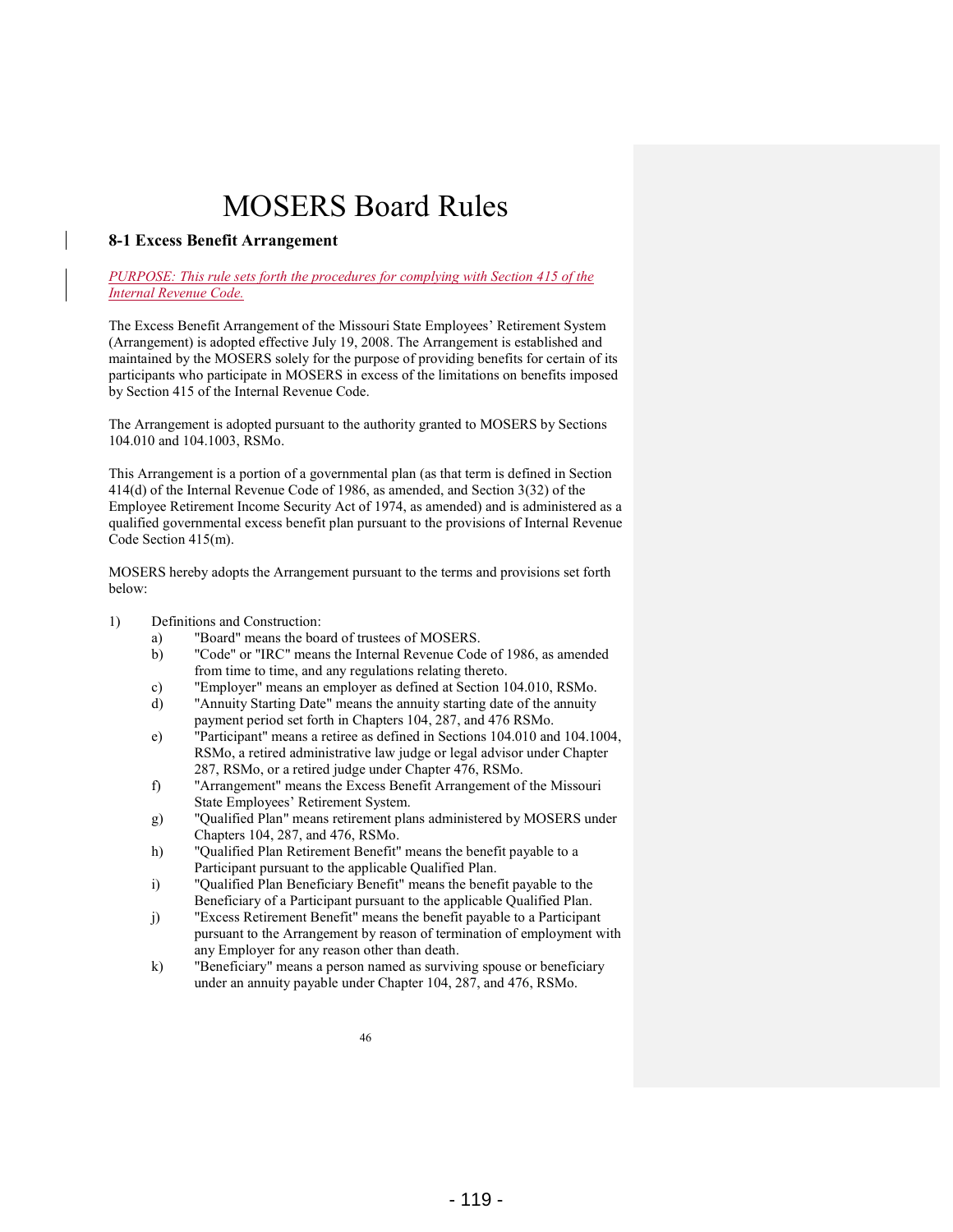- l) "Excess Beneficiary Benefit" means the benefit payable to a Beneficiary pursuant to the Arrangement.
- m) "Limitation Year" means that period for which all calculations and determinations of benefits and contribution limits will be made under IRC Section 415 and this Arrangement. The "Limitation Year" shall be the calendar year.
- n) Words in the masculine gender shall include the feminine and the singular shall include the plural, and vice versa, unless qualified by the context. Any headings used herein are included for ease of reference only and are not to be construed so as to alter the terms hereof.

#### 2) Eligibility.

a) Participant who is eligible to receive a Qualified Plan Retirement Benefit, the amount of which is reduced by reason of the application of the limitations on benefits imposed by application of Section 415 of the Code, as in effect on the Participant's Annuity Starting Date, or as in effect at any time thereafter, to the Qualified Plan shall be eligible to receive an Excess Retirement Benefit. The Beneficiary of a Participant described in the preceding sentence shall be eligible to receive an Excess Beneficiary Benefit.

#### 3) Excess Retirement Benefit.

a) Amount:

 The Excess Retirement Benefit payable to an eligible Participant shall be a monthly amount equal to the difference between subparagraphs (i) and (ii) below.

- i) The monthly amount of the Qualified Plan Retirement Benefit to which the Participant would have been entitled under the Qualified Plan if such Benefit were computed without giving effect to the limitations on benefits imposed by application of Section 415 of the Code to plans to which that Section applies; LESS
- ii) The monthly amount of the Qualified Plan Retirement Benefit actually payable to the Participant under the Qualified Plan.

The amounts described in subparagraphs (i) and (ii) above shall be computed annually, based upon payments during the limitation year.

b) Form of Benefit:

 The Excess Retirement Benefit payable to a Participant shall be paid in the same form under which the Qualified Plan Retirement Benefit is payable to the Participant. The Participant's election under the Qualified Retirement Benefit (with the valid consent of the Participant's Spouse where required under the Qualified Plan) shall also be applicable to the payment of the Excess Retirement Benefit.

c) Commencement of Benefit: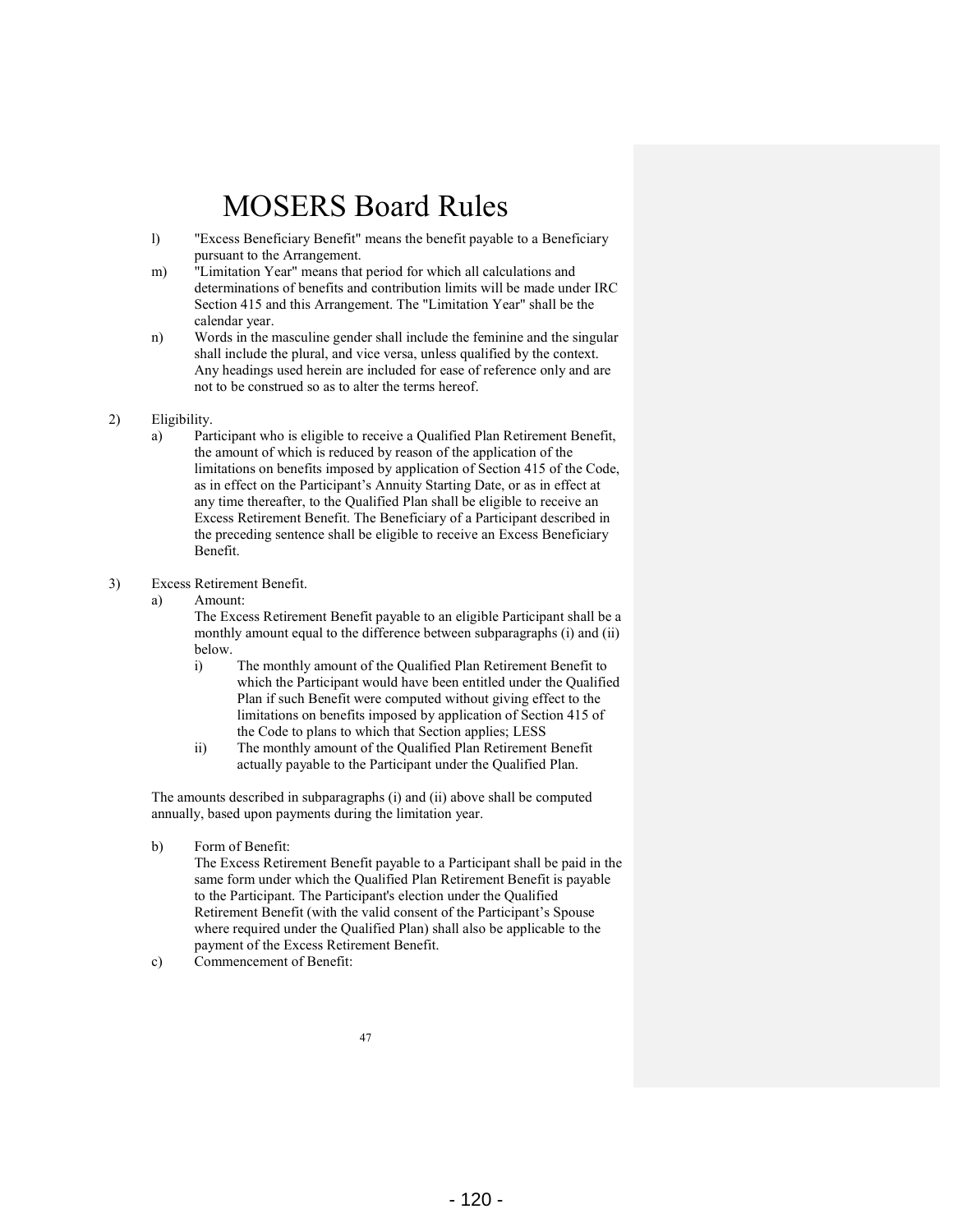Payment of the Excess Retirement Benefit to a Participant shall commence on the same date as payment of the Qualified Plan Retirement Benefit to the Participant commences. Any election under the Qualified Plan made by the Participant with respect to the commencement of payment of the Qualified Plan Retirement Benefit shall also be applicable with respect to the commencement of payment of the Excess Retirement Benefit.

- 4) Excess Beneficiary Benefit.
	- a) Amount:

 If a Participant dies under circumstances in which a Qualified Plan Beneficiary Benefit is payable, then an Excess Beneficiary Benefit is payable to the Beneficiary as hereinafter provided. The monthly amount of the Excess Beneficiary Benefit payable to a Beneficiary shall be equal to the difference between subparagraphs (i) and (ii) below.

- i) The monthly amount of the Qualified Plan Beneficiary Benefit to which the Beneficiary would have been entitled under the Qualified Plan if such Benefit were computed without giving effect to the limitations on benefits imposed by application of Section 415 of the Code to plans to which that Section applies; LESS
- ii) The monthly amount of the Qualified Plan Beneficiary Benefit actually payable to the Beneficiary under the Qualified Plan.
- b) Form and Commencement of Benefit: An Excess Beneficiary Benefit shall commence and be payable in the same time and form of payment as the Qualified Plan Beneficiary Benefit is paid.
- 5) Administration of the Arrangement.
	- a) Administration by MOSERS:

 MOSERS shall be responsible for the general operation and administration of the Arrangement and for carrying out the provisions thereof. MOSERS shall have the authority to interpret this Arrangement and to issue such policies with respect to this Arrangement as it deems appropriate. MOSERS shall have the duty and responsibility to maintain records and to make calculations and determinations of benefits hereunder. MOSERS regulations, interpretations, determinations, and calculations shall be final and binding upon all persons and parties concerned.

- b) General Powers of Administration: All provisions set forth in the Qualified Plan with respect to the administrative powers and duties of MOSERS, expenses of administration, and procedures for filing claims shall also be applicable with respect to the Arrangement. MOSERS shall be entitled to rely conclusively upon all tables, valuations, certificates, opinions, and reports furnished by any actuary, accountant, controller, counsel, or other person employed or engaged by MOSERS with respect to the Arrangement.
- 6) Amendment or Termination: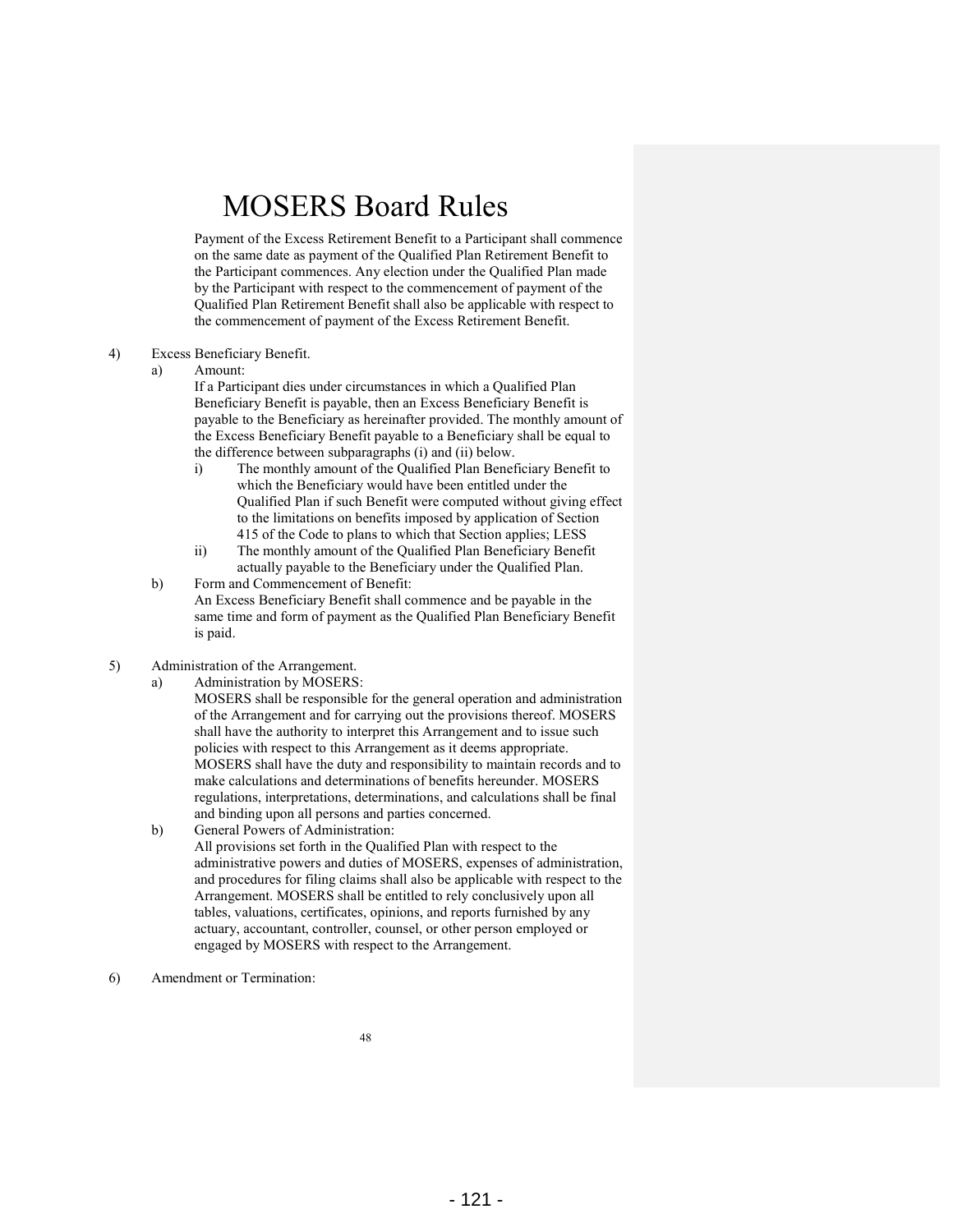- a) Amendment or Termination. MOSERS reserves the right to amend or terminate the Arrangement when, in the sole opinion of MOSERS, such amendment or termination is advisable. Any such amendment or termination shall be made pursuant to a resolution of the board and shall be effective as of the date set forth in the resolution.
- b) Effect of Amendment or Termination. No amendment or termination of the Arrangement shall directly or indirectly deprive any current or former Participant or Beneficiary of all or any portion of any Excess Retirement Benefit or Excess Beneficiary Benefit payment that has commenced prior to the effective date of such amendment or termination or any Participant's accrued benefit hereunder, on such effective date.
- 7) General Provisions.
	- a) Funding:

 The Arrangement at all times shall be entirely unfunded and no provision shall at any time be made with respect to segregating any assets of MOSERS, of the state of Missouri, or of any Employer for payment of any benefits hereunder. No Participant, Beneficiary, or any other person shall have any interest in any assets of MOSERS, the state, or of any Employer by reason of the right to receive a benefit under the Arrangement.

b) General Conditions:

Except as otherwise expressly provided herein, all terms and conditions of the Qualified Plan applicable to a Qualified Plan Retirement Benefit or a Qualified Plan Beneficiary Benefit shall also be applicable to an Excess Retirement Benefit or an Excess Beneficiary Benefit payable hereunder. Any Qualified Plan Retirement Benefit or Qualified Plan Beneficiary Benefit, or any other benefit payable under the Qualified Plan, shall be paid solely in accordance with the terms and conditions of the Qualified Plan and nothing in this Arrangement shall operate or be construed in any way to modify, amend, or affect the terms and provisions of the Qualified Plan.

- c) No Enlargement of Employee Rights: No Participant or Surviving Spouse shall have any right to a benefit under the Arrangement except in accordance with the terms of the Arrangement. Establishment of the Arrangement shall not be construed to give any Participant the right to be retained in the service of any Employer.
- d) Applicable Law: The Arrangement shall be construed and administered under the laws of the state of Missouri and Section 415(m) of the Code.

*AUTHORITY: Section 104.1063, RSMo Supp. 1999. Original rule effective July 19, 2008.* 

#### **8-2 Compliance with Internal Revenue Code and Regulations**

*PURPOSE: This rule sets forth the procedures for complying with applicable provisions of the Internal Revenue Code.*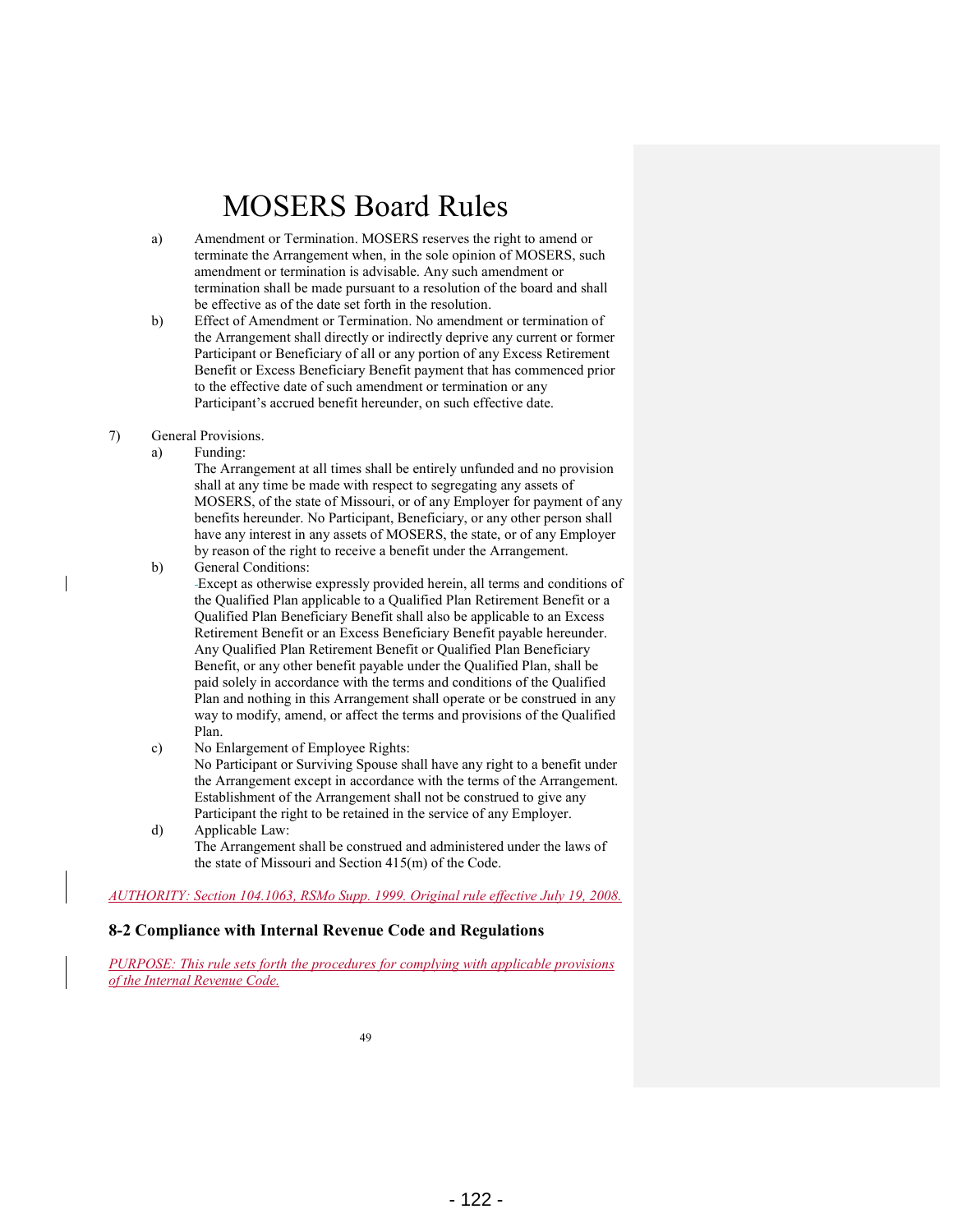1) Sections 104.010 and 104.1003, RSMo. require that benefits paid by the system not exceed the limitations of Internal Revenue Code Section 415.

In no event shall the annual benefit under this Plan maintained by the Employer exceed the amount specified in Code Section  $415(b)(1)(A)$ , as adjusted for any applicable increases in the cost of living in accordance with Code Section 415(d), as in effect on the last day of the Plan Year. Notwithstanding anything to the contrary in this board rule, the annual benefit, when paid in the form of a joint and survivor annuity, can be as great as that of a single life annuity for the member, not in excess of the limitations contained in the first sentence of this board rule, plus a survivor annuity at the same level for the member's spouse.

Code Section 415 is hereby incorporated by reference; provided that the repeal of Code Section 415(e), which is effective for limitation years beginning on or after July 1, 2000, shall apply only to a member whose accrued benefit increases on or after July 1, 2000. The reduced limitation for early retirement benefits shall be determined in accordance with applicable regulations using the actuarial assumptions prescribed in the Plan, except as otherwise required by Section  $415(b)(2)(E)$  of the Code. The reduced limitation for early retirement benefits and the adjustment for any form of benefit subject to Section 417(e)(3) of the Code shall be determined in accordance with applicable regulations using the actuarial assumptions prescribed in the Plan, except as otherwise required by Section 415(b)(2)(E) of the Code. With respect to distributions made during the Plan Year beginning in 2004 or the Plan Year beginning in 2005, the applicable interest rate shall be 5.5%. With respect to distributions made for Plan Years beginning on or after July 1, 2006, the applicable interest shall be the greater of (i) 5.5%; (ii) the rate that provides for a benefit of not more than 105% of the benefit that would be provided if the applicable rate (as defined in Code Section 417(e)(3)) were the interest rate assumption, or (iii) the rate specified in the Plan. With respect to Plan Years beginning on or after July 1, 2008, the mortality table used shall be the applicable mortality table (within the meaning of Code Section  $417(e)(3)(B)$ ).

To the extent permitted by Treas. Reg.  $\S 1.415(b)-1(c)(5)$ , no adjustment shall be required to a benefit that is paid in a form that is not a straight life annuity to take into account the inclusion of an automatic benefit increase feature in such form of benefit. In no event will the amount payable in any limitation year to a member under a form of benefit with an automatic benefit increase feature be greater than the Code Section 415(b) limit applicable at the annuity starting date, as increased in subsequent years pursuant to Section 415(d) of the Code and Treas. Reg. §1.415(d)-1. In the case of a member who received any portion of his or her benefit in the form of payment that is subject to Code Section 417(e)(3), the exception provided for in this paragraph shall not apply to his or her entire benefit.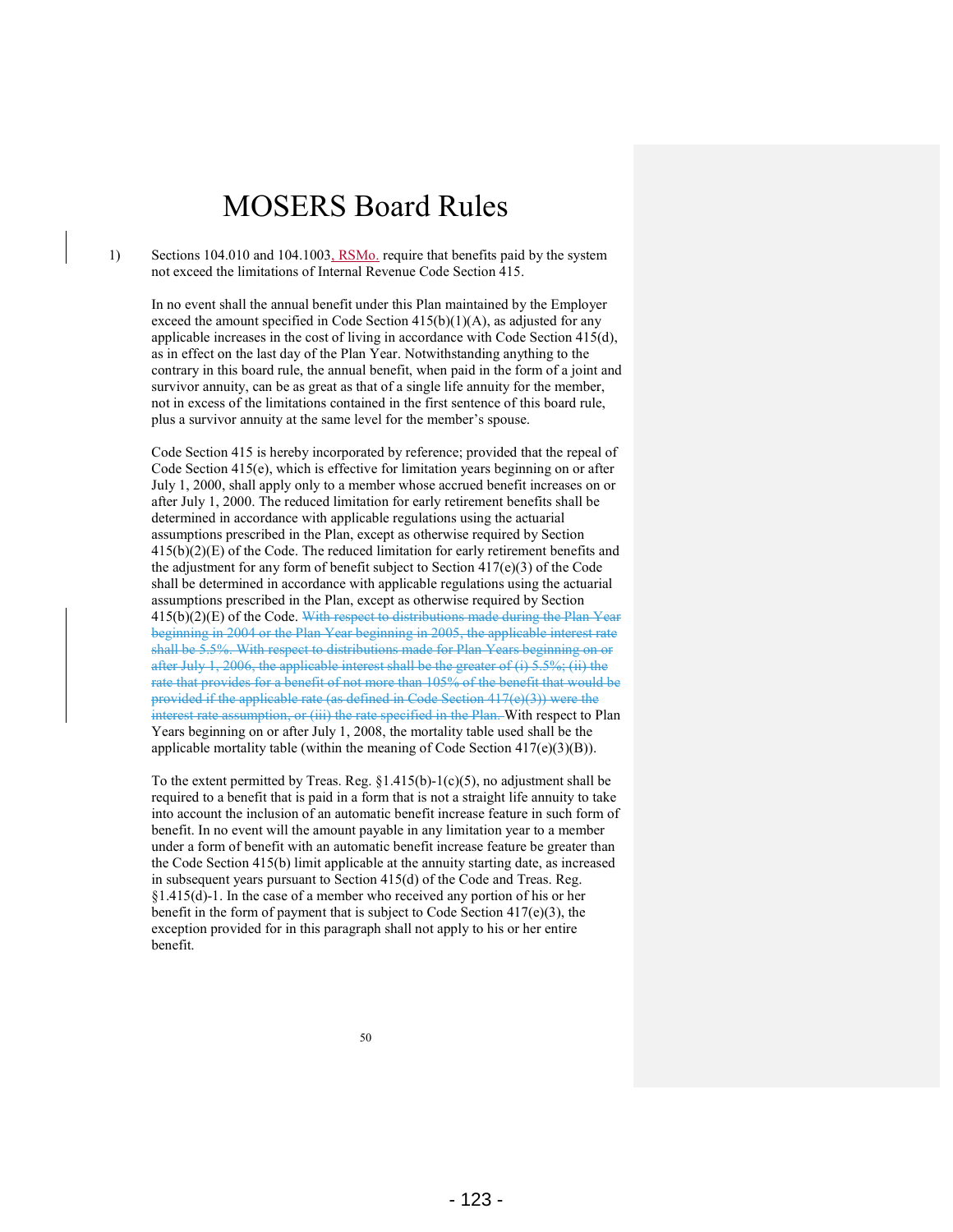Reduction of benefits or contributions to all plans, where required to comply with this board rule, shall be accomplished by reducing the member's benefit under any defined benefit plans maintained by the employer in which he or she participated, such reduction to be made first with respect to the plan in which he or she most recently accrued benefits and thereafter in such priority as shall be determined by the system.

2) Sections 104.330 and 104.1021, RSMo., require that employees shall receive creditable service and salary credit mandated by federal law under the Uniformed Services Employment and Reemployment Rights Act.

Notwithstanding any provision of the Plan to the contrary, contributions, benefits and service credit with respect to qualified military service will be provided in accordance with Section 414(u) of the Code. If a member dies while performing qualified military service on or after January 1, 2007, the survivors of the member are entitled to any additional benefits (other than benefit accruals relating to the period of qualified military service) provided under the Plan as if the member had resumed employment and then experienced a termination of employment on account of death. For years beginning after December 31, 2008: (a) an individual performing service in the uniformed services (as described in Section  $3401(h)(2)(A)$  of the Code) for a period of more than 30 days receiving a differential wage payment from an employer shall be treated as an employee of such employer; and (b) the differential wage payment (as described in Section  $3401(h)(2)$  of the Code) shall be treated as compensation.

3) Sections 104.401, 104.415, and 104.1048, RSMo., require that the system comply with minimum distribution requirements in Section  $401(a)(9)$  of the Internal Revenue Code. The system shall comply with a reasonable and good faith interpretation of Section 401(a)(9) of the Internal Revenue Code.

Regardless of any election of the member, the member's entire interest under the Plan shall be distributed in the form of nonincreasing periodic annuity payments over the life of the member or the joint lives of the member and a designated beneficiary (or over a period not extending beyond the life expectancy of the member or the joint life expectancy of the member and a designated beneficiary), beginning no later than the member's required beginning date. The term "required beginning date" means the April 1 of the calendar year following the later of  $(a)$ the calendar year in which the member attains age 70½; and (b) the calendar year in which the member incurs a termination of employment.

If a member dies after payments have begun in accordance with the immediately preceding paragraph but before the member's entire interest has been distributed, the remaining portion of such interest shall be distributed at least as rapidly as under the method of distribution in effect as of the date of the member's death. If a member dies before payments have begun in accordance with the immediately preceding paragraph, the entire interest of the member shall be distributed:

-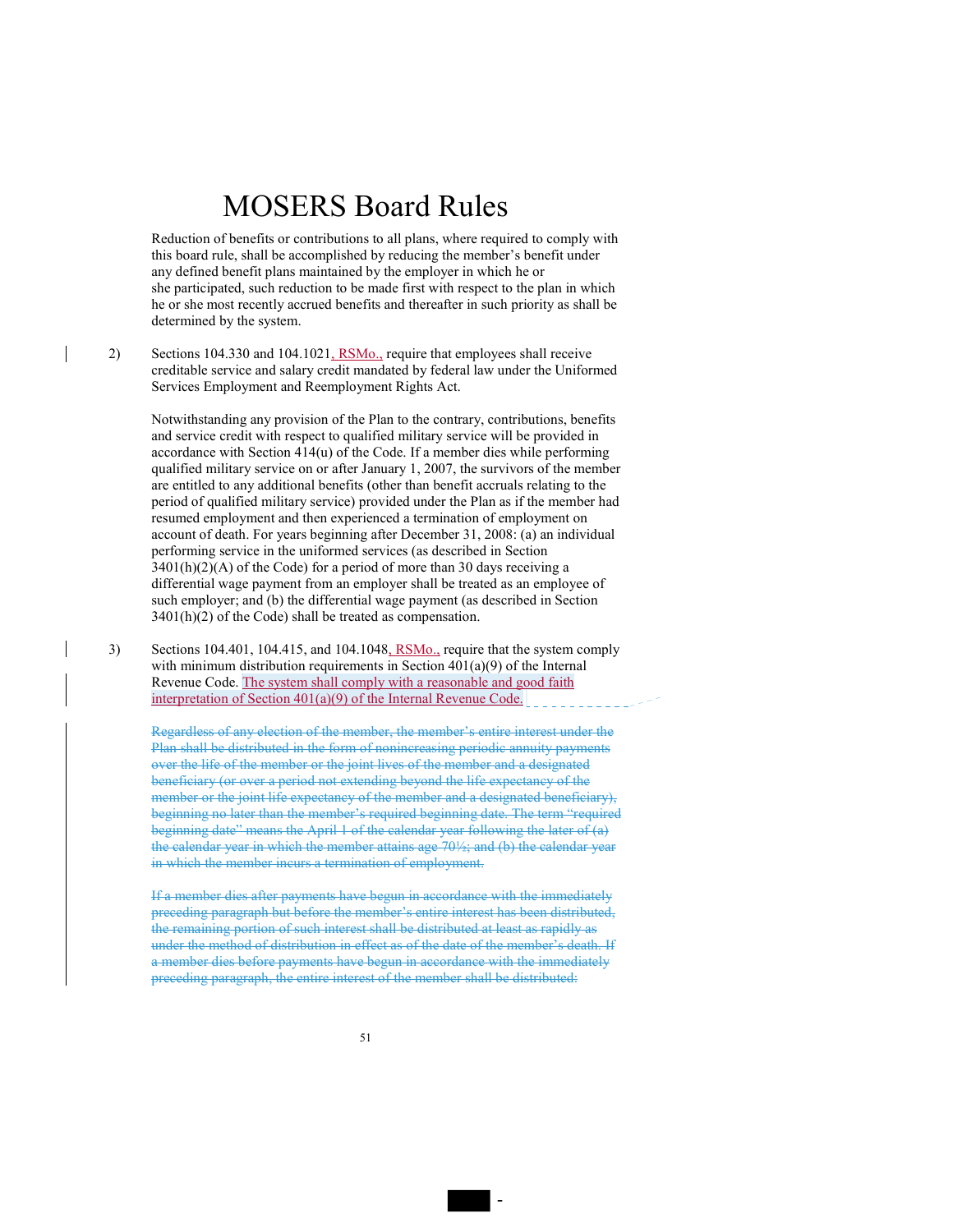| if payable to (or for the benefit of) a designated beneficiary in a form-   |
|-----------------------------------------------------------------------------|
| than a single sum distribution, over the life of the designated beneficiary |
| <u>(or over a period not extending bevond the life expectancy of such</u>   |
| beneficiary), beginning not later than one year after the date of the       |
| member's death, or if the sole designated beneficiary is the member's       |
| surviving spouse, by December 31st of the calendar year in which the        |
| member would have attained age 70 <sup>1/2</sup> , if later; and            |
|                                                                             |

payable to (or for the benefit of) a designated beneficiary in the form of a single sum distribution, the entire interest of the member shall be distributed within five years after the member's death.

If the surviving spouse described in subparagraph (a) above dies before the distributions to such spouse begin, this subsection shall be applied as if the surviving spouse were the member.

Section 401(a)(9) of the Code, including the incidental death benefit requirements of Section 401(a)(9)(G), is hereby incorporated by reference, and distributions under this Plan shall be made no later than the times and no less than in the amounts determined in accordance with a reasonable and good faith interpretation of such Code Section. All distributions required under this subsection will be determined and made in accordance with a reasonable and good faith interpretation of Section 401(a)(9) of the Code. The requirements of this board rule will take precedence over any inconsistent provisions of the Plan. The provisions of this paragraph shall apply for purposes of determining required minimum distributions for calendar years beginning with the 2003 calendar year.

4) Section 104.605, RSMo., allows the system to make certain rollover distributions in compliance with the Internal Revenue Code and regulations.

A distributee may elect, at the time and in the manner prescribed by the system, to have any portion of an eligible rollover distribution paid directly to an eligible retirement plan specified by the distributee (a "direct rollover"). A distributee includes an employee or former employee. In addition, the employee's or former employee's surviving spouse and the employee's or former employee's spouse or former spouse who is the alternate payee under a qualified domestic relations order, as defined in Section 414(p) of the Code, are distributees with regard to the interest of the spouse or former spouse.

An eligible rollover distribution is any distribution of all or any portion of the balance to the credit of the distributee, except that an eligible rollover distribution does not include: any distribution that is one of a series of substantially equal periodic payments (not less frequently than annually) made for the life (or life expectancy) of the distributee or the joint lives (or joint life expectancies) of the distributee and the distributee's designated beneficiary, or for a specified period of ten years or more; any distribution to the extent such distribution is required under Section 401(a)(9) of the Code; and any hardship distribution. A portion of a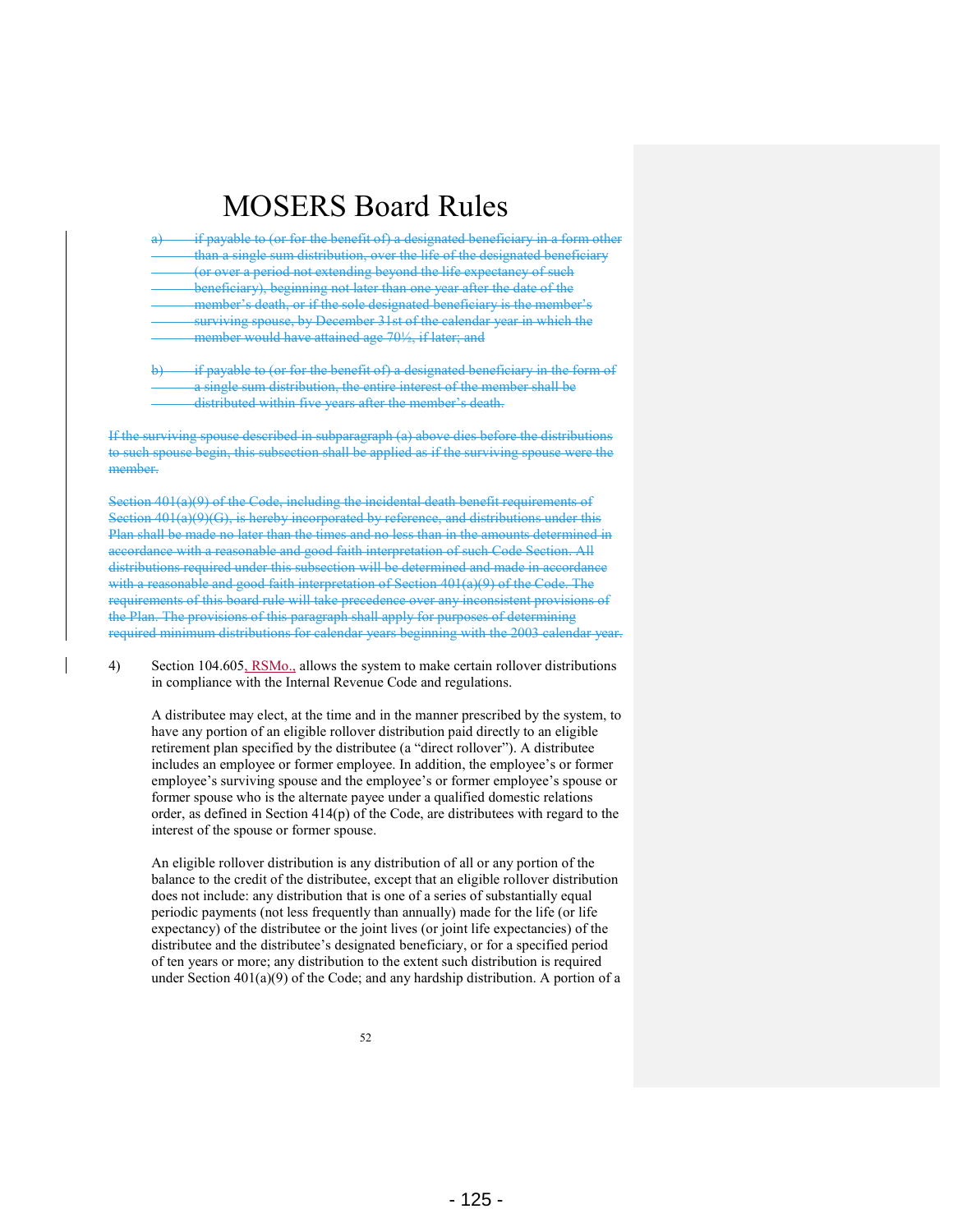distribution shall not fail to be an eligible rollover distribution merely because the portion consists of after-tax employee contributions which are not includible in gross income. However, such portion may be transferred only to an individual retirement account or annuity described in Section 408(a) or (b) of the Code, or effective January 1, 2007, such amount may be transferred in a direct trustee-totrustee transfer to a qualified trust described in Section 401(a) of the Code or an annuity contract described in Section 403(b) of the Code that agrees to separately account for amounts so transferred, including separately accounting for the portion of such distribution which is includible in gross income and the portion of such distribution which is not so includible.

An eligible retirement plan is an individual retirement account described in Section 408(a) of the Code, an individual retirement annuity described in Section 408(b) of the Code, a Roth IRA described in Section 408A(b) of the Code (effective for distributions after December 31, 2007), an annuity plan described in Section 403(a) of the Code, or a qualified plan described in Section 401(a) of the Code, that accepts the distributee's eligible rollover distribution. An eligible retirement plan shall also mean an annuity contract described in Section 403(b) of the Code and an eligible plan under Section 457(b) of the Code which is maintained by a state, political subdivision of a state, or any agency or instrumentality of a state or political subdivision of a state and which agrees to separately account for amounts transferred into such plan from this Plan.

Effective for distributions after December 31, 2009, a non-spouse beneficiary may elect to receive his or her distribution from the Plan in the form of a direct trusteeto-trustee transfer to an eligible retirement plan in accordance with Section 402(c)(11) of the Code.

5) Sections 104.320 and 104.1006, RSMo., provide the board authority to administer the system including making investments of system assets. Sections 105.915, RSMo., and 105.927 provide the board authority to designate the investments available under the plans established pursuant to Sections 105.900 to 105.927, RSMo., (the State of Missouri Deferred Compensation 457(b) Plan for Public Employees and the State of Missouri Deferred Compensation Incentive 401(a) Plan for Public Employees, hereinafter the "Deferred Compensation Plans"). Section 105.915, RSMo., provides that the assets of the Deferred Compensation Plans may be pooled solely for investment management purposes with assets of the trust established by the board's authority under Section 104.320, RSMo. For these purposes, assets of the system may be commingled with the assets of the Deferred Compensation Plans in any collective investment fund, including common and group trust funds that consist exclusively of assets of exempt pension and profit sharing trusts and individual retirement accounts, custodial accounts, retirement income accounts, governmental plans and tax-exempt trusts under the Internal Revenue Code of 1986 and Rev. Rul. 81-100, as modified by Rev. Ruls. 2004-67, 2008-40 and 2011-1. The assets so invested shall be subject to all the provisions of the instruments establishing and governing such funds.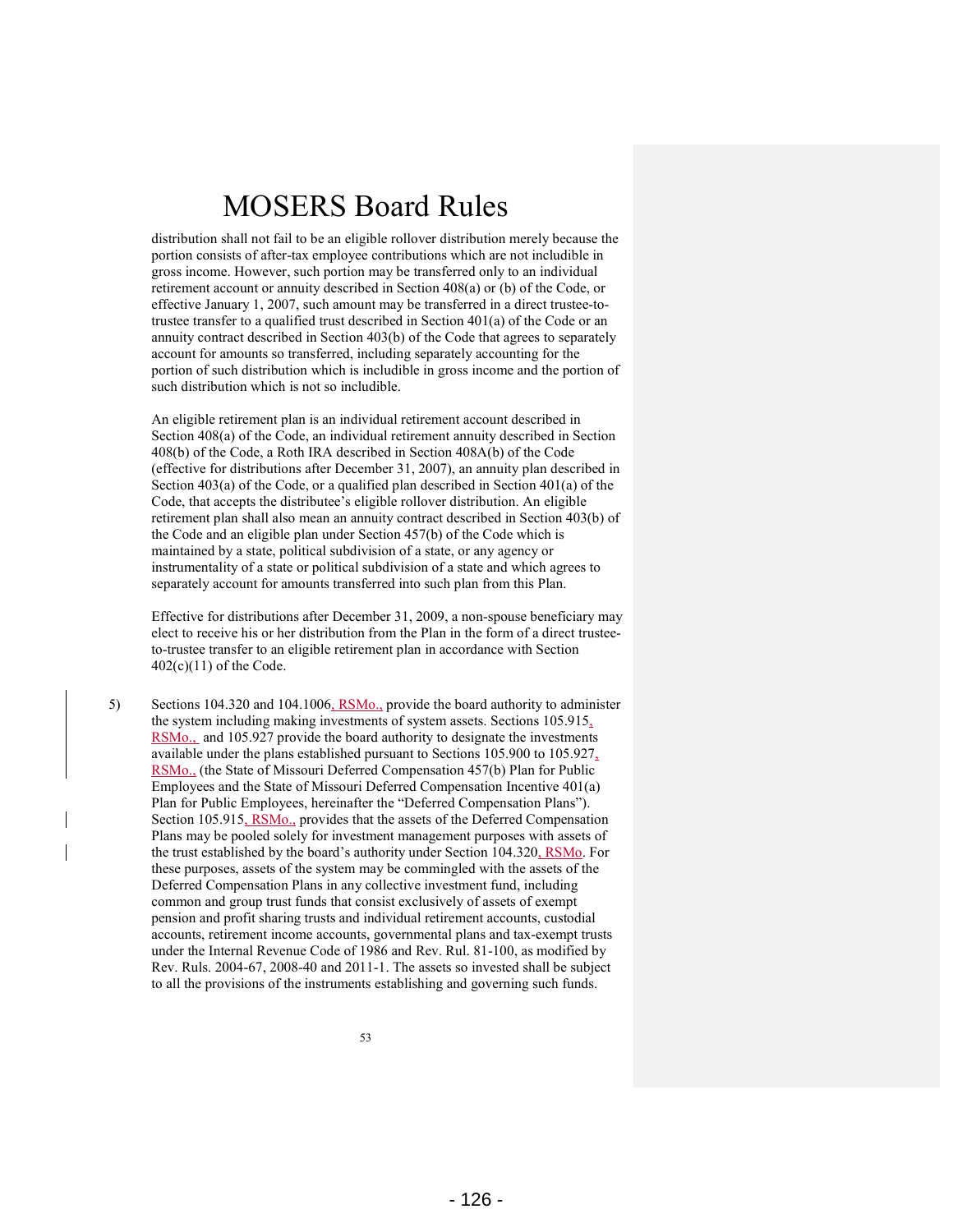Those instruments of group trusts, including any subsequent amendments, are hereby incorporated by reference and made a part of the closed plan, MSEP 2000 plan, or (inclusively) each of the Deferred Compensation Plans, as applicable, to the extent of the system's investment therein.

6) The provisions of this board rule will apply to the closed plan and the MSEP 2000 plan. The provisions of paragraph 5 of this board rule will also apply to the Deferred Compensation Plans.

*AUTHORITY: Section 104.1063, RSMo Supp. 1999. Original rule effective April 23, 2010. Amended: July 17, 2011; July 25, 2015; Feb. 21, 2020.* 

### **8-3 Master Trust Declaration for the Missouri State Employees Retirement System**

*PURPOSE: This rule establishes the Missouri State Retiree Group Trust as authorized in Sections 104.320 and 105.915, RSMo.* 

#### RECITALS

- 1) The Board of Trustees (the "Board") of the Missouri State Employees' Retirement System ("MOSERS") is a body corporate and instrumentality of the State of Missouri (the "State") created under and governed by § 104.010 and §§ 104.320 through 104.1093, 287.812 to 287.856, and 476.445 to 476.690 of the Revised Statutes of Missouri (2000), as amended ("RSMO"). Pursuant to RSMO §§ 105.900 to 105.927, the Board serves as trustee and plan administrator of the State of Missouri Deferred Compensation 457(b) Plan for Public Employees and the State of Missouri Deferred Compensation Incentive 401(a) Plan for Public Employees.
- 2) The instrumentalities of the State listed in Appendix A maintain certain pension benefit plans (the "Plans") and the State and such instrumentalities may make contributions to certain welfare benefit funds (the "Welfare Funds") for the exclusive benefit of providing benefits to certain current and future retired State employees and their beneficiaries and dependents.
- 3) The Board provides investment services (the "Trust Services") under RSMO or one or more trust agreements which are intended to fund benefits for certain retirees of the State and participating member agencies of the State and to such individuals' eligible dependents as described in Appendix B (the "Participating Trusts").
- 4) The Board is authorized by RSMO § 105.915, RSMO § 104.320 and the trust agreements of the Participating Trusts to commingle the corpus of such trusts in a group or master trust for investment purposes. The Board hereby establishes the Missouri State Retiree Group Trust (the "Group Trust") for such purpose by adoption of this declaration (the "Group Trust Declaration").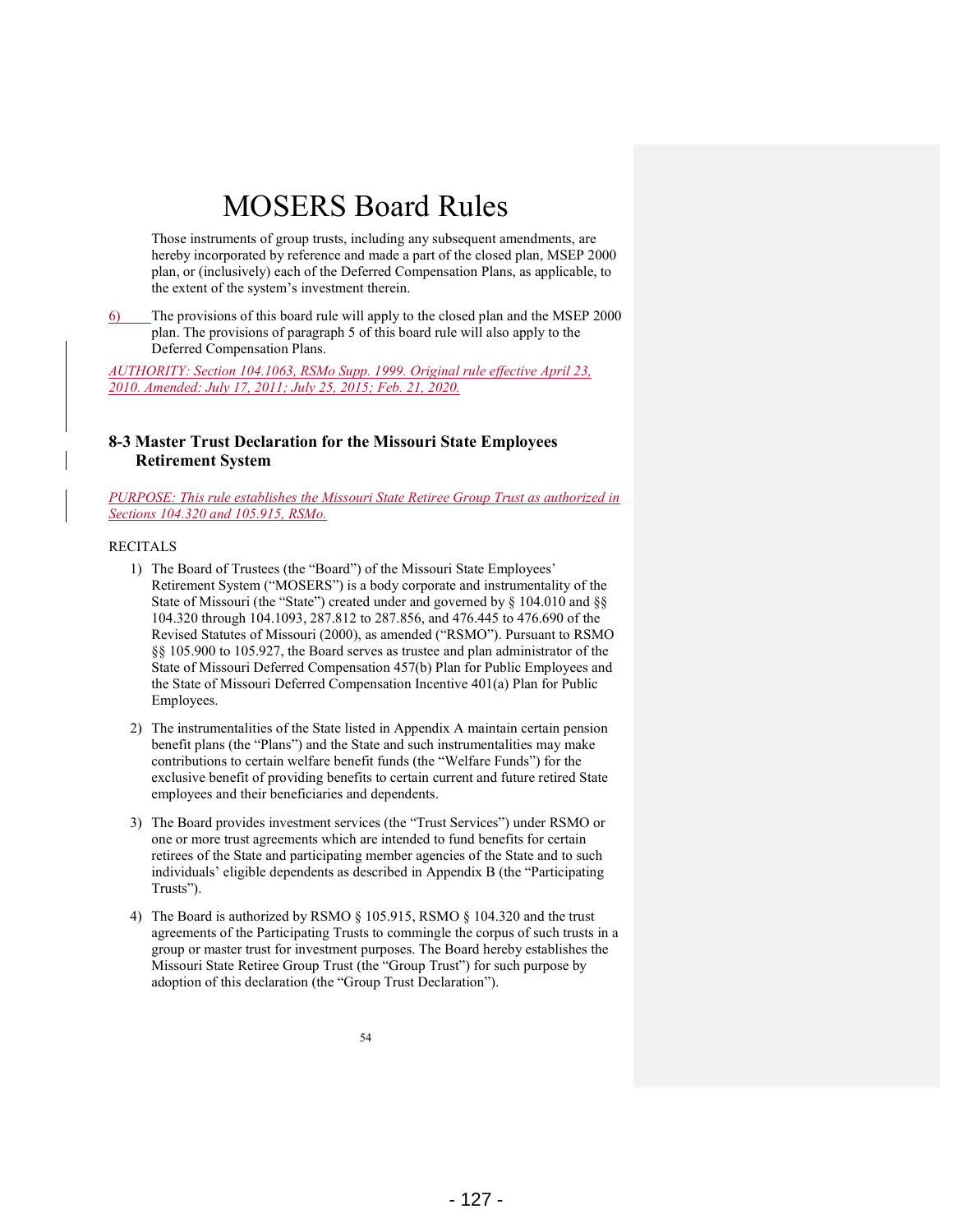5) The Board will act as trustee, under the terms and conditions of this Group Trust Declaration, for all money or property that may be transferred to or received by it from time to time as the trustee (the "Group Trust Funds").

NOW, THEREFORE, pursuant to the Board's power as trustee of the Participating Trusts, it is hereby declared as follows:

#### **ARTICLE I ESTABLISHMENT OF THE TRUST**

Section 1.1 The Trust. This Group Trust is established, under the common law of the State of Missouri, to commingle the assets of each Participating Trust for investment purposes. It is intended to qualify as a group trust under Internal Revenue Service Revenue Ruling 81-100, 1981-1 C.B. 326, as amended by Rev. Ruls. 2004-67, 2008-40 and 2011-1, and any successor ruling, regulation or similar pronouncement ("Revenue Ruling 81-100"), and this Group Trust Declaration shall be construed to give effect to that intention.

Section 1.2 Group Trust Fund. The Board (hereinafter, the "Trustee") hereby establishes a trust fund consisting of such monies or other property as shall from time to time be transferred to the Trustee by the trustee of a Participating Trust (the monies and other property so received and accepted by the Trustee, together with the proceeds and reinvestments thereof, the income therefrom and any other increment thereto shall be hereinafter referred to as the "Group Trust Fund"). The Trustee shall accept deposits into the Group Trust Fund only from trusts which meet the requirements of Revenue Ruling 81-100.

Such Participating Trusts shall consist exclusively of trust assets held under plans qualified under Internal Revenue Code of 1986, as amended (the "Code") § 401(a) that are exempt under Code § 501(a); funds from Code § 401(a)(24) governmental retiree benefit plans that are not subject to Federal income taxation; funds from individual retirement accounts that are exempt under Code § 408(e); and funds from eligible governmental plan trusts or custodial accounts under Code § 457(b) that are exempt under Code  $\S 457(g)$ . For this purpose, a trust includes a custodial account that is treated as a trust under Code § 401(f), Code § 408(h), or Code § 457(g)(3).

The Trustee shall hold, invest, reinvest and disburse the Group Trust Fund in the manner provided herein.

Section 1.3 Situs of Trust. The Trust will be located and administered in the State of Missouri at the office of the Trustee. The Trust may have one or more managers or employees within or without the State of Missouri.

Section 1.4 Title to Trust Property. The Trustee shall have legal title to the assets of the Group Trust and no Participating Trust shall be deemed to have individual ownership interest of any asset. Instead, each Participating Trust shall have an undivided ownership interest in the Group Trust Funds and shall share proportionately with all other Participating Trusts in the net income, profits, and losses thereof.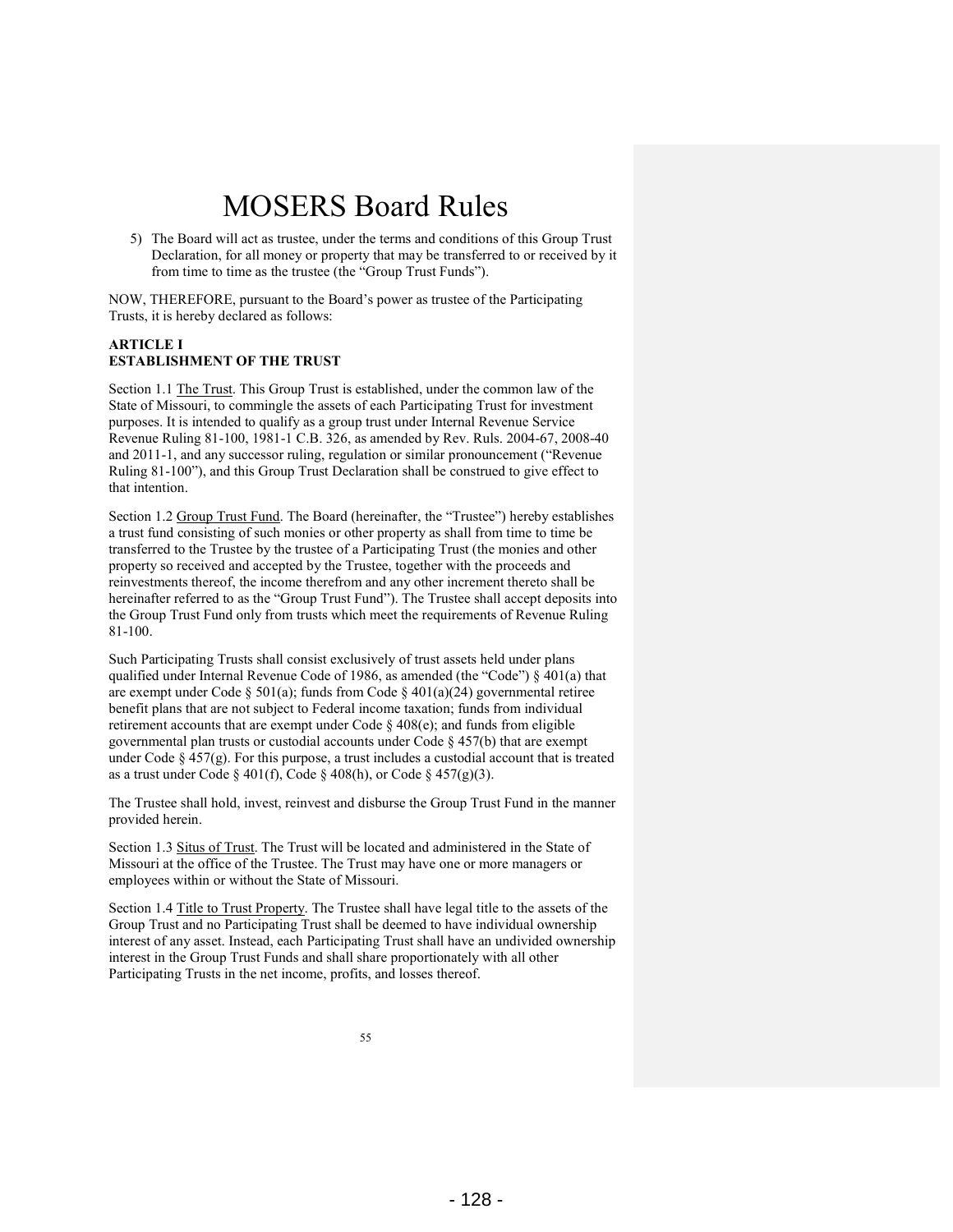#### **ARTICLE II TRUSTEE**

Section 2.1 Trustee Responsibility. The Trustee shall be the custodian of the Group Trust Fund and shall hold, administer, collect the income of, and make payments from the Group Trust Fund, all as hereinafter provided. Subject to the conditions and limitations set forth herein, the Trustee shall be responsible only for the property actually received by it hereunder, and the Trustee shall not be responsible for the administration or interpretation of any Plan or Welfare Fund solely by reason of this Group Trust Declaration (including, without limitation, the determination of participation rights of any person and the determination of benefits or rights of any person having or claiming any interest in or benefit under the Group Trust Fund or any Plan or Welfare Fund) or for those assets of any Plan or Welfare Fund that have not been delivered to and accepted by the Trustee. The Trustee shall be under no duty or obligation, and shall have no right, to determine the adequacy of or to compute any amount to be paid to it pursuant to a Plan or Welfare Fund document, or to enforce the collection of any sums from a Participating Trust solely by reason of this Group Trust Declaration.

Section 2.2 Exclusive Benefit and Prohibited Assignment. At no time shall any part of the Group Trust Fund be used for, or diverted to, any purpose other than for the exclusive purpose of providing benefits to participants and beneficiaries of the Participating Trusts (collectively, the "Eligible Participants"), including providing such benefits through the funding of the benefits payable to such Eligible Participants and by the payment of reasonable expenses of each respective Participating Trust. At no time shall any part of the Group Trust Fund that equitably belongs to any Participating Trust be used for, or diverted to, any purpose other than for the exclusive benefit of the Eligible Participants of the Participating Trust. At no time may any Participating Trust assign any portion of its equity or interest in the Group Trust Fund.

Section 2.3 Disbursement of the Group Trust Fund. Consistent with Section 2.2, the Trustee shall make such payments from the Group Trust Fund to and/or for the benefit of the Eligible Participants, only at such times, in such manner, in such amounts, in such form and for such purposes as may be specified in one or more Directions (where a "Direction" is defined as an instruction from the respective trustee of a Participating Trust) from time to time, and shall have no responsibility and shall be without liability for any payment made pursuant to any such Direction. The Trustee shall be under no duty or obligation under this Group Trust Declaration to make any inquiry or investigation as to whether any Direction is made pursuant to the provisions of any Plan or Welfare Fund or Section 2.2. Any Direction shall be deemed to include a certification that any payment directed thereby is one which such person is authorized to direct, and the Trustee may conclusively rely on such certification without further inquiry. Payment in response to such Direction shall be a complete discharge of the Trustee of its responsibility for the holding and safe-keeping of such assets and any assets so paid over shall no longer constitute part of the Group Trust Fund.

Section 2.4 Powers and Duties of Trustee. The Trustee shall have only those powers, rights, duties and responsibilities expressly set forth in this Group Trust Declaration (determined without regard to any Plan or Welfare Fund), which hereby incorporates by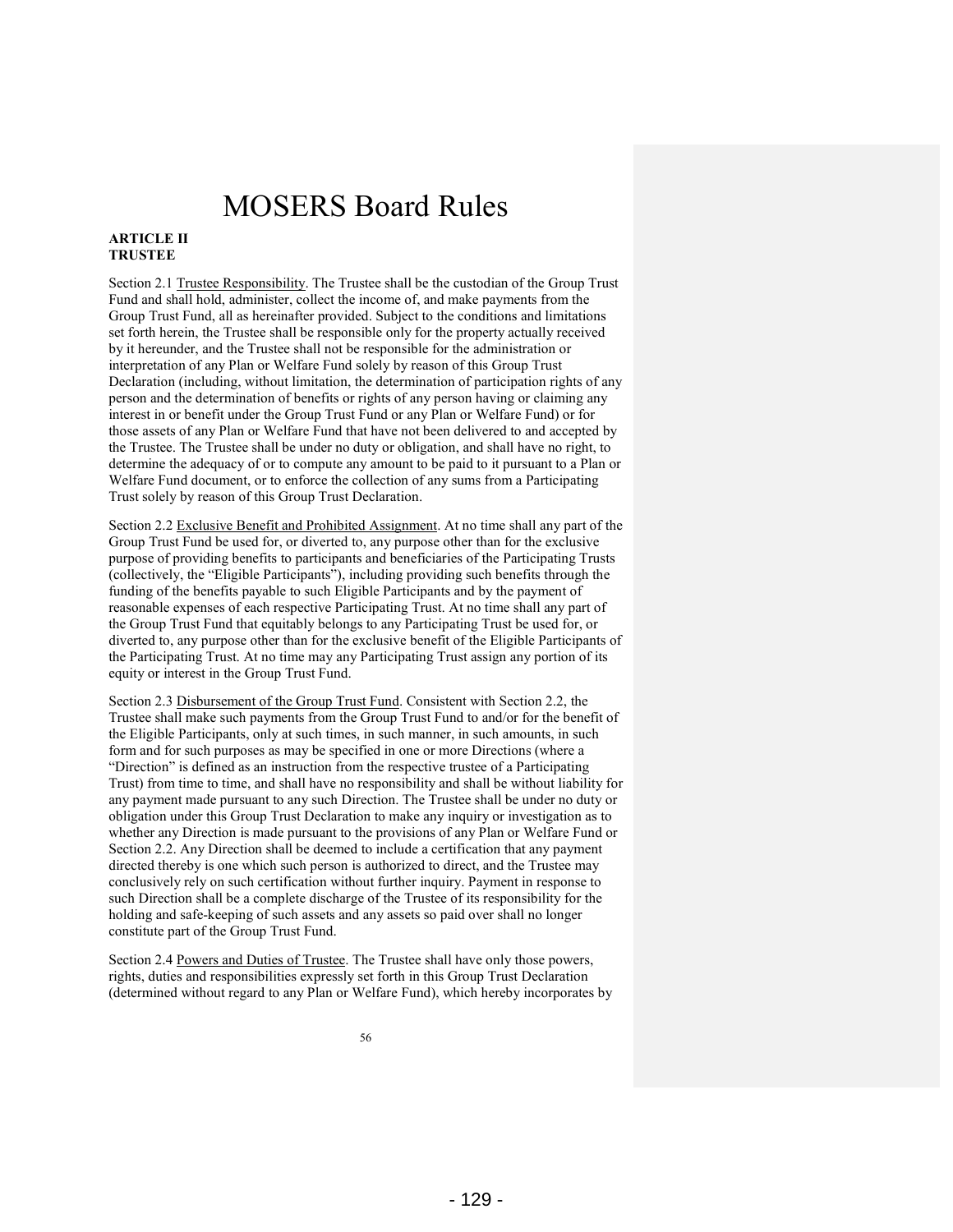reference those powers and duties described in RSMO § 104.010 and §§ 104.320 to 104.1093. Without limiting the preceding sentence, and except to the extent inconsistent with a more specific provision herein, the Trustee shall have the following powers:

(a) To collect and receive the income of the Group Trust Fund;

(b) To purchase, sell, convey, exchange, convert, transfer, divide, grant options or otherwise acquire for or dispose of any property at any time held in the Group Trust Fund, at public or private sale and for cash or on credit, with or without security;

(c) To hold uninvested any cash of the Group Trust Fund and to create reserves of cash or other assets of the Group Trust Fund, without liability for interest thereon, for the payment of expenses, or for distributions pursuant to a Plan or Welfare Fund document, or for any other purpose in connection with a Plan or Welfare Fund;

(d) To vote, give general or special proxies or powers of attorney, with or without power of substitution, or refrain from voting, in respect of any securities, enter into any voting trust or similar agreement, exercise any exchange or conversion privileges or other options, and oppose or consent to or otherwise participate in foreclosures, reorganizations, recapitalizations, consolidations, mergers, liquidations and similar transactions with respect to such securities;

(e) To exercise or sell rights of subscription or other rights received in respect of any securities;

(f) To pay the expenses of the Trust out of the Group Trust Fund, including, without limitation, reasonable expenses and compensation for agents, attorneys, custodians, trustees, sub-trustees and other persons whose services may be required in connection with the administration of the Group Trust Fund from time to time;

(g) To borrow money from anyone (including the Trustee) for any purpose, and to secure the same by pledge of the Group Trust Fund, or any assets constituting a part thereof, on such terms as the Trustee may deem appropriate, and to pay and discharge any and all indebtedness of the Trust or any liens or other charges against the Group Trust Fund;

(h) To settle, compromise or submit to arbitration any claims, debts, or damages due or owing to or from the Trust or the Group Trust Fund;

(i) To commence or defend legal proceedings for or against the Trust or the Group Trust Fund and to represent the Trust and the Group Trust Fund in proceedings in any court of law or equity or before any other body or tribunal; provided, however, the Trustee will provide prior notice of any such proceeding to the trustee of the Participating Trust and that the Trustee shall have no obligation to take any such action for the benefit of the Trust or the Group Trust Fund unless it shall be first indemnified to its satisfaction for all reasonable expenses in connection therewith, including, without limitation, counsel fees;

(j) To register, or cause to be registered, any assets of the Group Trust Fund in the name of any nominee, with or without indication of the capacity in which such property is held, or to hold any property in bearer form;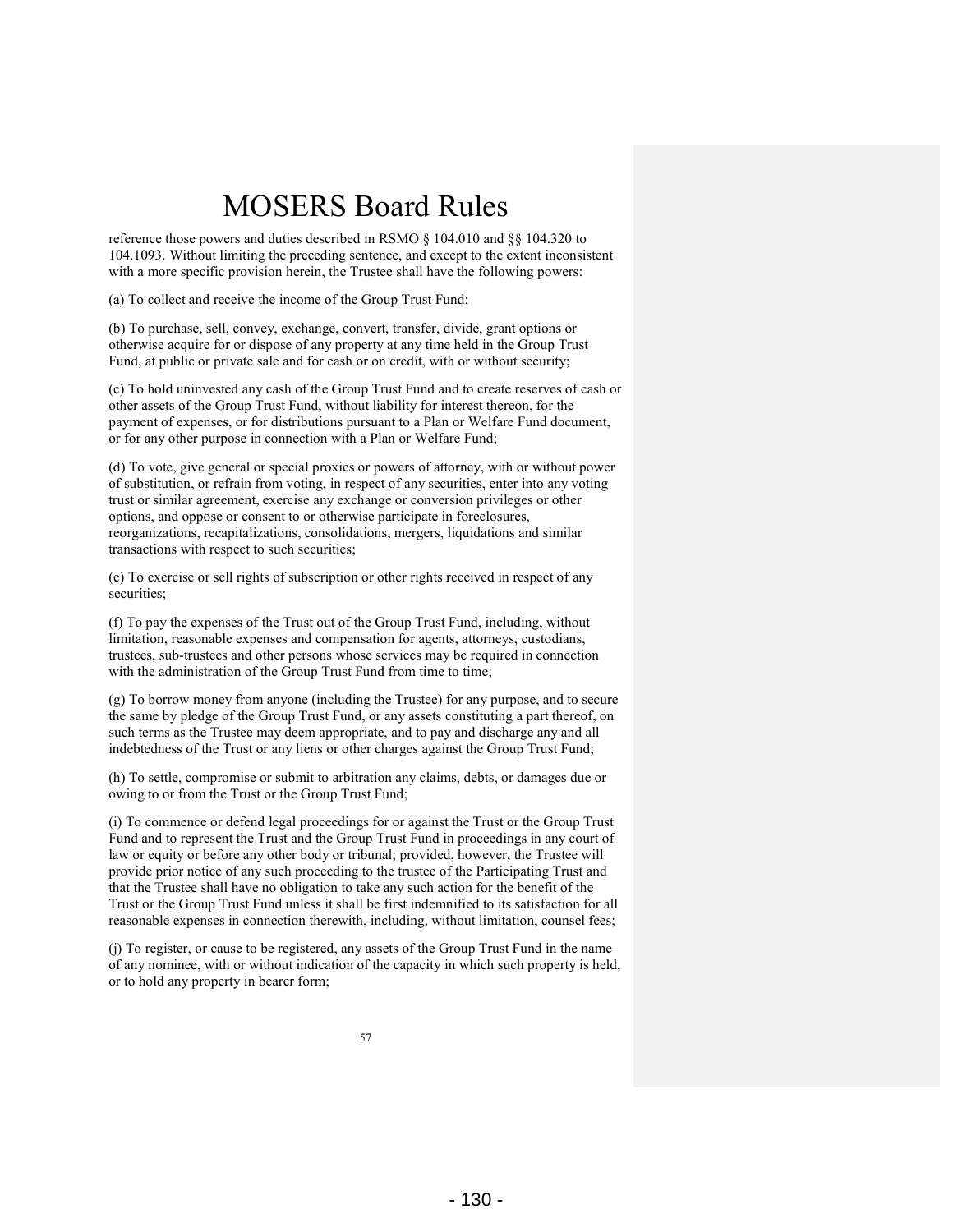(k) To appoint one or more individuals or corporations as a custodian, trustee or subtrustee of all or any portion of the Group Trust Fund and pay from the Group Trust Fund the reasonable compensation and expenses of any custodian, trustee or subtrustee;

(l) To employ suitable accountants, brokers, consultants, legal counsel or other experts (including, without limitation, any person then providing services to a Participating Trust or a Plan or Welfare Fund) on such agency or discretionary terms as the Trustee may deem reasonable, without liability for any neglect, omission, misconduct or default of any such agent who was selected and retained with reasonable care and to pay from the Group Trust Fund the reasonable compensation and expenses of any accountants, brokers, consultants, legal counsel or other experts;

(m) To make, execute, acknowledge, and deliver any and all documents of transfer and conveyance and any and all other instruments that may be necessary or appropriate to carry out the powers granted herein; and

(n) Generally, to do all acts and things not inconsistent with the provisions of this Group Trust Declaration that the Trustee may deem necessary or desirable for the proper administration and management of the Trust, in the same manner and to the same extent as an individual might or could do with respect to his own property.

Section 2.5 Third Parties. No person dealing with the Trustee shall be required to see to the application of any funds or other property paid or delivered to the Trustee or to inquire into the validity, expediency or propriety of any transaction with the Trustee.

#### **ARTICLE III ACCOUNTS AND INVESTMENT OF GROUP TRUST FUND**

Section 3.1 Commingled Funds and Accounting. The Trustee shall consolidate all assets of the Participating Trusts in a single fund, or multiple funds, which may be commingled for investment purposes. The Trustee shall maintain a bookkeeping accounting system whereby the beneficial interest of each Participating Trust in each such fund is identifiable (the "Participating Trust Accounts"). The contributions of each Participating Trust, and the disbursements made with respect to each Participating Trust shall be credited to or charged against such Participating Trust Accounts.

The Trustee shall adjust, account for, and allocate investment transactions, valuations of assets, rates of return and expenses with respect to the Group Trust Fund as a whole and with respect to each separate Participating Trust Account, and those records shall be available at all reasonable times to the trustees of the Participating Trusts.

The separate Participating Trust Account of each Participating Trust shall reflect the contributions made with respect to such Participating Trust, the share of investment gain and loss attributable to such Participating Trust, and disbursements made with respect to such Participating Trust. The beneficial interest of each Plan or Welfare Fund in the Group Trust Funds from time to time shall be equal to the balance credited to its Participating Trust Account. The Participating Trust, the Participants and Beneficiaries of each Plan or Welfare Fund, and all other persons claiming under, through or against the Plan or Welfare Fund shall in the aggregate not have any right to or claim against any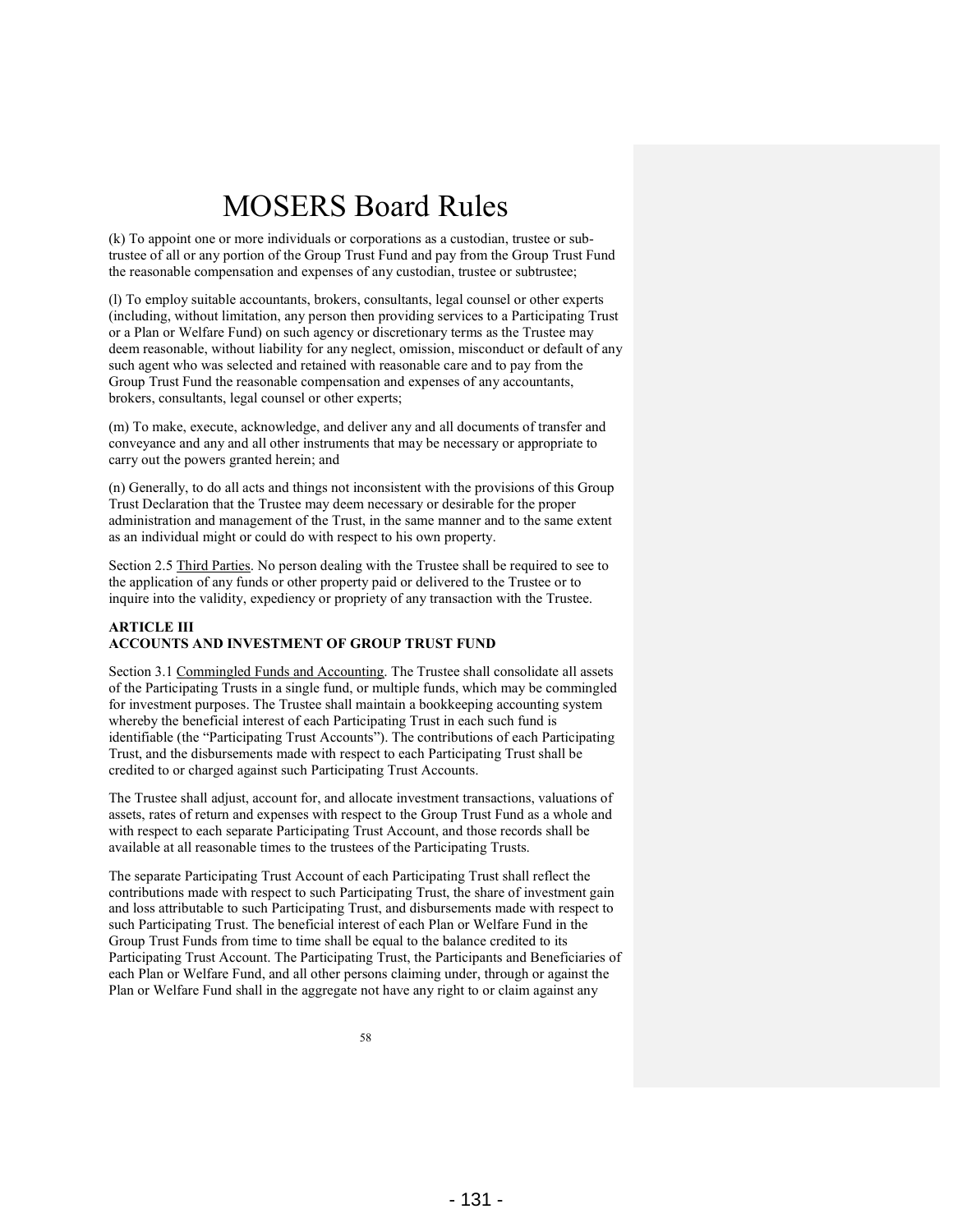assets of the Group Trust in excess of the balance credited to the Participating Trust Account of such Participating Trust. The Trustee shall cause the separate Participating Trust Account of each Plan to be adjusted periodically to reflect the share of each of the Participating Trusts of the fair market value of the Group Trust. For purposes of valuation, the value of the interest maintained by the Group Trust Fund with respect to any Participating Trust Account shall be the fair market value of the portion of the fund held for that Participating Trust Account, determined in accordance with generally recognized valuation procedures.

The Participating Trust Account need not be invested separately or segregated on account of the maintenance of such separate account; the separate Participating Trust Accounts shall be maintained only as a bookkeeping entry to reflect the share of each Participating Trust participating in the Group Trust.

Section 3.2 Trustee to Manage and Direct Investment. The Trustee shall be responsible for managing and directing the investment of the Group Trust Funds, provided that the Trustee may, in its discretion, enter into a contract or contracts with one or more investment managers, including any person or entity related to the Trustee within the meaning of Code § 267 (an "Investment Manager") for the purpose of providing the investment management services required hereunder. Subject to the investment guidelines described in Section 3.3, the Trustee shall manage the investments of the Group Trust Fund in its sole discretion, including through appointment of one or more Investment Managers.

Section 3.3 Investment Guidelines. The Trustee shall invest the Group Trust Funds in the same manner as it invests funds of the system, as required by RSMO § 104.320, or a successor statute thereto.

#### **ARTICLE IV WITHDRAWAL PROCEDURES, DIRECTIONS TO TRUSTEE**

Section 4.1 Withdrawals from Group Trust. Any Participating Trust, acting through its trustee, may at all times have the right to withdraw any or all of its Participating Trust Account, provided that such right of withdrawal may be limited by the investment characteristics of the Group Trust Fund. Appropriate accounting records shall be maintained at all times as to the amount of each Participating Trust Account. Notice of withdrawal must be received by the Trustee in the form of a Direction, as described in Section 4.2. Any certificates, notices, orders, requests, instructions, direction or objections by the trustee of a Participating Trust pursuant to this Group Trust Declaration shall be satisfactorily evidenced to the Trustee by a Direction of such trustee which the Trustee believes to be genuine and which purports to have been signed by an Authorized Person of the Participating Trust. "Authorized Person" means the trustee for the Participating Trust, or such other person as the trustee of the Participating Trust may certify to the Trustee in a writing which includes the names and titles of any additional individuals who are Authorized Persons. The Trustee may assume, and shall be fully protected in so assuming, that the person or persons so identified or named to act remains unchanged until advised to the contrary. Further, the Trustee shall be under no duty to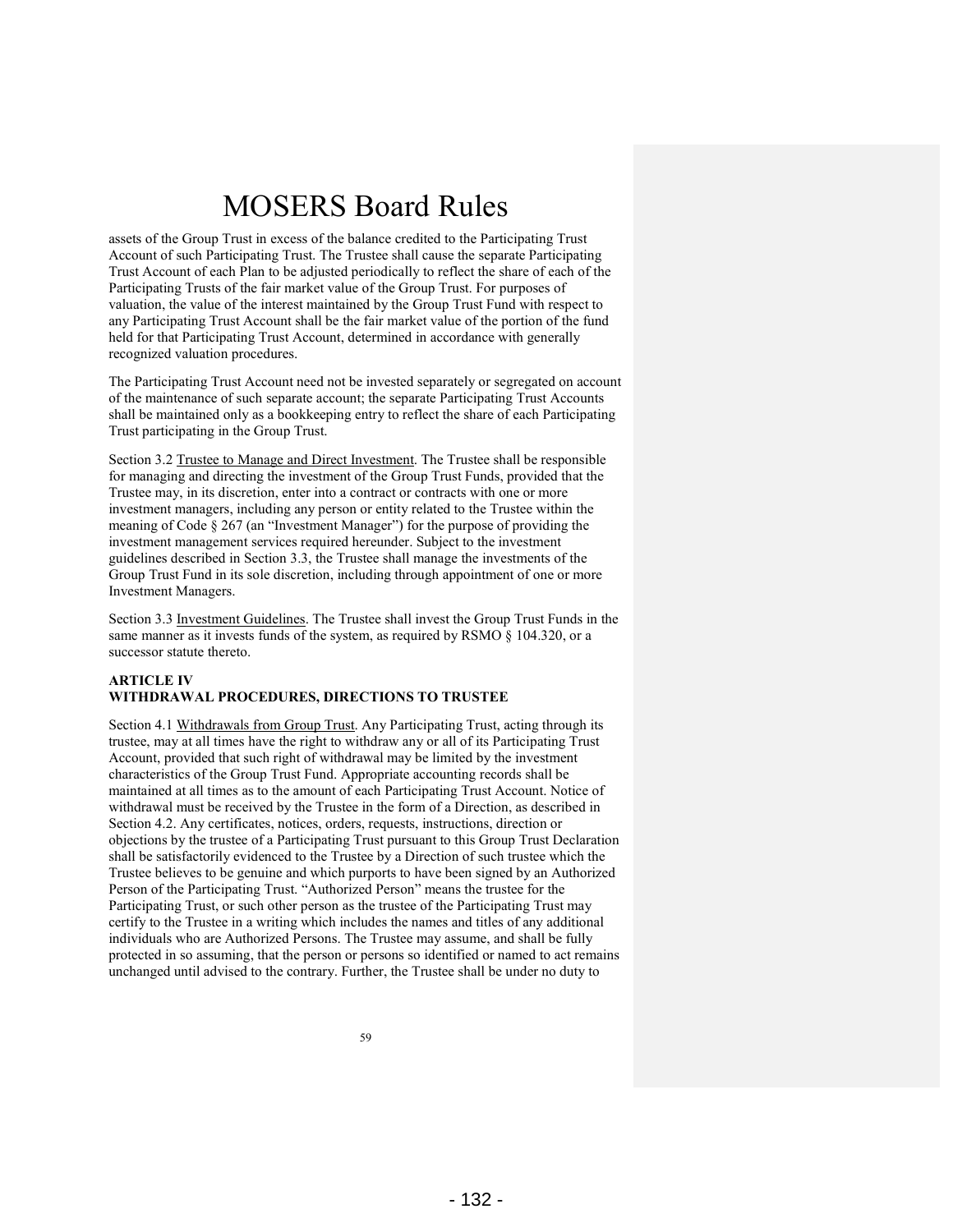make any investigation or inquiry as to any statement contained in any writing but may accept the same as fully authorized by a person authorized to act for a Participating Trust.

Section 4.2 Directions to the Trustee. Any certificates, notices, orders, requests, instructions, directions or objections (sometimes referred to as a "Direction" or "Directions" as the context so requires) of the trustee of a Participating Trust or other persons authorized to act pursuant to this Group Trust Declaration shall be satisfactorily evidenced to the Trustee by a written statement signed by an Authorized Person (provided, however, that the Trustee may, in its sole discretion, accept oral notices, orders, requests, instructions, directions and objections subject to confirmation in writing), and the Trustee shall be fully protected for acting in accordance therewith or for failing to act in the absence thereof. Directions to the Trustee shall be sent to such address as the Trustee shall designate in writing from time to time and in such format as may be mutually agreed between the parties. Such communications to the Trustee shall be binding upon the Trust and the Trustee when received by the Trustee.

Notwithstanding anything to the contrary in this Group Trust Declaration, if the Trustee is also the trustee of a Participating Trust, the Trustee may act in accordance with the terms of the Participating Trust, the terms of which are hereby incorporated herein by reference, and such action may be deemed to be taken in accordance with a Direction received under this Group Trust Declaration. In addition, the Trustee shall be fully protected in acting in accordance with Directions received by it through authenticated telecommunications facilities, including without limitation, communications effected directly between electro-mechanical or electronic devices, to the same extent as if such Directions were in writing.

Section 4.3 The Group Trust Declaration. The Trustee may, in its sole discretion exercised in good faith, consult with legal counsel of its choice, with respect to the meaning or construction of this Group Trust Declaration, the proper administration of the Group Trust Fund or the Trustee's obligations and duties hereunder, and the Trustee shall be fully protected with respect to any action taken or omitted by the Trustee in good faith and in reliance upon the advice of such counsel. If a dispute shall arise as to any act to be performed by it, the Trustee may, based on advice from legal counsel, postpone performance of such act until adjudication of such dispute shall be made in a court of competent jurisdiction.

Section 4.4 Distributions on Withdrawal. Upon the withdrawal of assets from the Group Trust Funds, the Trustee shall distribute from the Funds to the Participating Trust making such withdrawal the sum specified in the applicable Direction. Such distribution will be made in cash or in kind or some combination of cash or in kind as the Trustee in its sole discretion shall determine.

#### **ARTICLE V FIDUCIARY OBLIGATIONS**

Section 5.1 Standard of Care. The Trustee is a fiduciary and shall discharge its duties with respect to the Group Trust solely in the interests of the Eligible Participants and for the exclusive purpose of providing benefits to such persons and defraying the reasonable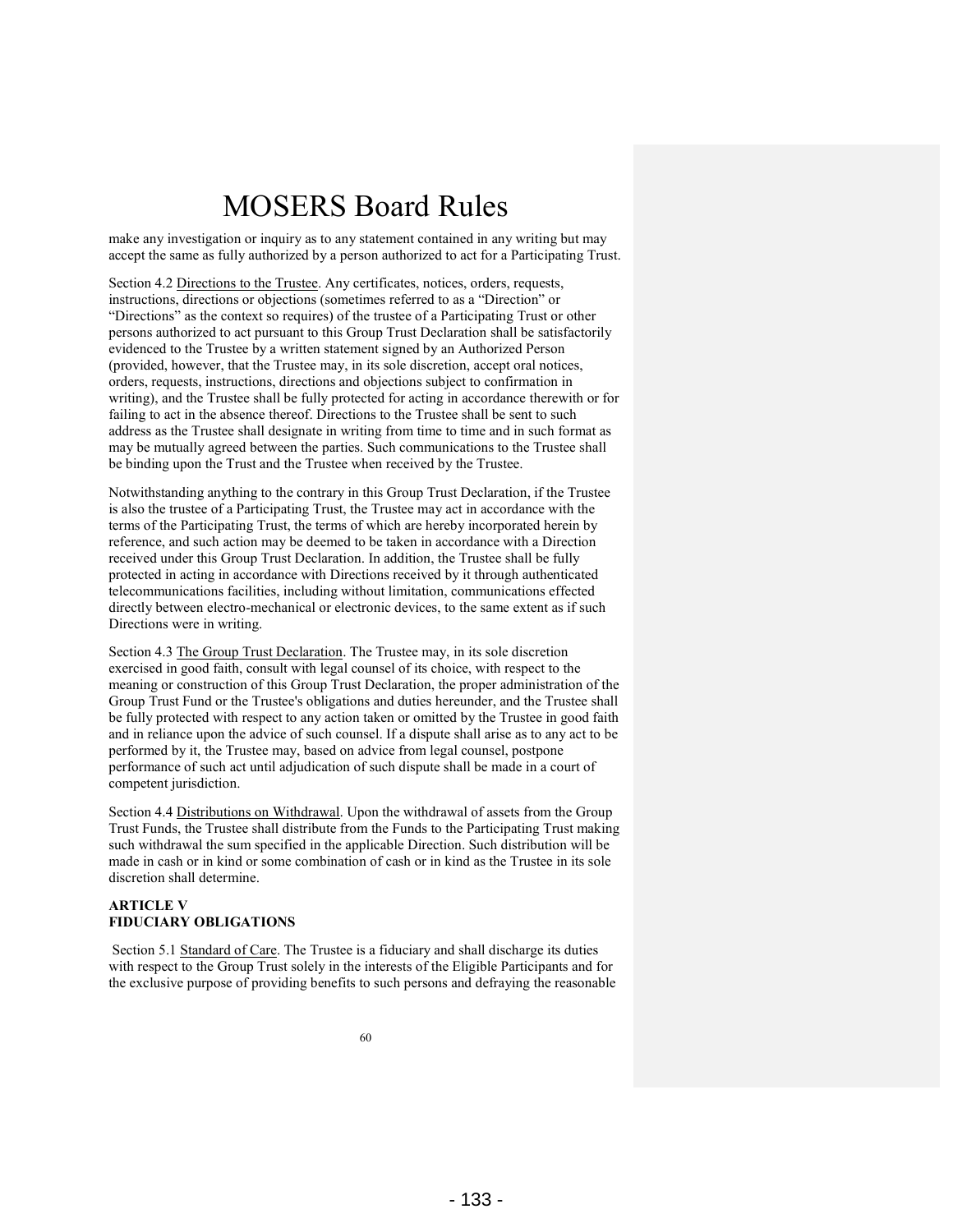expenses of administering the Trust, with the care, skill, prudence and diligence under the circumstances then prevailing that a prudent person would use in the conduct of an enterprise of like character and with like aims, all in accordance with the provisions of this Group Trust Declaration. However, notwithstanding the foregoing, the Trustee shall not be under any duty to require payment of any contributions to the Group Trust Fund or to see that any payment made to the Group Trust Fund is computed in accordance with the provisions of a Plan or Welfare Fund or policy of reimbursement or otherwise be responsible for the adequacy of the Group Trust Fund to meet and discharge any liabilities under the Plans or Welfare Funds. The duties and obligations of the Trustee as such shall be limited to those expressly imposed upon them by this Trust Declaration. Notwithstanding any reference to the Plans, Welfare Funds or provisions thereof, it is hereby expressly agreed that the Trustee is not a party to the Plans or the Welfare Funds.

Section 5.2 Allocation of Responsibility. Except as may be otherwise provided by statute, no "fiduciary" under this Group Trust Declaration shall be liable for any alleged or actual act or failure to act on the part of another fiduciary in carrying out any fiduciary responsibility where such fiduciary responsibility is allocated to such other fiduciary by this Group Trust Declaration or pursuant to a procedure established in this Group Trust Declaration.

#### **ARTICLE VI RESIGNATION AND REMOVAL**

Section 6.1 Resignation and Removal of Trustee. Any Trustee who is a member of the Board shall be deemed to have automatically resigned as a Trustee on the date he or she ceases to be a member of the Board. This provision shall be self-executing and no further act shall be necessary to effectuate such resignation.

#### **ARTICLE VII EXPENSES OF FUND: COMPENSATION OF TRUSTEE**

Section 7.1 Expenses of Group Trust Fund. Except for the compensation of the Trustee as provided in Section 7.2, all other expenses properly and actually incurred by the Trustee which are expressly approved in writing by the trustee of the Participating Trust, including fees for legal and other services rendered with respect to the establishment and administration of this Group Trust, shall be allocated and paid from the Group Trust. Notwithstanding the foregoing, the Group Trust shall not be liable or responsible for the payment of fees incurred by the Trustee on account of any misfeasance, malfeasance, or nonfeasance of the Trustee on account of any act or omission in violation of this Group Trust Declaration or of any applicable law.

Section 7.2 Compensation of Trustee. The Trustee shall not be entitled to compensation for its services as Trustee of each Participating Trust Account.

#### **ARTICLE VIII AMENDMENT AND TERMINATION**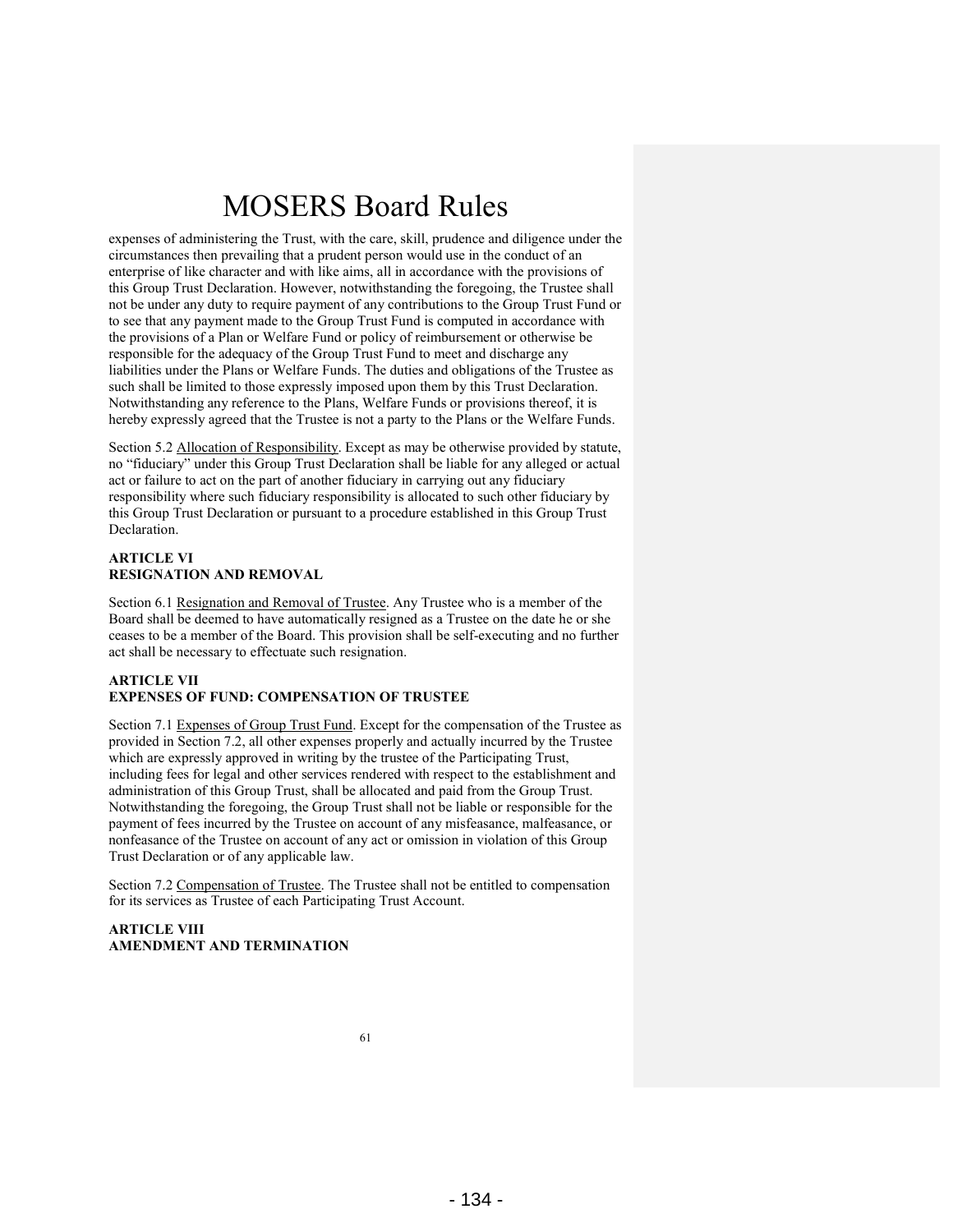Section 8.1 General Rule on Termination. Except as expressly provided in this Article VIII, the Participating Trust shall not be entitled to terminate the Trust hereunder. The bankruptcy of a Plan or Welfare Fund shall not cause the termination of the Trust.

Section 8.2 Amendment. The Trustee shall have the right at any time to amend this Group Trust Declaration. Notwithstanding anything to the contrary herein, in no event shall this Group Trust Declaration be amended or modified in any manner that would allow the Group Trust Funds to be distributed, disbursed or otherwise administered for any purpose other than those purposes identified in Section 2.2. above. The trustee(s) of the Participating Trusts will deliver to the Trustee a copy of any instrument of amendment to or termination of a Plan or Welfare Fund document and shall notify the Trustee as to any change in its duties because of such amendment. For these purposes, codification of any amendment to or termination of a Plan or Welfare Fund document in the Revised Statutes of Missouri shall be deemed notice to the Trustee.

Section 8.3 Termination. The Trustee shall have the right to terminate the Trust at any time. If the Trust shall be terminated, the assets of the Trust must be returned to the trustee(s) of the Participating Trust(s). No Trust assets may be used for any other purpose. Notwithstanding the foregoing, the Trustee shall not be required to pay out any assets of the Group Trust Fund upon the termination of the Trust until it shall have received such Directions pursuant to Section 2.3.

#### **ARTICLE IX GENERAL PROVISIONS**

Section 9.1 Assignability. Except as specifically permitted by this Group Trust Declaration, a Plan, Welfare Fund document or applicable law, no beneficial interest in the Group Trust Fund is assignable or subject to transfer, hypothecation, encumbrance, anticipation, alienation, legal process, pledge, mortgage, levy, execution, receivership, attachment or garnishment by any Eligible Participant, nor shall any interest pass to any trustee in bankruptcy or otherwise be reached or applied by any legal process for the payment of any obligation of any such person.

#### Section 9.2 Taxes.

(a) Except as provided in subparagraph (b) below, the Trustee and its agents and custodians shall have no responsibility or liability for any obligations now or hereafter imposed upon a Plan or Welfare Fund, the property held under this Group Trust Declaration, or the Trustee or its agents or custodians hereunder by the tax laws of the United States or any political subdivision thereof, or any foreign jurisdiction.

(b) It shall be the responsibility of a Participating Trust to notify the Trustee of any obligations imposed on such Participating Trust, the property held under this Group Trust Declaration or the Trustee or its agents or custodians by the tax law of any jurisdiction, including responsibility for withholding and other taxes, assessments or other governmental charges, certification and governmental reporting. The Trustee shall use reasonable efforts to assist the Participating Trust with respect to any claim for exemption